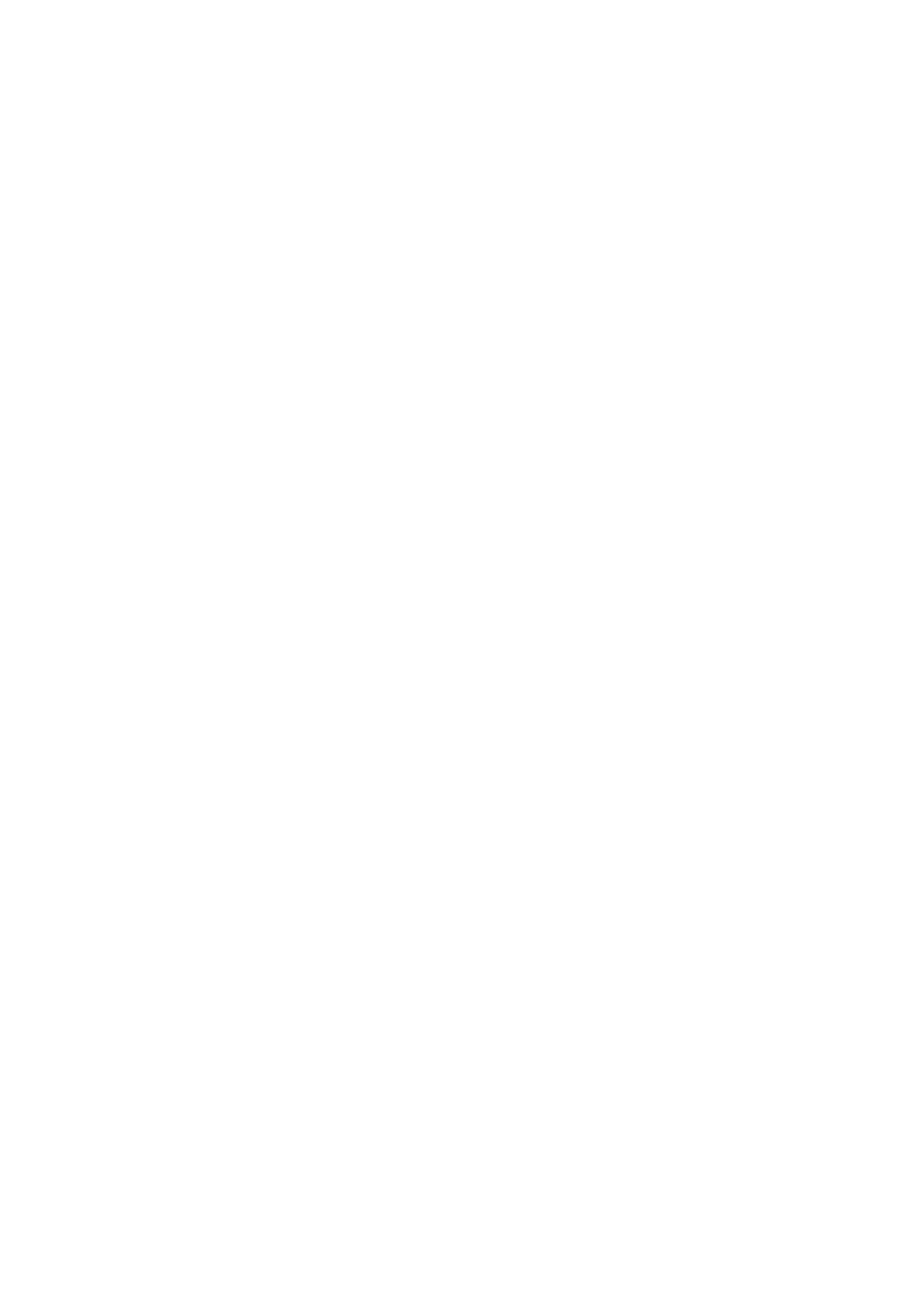#### **TABLE OF CONTENTS**

| I.        |                                                                                  |  |
|-----------|----------------------------------------------------------------------------------|--|
| A.        |                                                                                  |  |
| <b>B.</b> | PROCEDURAL ISSUES WHICH AROSE IN THE COURSE OF THE PROCEEDINGS 3                 |  |
| 1.        | Treatment of replies to questions asked by the Arbitrators to some US collective |  |
| 2.        | Admissibility of some pieces of evidence submitted by the United States  4       |  |
| 3.        |                                                                                  |  |
| II.       |                                                                                  |  |
| A.        | JURISDICTION UNDER ARTICLE 25 OF THE DSU TO ADDRESS THE ISSUE REFERRED TO        |  |
| Ш.        |                                                                                  |  |
| A.        |                                                                                  |  |
| <b>B.</b> |                                                                                  |  |
| IV.       |                                                                                  |  |
| A.        |                                                                                  |  |
| 1.        |                                                                                  |  |
| 2.        | Point in time at which benefits nullified or impaired should be assessed  23     |  |
| 3.        |                                                                                  |  |
| (a)       |                                                                                  |  |
| (b)       |                                                                                  |  |
| (i)       |                                                                                  |  |
| (ii)      |                                                                                  |  |
| (iii)     |                                                                                  |  |
| <b>B.</b> |                                                                                  |  |
| 1.        |                                                                                  |  |
| 2.        |                                                                                  |  |
| 3.        |                                                                                  |  |
| 4.        |                                                                                  |  |
| 5.        | Royalties from establishments that meet the requirements of the statutory        |  |
| 6.        |                                                                                  |  |
| V.        |                                                                                  |  |
|           |                                                                                  |  |
|           |                                                                                  |  |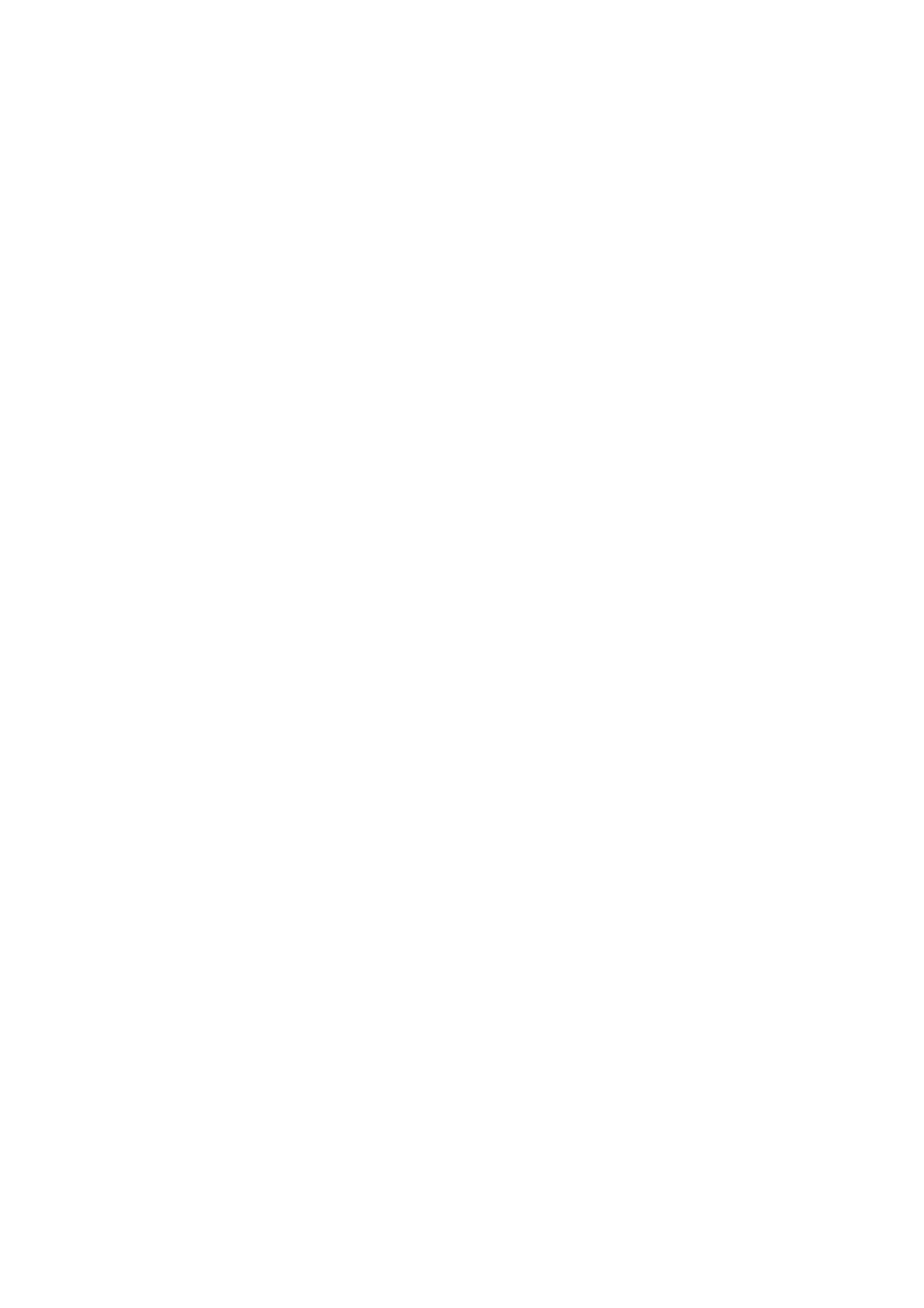#### **I. INTRODUCTION**

#### A. PROCEEDINGS

1.1 On 23 July 2001, the European Communities  $(EC)^{1}$  and the United States (hereinafter also the "parties") notified to the Dispute Settlement Body (DSB) their mutual agreement to resort to arbitration pursuant to Article 25 of the Understanding on Rules and Procedures Governing the Settlement of Disputes (hereafter the "DSU").<sup>2</sup> The stated object of the arbitration was to determine the level of nullification or impairment of benefits to the European Communities as a result of the operation of Section 110(5)(B) of the US Copyright Act.

1.2 The parties have resorted to this arbitration further to the adoption by the DSB of the report of the panel which, at the request of the European Communities, reviewed the compatibility of Section 110(5) of the US Copyright Act,<sup>3</sup> as amended by the Fairness in Music Licensing Act of 1998,<sup>4</sup> with the Agreement on Trade-Related Aspects of Intellectual Property Rights.<sup>5</sup> The conclusions and recommendations of the panel  $6$  read as follows:

"7.1 In the light of the findings in paragraphs 6.92-6.95, 6.133, 6.159, 6.211, 6.219, 6.266 and 6.272 above, the Panel concludes that:

- (a) Subparagraph (A) of Section 110(5) of the US Copyright Act meets the requirements of Article 13 of the TRIPS Agreement and is thus consistent with Articles 11*bis*(1)(iii) and 11(1)(ii) of the Berne Convention (1971) as incorporated into the TRIPS Agreement by Article 9.1 of that Agreement.
- (b) Subparagraph (B) of Section 110(5) of the US Copyright Act does not meet the requirements of Article 13 of the TRIPS Agreement and is thus

<u>1</u>  $<sup>1</sup>$  For the purpose of these proceedings, references to the "European Communities" shall be deemed,</sup> wherever applicable, to refer to the European Communities and their Member States.  $2 \text{ See } WT\text{/}DS160/15$ . Article 25 of the DSU reads as follows:

"1. Expeditious arbitration within the WTO as an alternative means of dispute settlement can facilitate the solution of certain disputes that concern issues that are clearly defined by both parties.

2. Except as otherwise provided in this Understanding, resort to arbitration shall be subject to mutual agreement of the parties which shall agree on the procedures to be followed. Agreements to resort to arbitration shall be notified to all Members sufficiently in advance of the actual commencement of the arbitration process.

3. Other Members may become party to an arbitration proceeding only upon the agreement of the parties which have agreed to have recourse to arbitration. The parties to the proceeding shall agree to abide by the arbitration award. Arbitration awards shall be notified to the DSB and the Council or Committee of any relevant agreement where any Member may raise any point relating thereto.

4. Articles 21 and 22 of this Understanding shall apply *mutatis mutandis* to arbitration awards."

<sup>3</sup> United States Copyright Act of 1976, Act of 19 October 1976, Pub.L. 94-553, 90 Stat. 2541 (as amended).

 $^{4}$  Fairness in Music Licensing Act of 27 October 1998, Pub.L. 105-298, 112 Stat. 2830, 105<sup>th</sup> Cong., 2<sup>nd</sup> Session (1998), hereinafter the "1998 Amendment".

Hereafter the "TRIPS Agreement".

<sup>6</sup> See the Panel Report on *United States – Section 110(5) of the US Copyright Act* (hereafter "*US -Section 110(5) Copyright Act*")*,* WT/DS160/R, adopted 27 July 2000. The original panel will be hereafter referred to as the "Panel".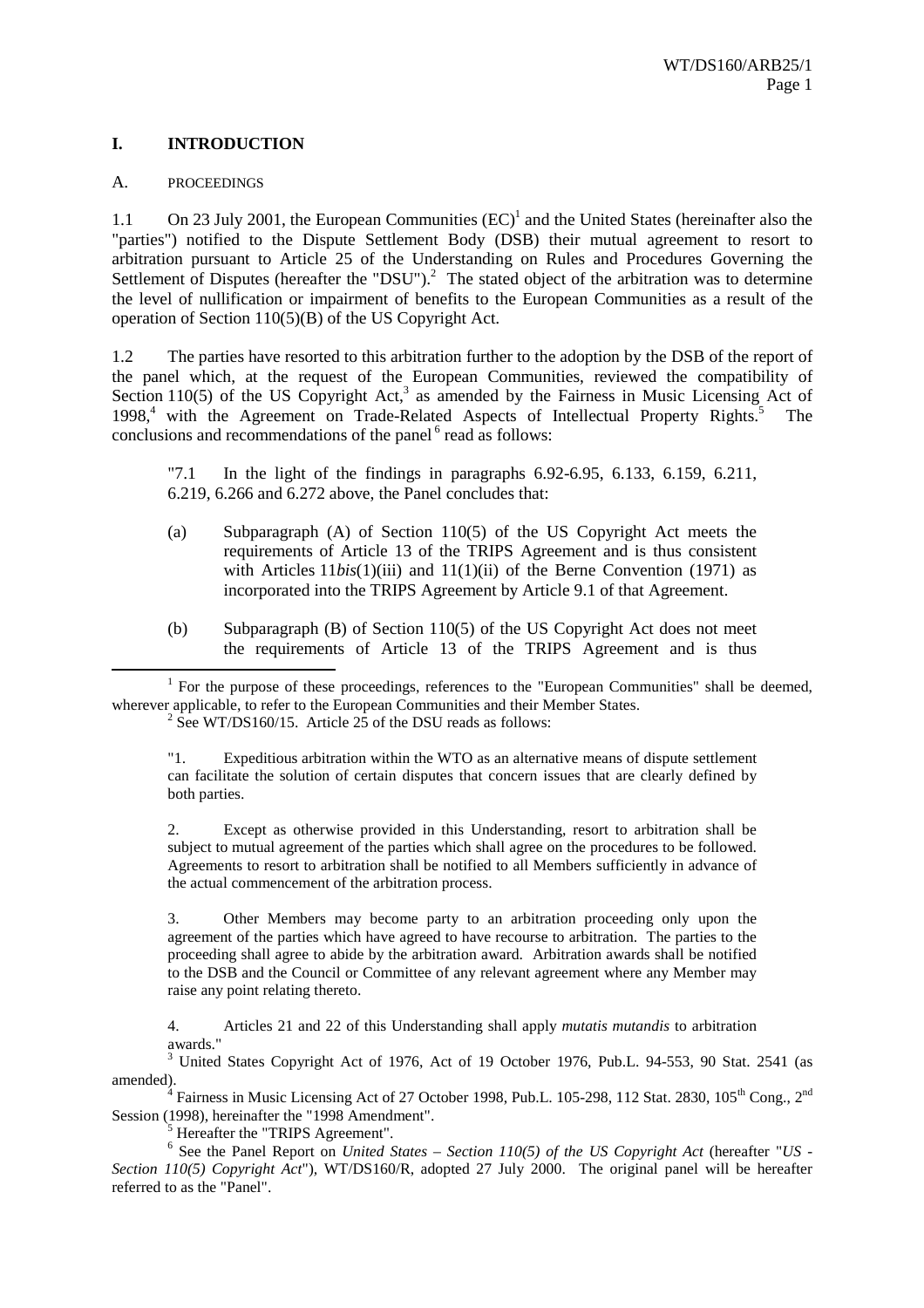inconsistent with Articles 11*bis*(1)(iii) and 11(1)(ii) of the Berne Convention (1971) as incorporated into the TRIPS Agreement by Article 9.1 of that Agreement.

7.2 The Panel *recommends* that the Dispute Settlement Body request the United States to bring subparagraph (B) of Section 110(5) into conformity with its obligations under the TRIPS Agreement."<sup>7</sup>

1.3 The parties requested the Chairman of the DSB to contact the original panelists in the dispute, to determine their availability to serve as arbitrators.<sup>8</sup> The Chairperson of the original panel, Mrs. Carmen Luz Guarda and one Member, Mr. A. V. Ganesan, were no longer available. In accordance with the agreed procedures for the selection of the arbitrators contained in document  $WT/DS160/15$ , the Director-General appointed two arbitrators<sup>9</sup> to replace them.

1.4 On 13 August 2001, the Members were informed that the names of the Arbitrators were the following $10$ :

Chairman: Mr. Ian F. Sheppard

Members: Mrs. Margaret Liang Mr. David Vivas-Eugui.

1.5 Following an organizational meeting with the parties on 13 August 2001, the Arbitrators developed their Working Procedures and timetable on the basis of the agreed procedures and timetable for Article 25 arbitration annexed to the parties' communication to the Chairman of the DSB on their recourse to Article 25 of the DSU.<sup>11</sup>

1.6 The jurisdiction of the Arbitrators is contained in document WT/DS160/15 which reads, in relevant parts, as follows:

"The United States and the European Communities (EC), having mutually agreed pursuant to Article 25.2 of the Understanding on Rules and Procedures for the Settlement of Disputes (DSU) to enter into arbitration to determine the level of nullification or impairment of benefits to the EC as a result of Section 110(5)(B) of the US Copyright Act, respectfully request that you contact the original panelists in the dispute "United States – Section 110(5) of the US Copyright Act" (WT/DS160), to determine their availability to serve as arbitrators in this proceeding. […]

The parties agree that the award of the arbitrator shall be final, and they shall accept it as the level of nullification or impairment for purposes of any future proceedings under Article 22 of the DSU related to this dispute."

1.7 In accordance with the timetable, the European Communities submitted a methodology paper on 14 August 2001. Both parties made concurrent written submissions on 21 August 2001. They submitted concurrent written rebuttals on 28 August 2001. The Arbitrators met with the parties on

 <sup>7</sup> Panel Report on *US - Section 110(5) Copyright Act, supra*, paras. 7.1 and 7.2. <sup>8</sup>

 $8$  See WT/DS160/15.

 $9^9$  The group of three arbitrators will be hereafter referred to as the "Arbitrators".

 $^{10}$  See WT/DS160/16.

 $11$  See WT/DS160/15.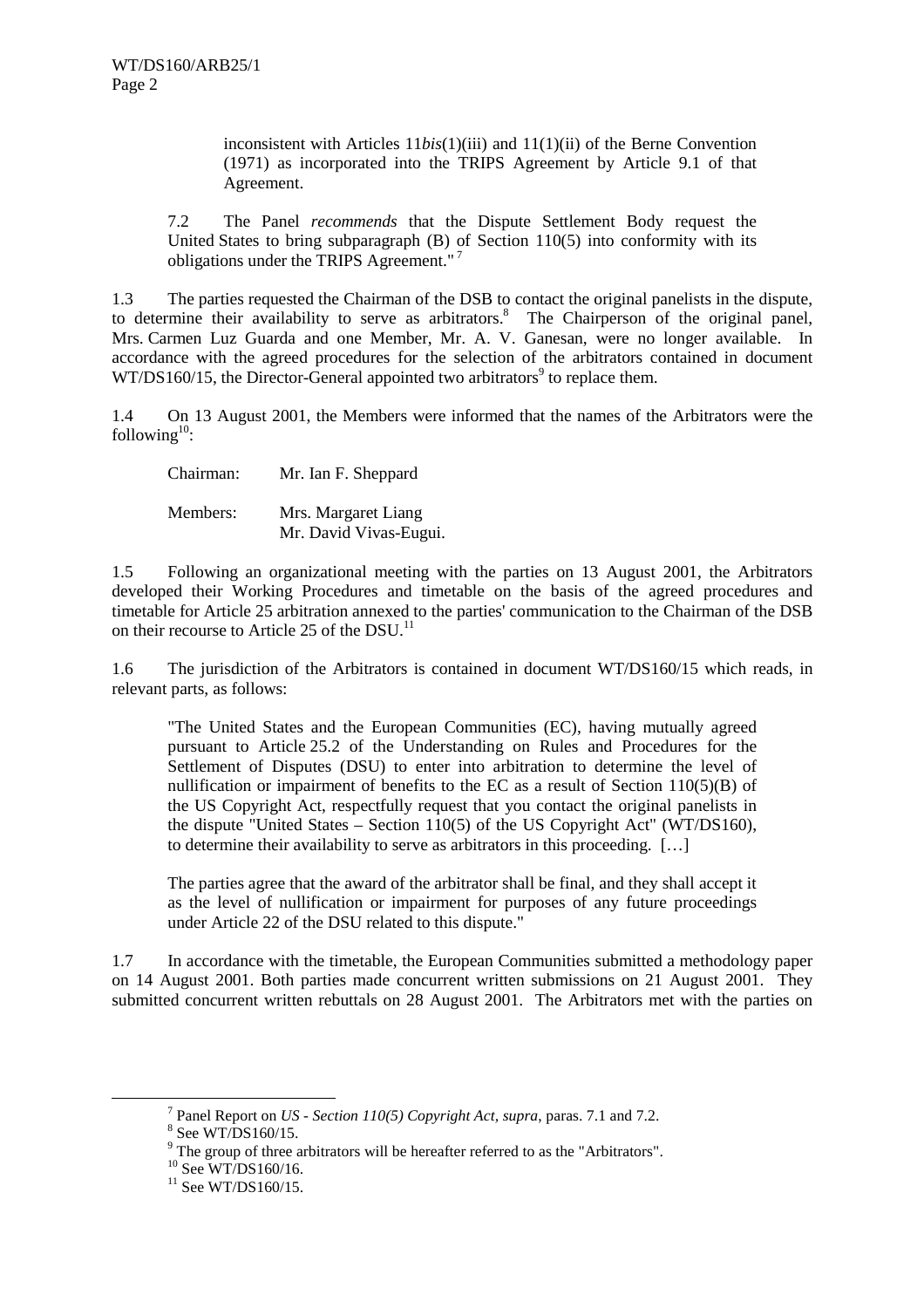5 September 2001. Replies to questions of the Arbitrators were received on 11 September. Parties were allowed to comment on each other's replies by 14 September 2001.<sup>12</sup>

1.8 The Arbitrators issued their award to the parties on 12 October 2001. The award was notified to the DSB and the TRIPS Council in application of Article 25.3 of the DSU on 9 November 2001.

#### B. PROCEDURAL ISSUES WHICH AROSE IN THE COURSE OF THE PROCEEDINGS

#### **1. Treatment of replies to questions asked by the Arbitrators to some US collective management organizations**

1.9 On 5 September 2001, the **Arbitrators** decided to seek additional information from two of the US collective management organizations<sup>13</sup>: the American Society of Authors, Composers and Publishers (ASCAP) and Broadcast Music Inc. (BMI).<sup>14</sup> The Arbitrators consulted the parties on the questions asked to those CMOs. The parties did not object to the Arbitrators seeking such information.15 The Arbitrators agreed that the parties might comment on any information submitted by the US CMOs. ASCAP and BMI were given until 14 September to reply. However, no reply was received on that date.

1.10 The Arbitrators were mindful of the particular circumstances which may have delayed any reply and considered that, should ASCAP and/or BMI provide at a later stage any information likely to influence significantly the calculations to be performed, the Arbitrators would seek comments from the parties on such information before finalizing their award. BMI submitted some information on 25 September 2001. However, BMI attached a number of conditions to the use of that information, in particular the obligation for the Arbitrators to submit "any proposed public document" to BMI's counsel in order for it to confirm that the confidentiality of the information submitted by BMI was effectively protected. The Arbitrators understood that the term "any proposed public document" could apply to their award. Having regard to their Working Procedures and to general practice under public international law, they considered that such a condition was incompatible with the confidentiality of their deliberations, which extends to the content of their report until it is made public. The Arbitrators also feared that such conditions, if they were accepted, could make access to evidence more difficult in future cases under the DSU. As a result, they decided not to use the information submitted by BMI on 25 September 2001.

1.11 ASCAP submitted its responses on 3 October 2001. On 4 October, the Arbitrators sought the views of the parties as to whether the information submitted should be taken into consideration. The **European Communities** considered that the information received from ASCAP did no more than repeat and confirm information already submitted by the parties to the Arbitrators and the Panel and did not justify delaying the issue of the award. The **United States** said that it would not object if the Arbitrators were to take into account the information from ASCAP but also stated that the new information merely confirmed the reasonableness of the US calculations.

<sup>&</sup>lt;sup>12</sup> The United States submitted comments on that date. The European Communities did not, but later contested the admissibility of certain pieces of evidence submitted by the United States. Regarding subsequent procedural issues, see Section I.B.1. below.<br><sup>13</sup> Hereafter referred to as "CMOs".

<sup>&</sup>lt;sup>14</sup> A third CMO is involved in this sector: the Society of European Stage Authors and Composers (SESAC). However, for reasons explained *infra*, the parties did not include SESAC's activities in their calculations. SESAC itself did not cooperate in the proceedings before the Panel. Having regard to the explanations given by the parties, the Arbitrators did not find it necessary to request information from SESAC.<br><sup>15</sup> The request for information was conveyed in a letter addressed to the President and Chairman of the

Board of ASCAP and to the President and Chief Executive Officer of BMI. For the text of the letter, see Annex I to this award.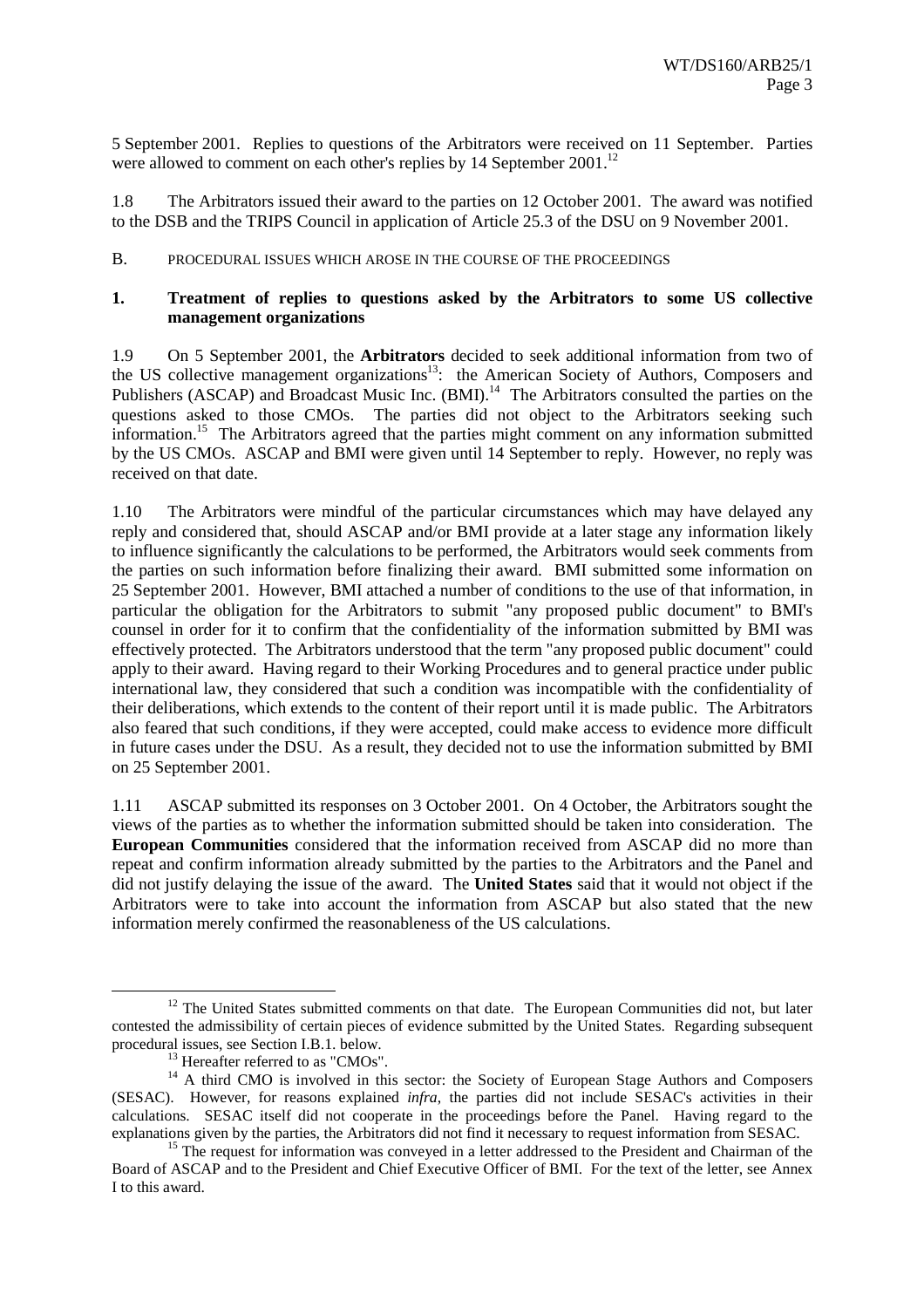1.12 BMI informed the Arbitrators on 10 October 2001 that it would submit additional information, without imposing the conditions which had lead the Arbitrators to disregard its previous submission of information.<sup>16</sup> The Arbitrators sought the views of the parties on the advisability of taking BMI new information into account. The **European Communities** stated that this information should not be taken into account if this further delayed the issue of the award. **The United States** considered that the Arbitrators possessed sufficient information to render a fair decision on the level of nullification or impairment of benefits caused by Section  $110(5)(B)$ . Nevertheless, if the Arbitrators preferred to await the information that BMI may submit, the United States had no objection. The United States nonetheless recalled that the "reasonable period of time" for implementation in this case expires on the earlier of the date on which the current session of the US Congress adjourns or 31 December 2001. In light of this time constraint and the parties' ongoing efforts to reach a consensual resolution of the dispute, the United States was interested in obtaining a fair decision expeditiously.

1.13 The **Arbitrators** recall that one of the main concerns expressed by the parties when this matter was referred to arbitration was that we proceed expeditiously. We note that, had we taken into account the information supplied by ASCAP and BMI, we would have had to delay considerably the date of the issue of our award. We emphasize in this regard that the European Communities has expressed the opinion that the information provided by ASCAP and BMI does not warrant any delay. We also note that the United States has not specifically requested us to consider ASCAP or BMI figures. We are, therefore, reluctant to postpone the issue of our award. We note in this respect that any delay in issuing our report shortens the time-period available to both parties to reach a mutually satisfactory solution before the end of the reasonable period of time agreed to by the DSB.

1.14 In the light of this procedural consideration, we conclude that we should not take account of the information made available by ASCAP and BMI.

#### **2. Admissibility of some pieces of evidence submitted by the United States**

1.15 On 17 September 2001, the European Communities sent a letter to the Chairman of the Arbitrators objecting to the submission of certain pieces of evidence by the United States in its comments of 14 September 2001 on the replies of the parties to the questions of the Arbitrators. On 19 September, the Chairman of the Arbitrators sent a letter to the parties, the relevant parts of which read as follows:

"I refer to the letter of the European Communities (EC), dated 17 September 2001, addressed to me as Chairman of the Arbitrators in the above-mentioned case. In that letter, the EC refers to paragraph (f) of our Working Procedures of 16 August 2001 and claims that exhibits US ARB-25 and US ARB-26, attached by the United States to its comments of 14 September 2001, have been submitted belatedly and that "no showing of good cause" for granting an exception has been made. The European Communities concludes that the exhibits in question should be disregarded by the Arbitrators. In addition, the EC offers some comments on the substance of exhibit US ARB-26.

The Arbitrators recall that paragraph (f) provides as follows:

'(f) the parties shall submit all factual evidence to the Arbitrators no later than the first written submissions to the Arbitrators, except with respect to evidence necessary for purposes of rebuttal submissions. Exceptions to this procedure will be granted upon a

<sup>&</sup>lt;sup>16</sup> The information was received on 11 October 2001.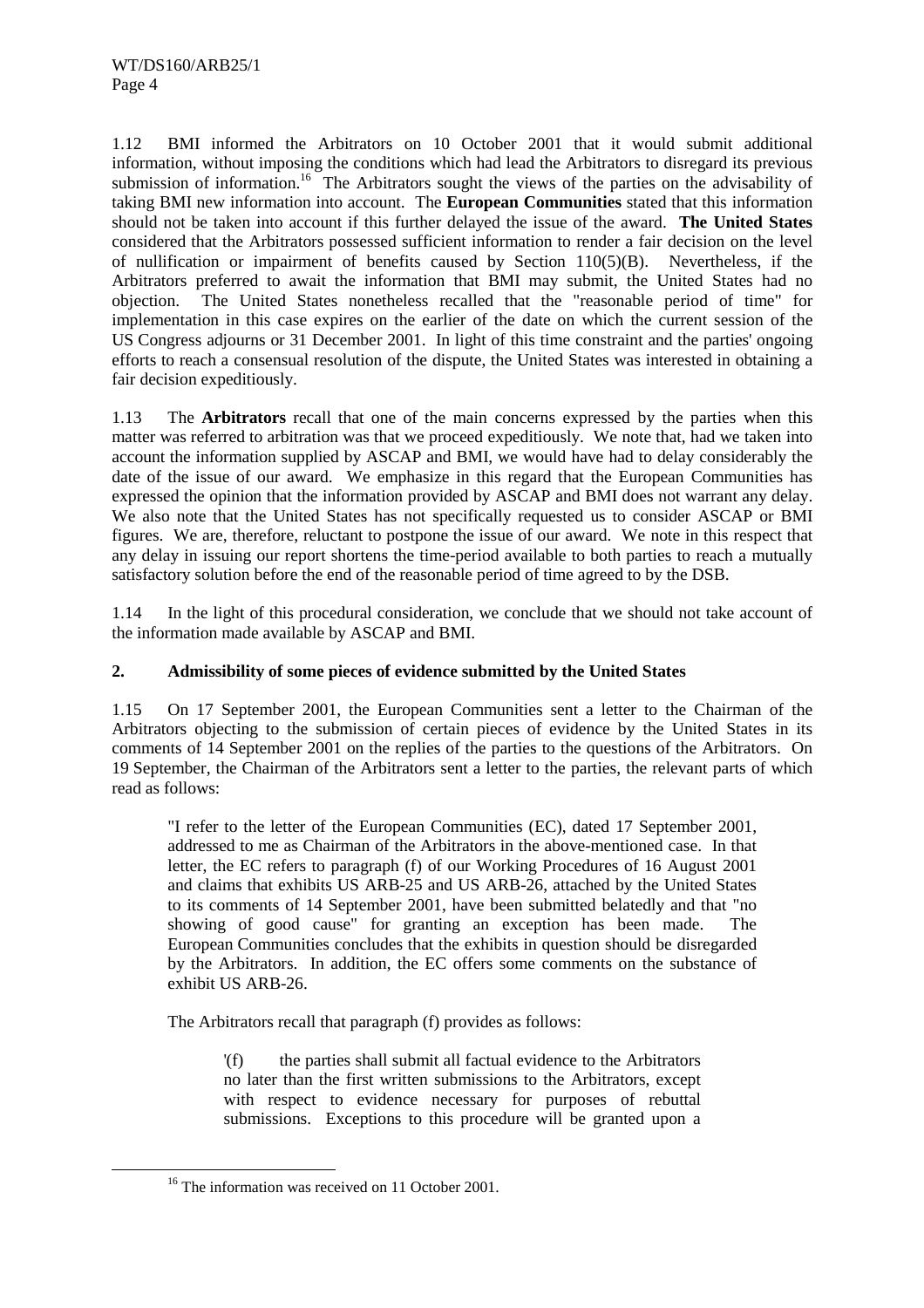showing of good cause. In such cases, the other party shall be accorded a period of time for comments, as appropriate;'

The Arbitrators note that the United States has submitted new materials in the form of exhibits US ARB-25 and US ARB-26, as part of the comments which the parties were allowed to make on each other's replies to the questions of the Arbitrators. The Arbitrators also note that the EC has submitted comments both on the admissibility and on the substance of these exhibits. The Arbitrators conclude that, without prejudice to any ultimate decision they may take regarding the EC request, the EC has not been deprived of the possibility to comment under paragraph (f) of our Working Procedures.

Under those circumstances, the Arbitrators deem it appropriate to address the issues raised by the EC claims contained in the letter of 17 September 2001 in the arbitration award."

1.16 On 20 September 2001, the United States commented on the EC letter of 17 September, stating that it had good cause to submit the exhibits at issue, since they were intended to rebut statements made by the European Communities in its response to the written questions of the Arbitrators. In the opinion of the United States, these EC statements introduced new factual issues. The United States also contested the right of the European Communities to submit new arguments which did not respond to the rebuttals.

1.17 The Arbitrators note that the United States did not try to justify the submission of exhibits US ARB-25 and US ARB-26 in terms of paragraph (f) requirements when it submitted them. The United States claimed that it had good cause to submit those exhibits only in a subsequent letter of 20 September 2001. The Arbitrators are of the view that paragraph (f) should normally be interpreted to require the showing of good cause before or at the moment new evidence is presented, at the time or after the rebuttal submission. However, the circumstances of this case, the conditions under which the exhibits were submitted and the European Communities' reaction are special and justify that paragraph (f) be interpreted with some limited flexibility.

1.18 First, in a case where relevant information was scarce, and given the time-frame within which the Arbitrators were supposed to complete their work, any additional information was welcome at any time and *a priori* important in the light of the Arbitrators' duty to provide an objective assessment of the facts.

1.19 Second, the additional information was adduced by the United States as part of a rebuttal of EC arguments contained in its reply to questions of the Arbitrators, as agreed with the Arbitrators at the hearing. The Arbitrators note that the EC did not claim that the exhibits were not related to the rebuttal of EC arguments contained in its reply to questions from the Arbitrators.

1.20 Finally, whilst the US justification for its production of exhibits US ARB-25 and US ARB-26 was belated, in its response the European Communities did in fact deal with the substance of these exhibits. As the Chairman noted in his letter of 19 September 2001 to the parties, the EC has thus not been deprived of the opportunity to comment on the US exhibits.

1.21 Given these special circumstances, the Arbitrators hold that exhibits US ARB-25 and US ARB-26 are admitted in the procedure. As far as the substance of these pieces of evidence is concerned, the Arbitrators will revert to it as necessary in the course of this award.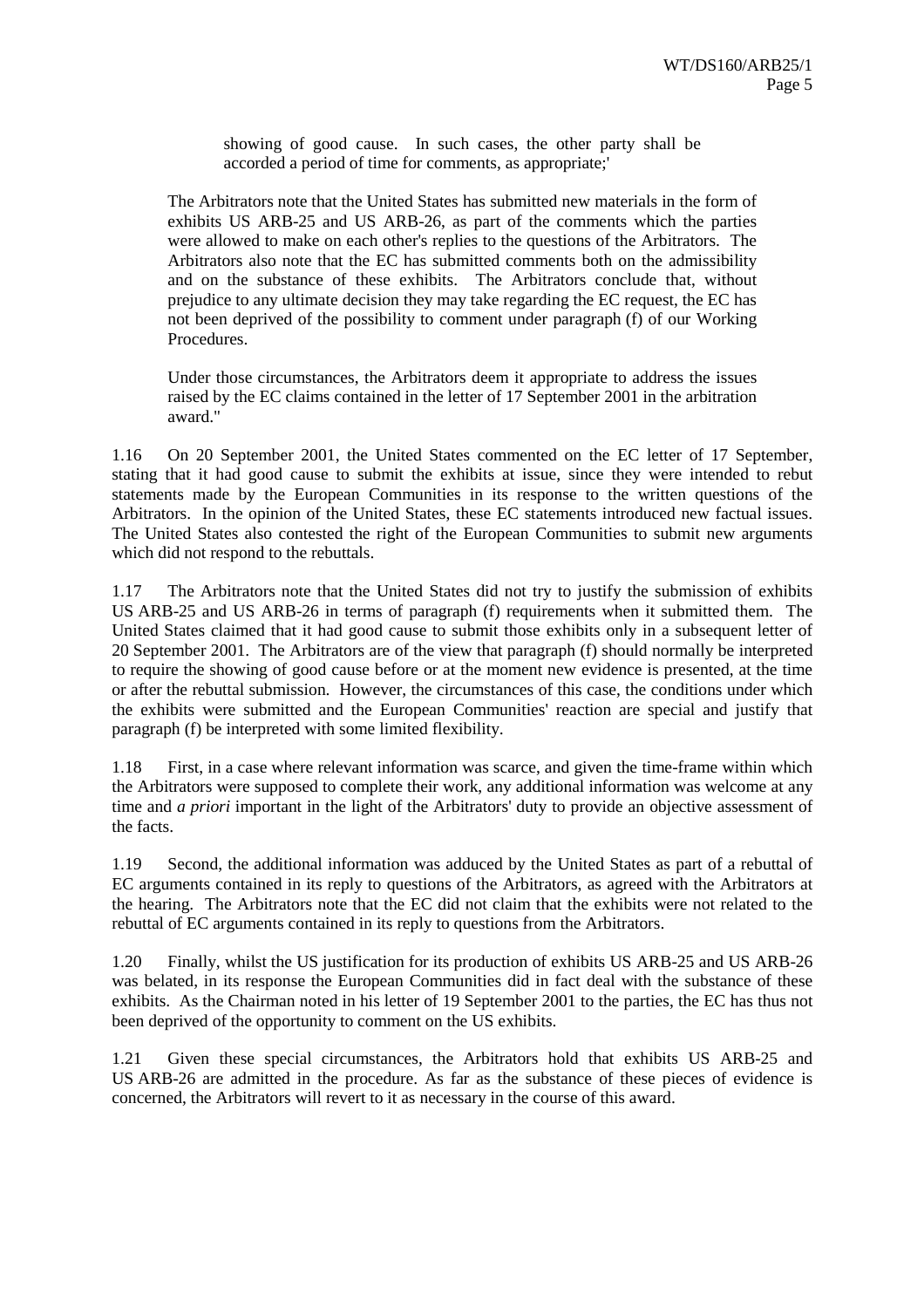#### **3. Treatment of business confidential information submitted by the parties**

1.22 Both parties have submitted some information on a confidential basis which they requested should not be communicated to private parties.<sup>17</sup>

1.23 The Arbitrators recall that the Panel agreed to treat some information from the European Communities and the United States as confidential, while also recalling that the designation of information as confidential did not assist the Panel in its responsibility to make findings that will best enable the DSB to perform its dispute settlement functions.<sup>18</sup>

1.24 In the absence of specific requests from the parties as to how confidentiality of business confidential information should be preserved, the Arbitrators will rely generally on the practice of the Appellate Body on this matter.<sup>19</sup> To the extent that confidential information may appear as such in the award in order to support the findings of the Arbitrators, the Arbitrators decided that two versions of the award would be prepared. One, for the parties, would contain all the information used in support of the determinations of the Arbitrators. The other, which would be circulated to all Members, would be edited so as not to include the information for which, after consultation with the parties, the Arbitrators would conclude that confidentiality for business reasons was sufficiently warranted. The information which the Arbitrators would consider to be business confidential would be replaced by "x".<sup>20</sup>

#### **II. SCOPE OF THE MANDATE OF THE ARBITRATORS**

A. JURISDICTION UNDER ARTICLE 25 OF THE DSU TO ADDRESS THE ISSUE REFERRED TO THE ARBITRATORS BY THE PARTIES

2.1 The Arbitrators note that this is the first time since the establishment of the WTO that Members have had recourse to arbitration pursuant to Article 25 of the DSU.<sup>21</sup> Whereas the DSB establishes panels or refers matters to other arbitration bodies, Article 25 provides for a different procedure. The parties to this dispute only had to *notify* the DSB of their recourse to arbitration. No decision is required from the DSB for a matter to be referred to arbitration under Article 25. In the absence of a multilateral control over recourse to that provision, it is incumbent on the Arbitrators themselves to ensure that it is applied in accordance with the rules and principles governing the WTO system.<sup>22</sup> As recalled by the Appellate Body in *United States – Anti-Dumping Act of 1916*<sup>23</sup>, it is a widely accepted rule that an international tribunal is entitled to consider the issue of its own jurisdiction on its own initiative. The Arbitrators believe that this principle applies also to arbitration

 $17 \text{ US first}$  and second written submissions, exhibits US ARB-5, 7, 8, 9, 10, 12.

<sup>18</sup> See the Panel Report on *US - Section 110(5) Copyright Act*, *supra*, para. 6.208 and footnote 192, and para. 6.233 and footnote 209.

<sup>19</sup> See, in particular, the Appellate Body Report on *Canada – Measures Affecting the Export of Civilian Aircraft*, WT/DS70/AB/R, adopted 20 August 1999, paras. 141-147.

 $20$  This approach was used in one Article 22.6 arbitration and does not seem to have met with objections in the DSB. See the Decision of the Arbitrators on *Brazil – Export Financing Programme for Aircraft – Recourse to Arbitration by Brazil under Article 22.6 of the DSU and Article 4.11 of the SCM*

<sup>&</sup>lt;sup>21</sup> The Arbitrators recall that arbitration was seldom used under GATT 1947.<br><sup>22</sup> In particular, the Arbitrators believe that this arbitration should not be applied so as to circumvent the provisions of Article 22.6 of the DSU (See Article 23.2(c) of the DSU).<br><sup>23</sup> See the Appellate Body Report on *United States - Anti-Dumping Act of 1916*, WT/DS136/AB/R and

WT/DS162/AB/R, adopted 26 September 2000, para. 54, footnote 30.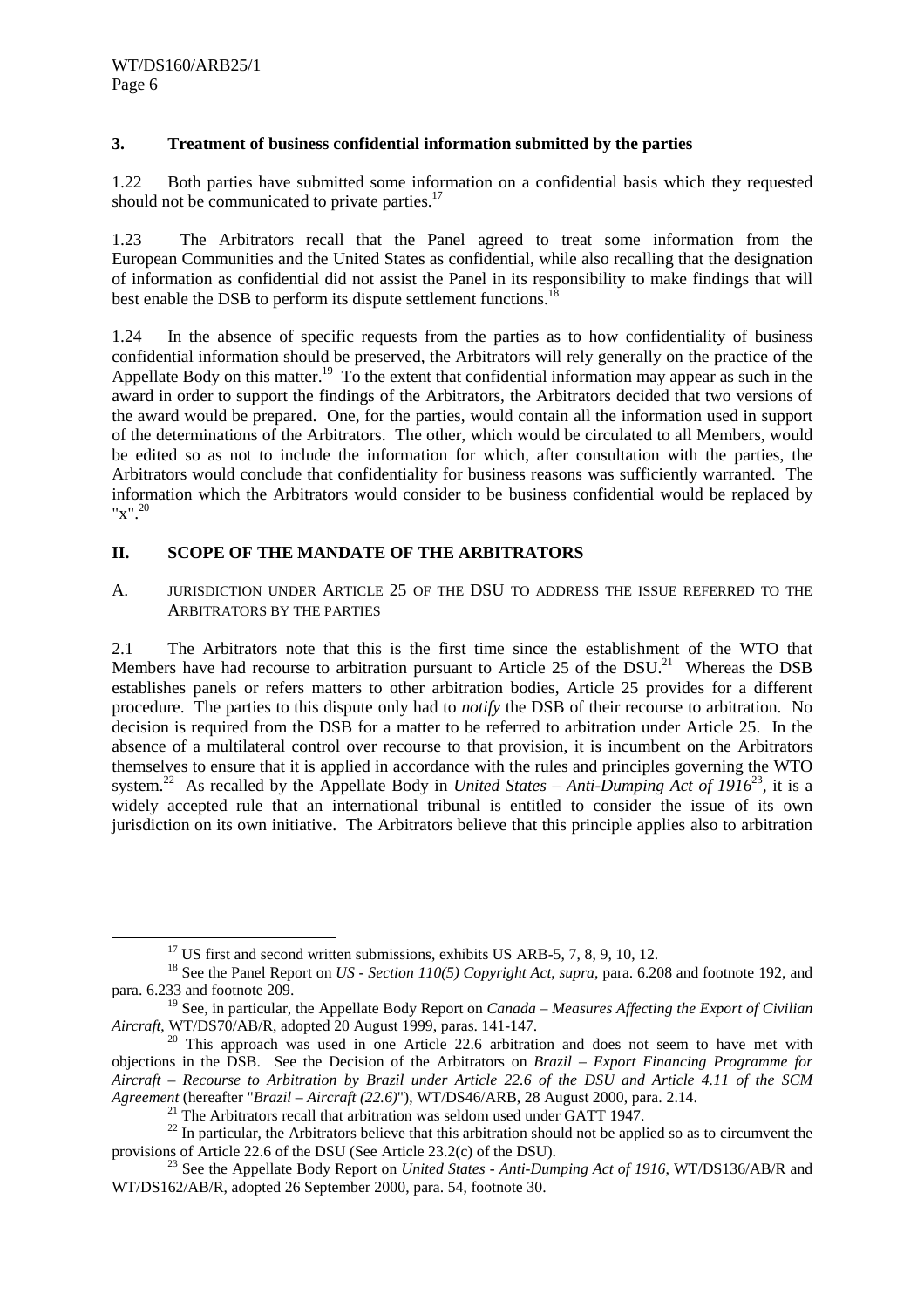bodies.<sup>24</sup> In case there be any question as to the jurisdiction of the Arbitrators to deal with this dispute, we provide brief reasons for our conclusion that we do have the necessary jurisdiction.

2.2 The Arbitrators recall that this arbitration has been called upon to address a particular issue resulting from the implementation of the DSB rulings and recommendations on the basis of the Panel Report on *US – Section 110(5) Copyright Act.* In that context, our mandate is to "determine the level of nullification or impairment of benefits to the European Communities as a result of Section 110(5)(B) of the US Copyright Act".<sup>25</sup>

2.3 The Arbitrators first note that, pursuant to the text of Article 25.1, arbitration under Article 25 is an "*alternative* means of dispute settlement".<sup>26</sup> The term "dispute settlement" is generally used in the WTO Agreement to refer to the complete process of dispute<sup>27</sup> resolution under the DSU, not to one aspect of it, such as the determination of the level of benefits nullified or impaired as a result of a violation. It may be argued that the procedure provided for in Article 25 is actually an alternative to a panel procedure. This would seem to be confirmed by the terms of Article 25.4, which provides that "Articles 21 and 22 of this Understanding shall apply *mutatis mutandis* to arbitration awards."28 Article 22.2 itself, unlike Article 21.3(c), does not refer to arbitration as an alternative to the negotiation of mutually acceptable compensation. It could then be argued that arbitration under Article 25 is not intended for "determin[ing] the level of nullification or impairment of benefits to the European Communities as a result of Section 110(5)(B) of the US Copyright Act."

2.4 While being mindful of these elements of interpretation, the Arbitrators are of the view that they are outweighed by other elements, based on the fact that none of the provisions concerned expressly excludes recourse to arbitration under Article 25 in the particular context in which they apply. Article 25.2 itself provides that resort to arbitration shall be subject to mutual agreement of the parties which shall agree on the procedures to be followed "except as otherwise provided in this Understanding". Article 25 itself does not specify that recourse to Article 25 arbitration should be excluded when determining the level of nullification or impairment suffered by a Member. On the contrary, the terms of Article 25.1 referring to "the solution of certain disputes that concern issues that are clearly defined by the parties" may support the view that Article 25 should be understood as an arbitration mechanism to which Members may have recourse whenever necessary within the WTO framework. We also note that Article 22.2 refers to "negotiations […] with a view to developing mutually acceptable compensation." There is no language in that provision which would make it impossible to consider arbitration as a means of reaching a mutually acceptable compensation.

2.5 Moreover, recourse to Article 25 arbitration in the present situation is fully consistent with the object and purpose of the DSU. Arbitration is likely to contribute to the prompt settlement of a

<sup>&</sup>lt;sup>24</sup> This is evidenced by Article 21 of the Optional Rules of the Permanent Court of Arbitration for arbitrations involving international organizations and States. See, Permanent Court of Arbitration: Optional Rules for Arbitration involving International Organizations and States, effective 1 July 1996, International Bureau of the Permanent Court of Arbitration, The Hague, The Netherlands.<br><sup>25</sup> WT/DS160/15.

<sup>&</sup>lt;sup>26</sup> Emphasis added.

 $27 \text{ In a note by the GATT Secretariat on Concept, Forms and Effects of Arbitration.}$ (MTN.GNG/NG13/W/20, 22 February 1988), the term "dispute" is defined as a specific disagreement concerning a matter of fact, law or policy in which a claim or assertion by one party is met with refusal, counterclaim or denial by another. 28 The text of Article 25 of the DSU is essentially identical to that of paragraphs 1, 2 and 3 of Section E

of the 1989 Decision on improvements to the GATT dispute settlement procedures (BISD 36S/63). It is worth noting that, in that Decision, Section E follows other sections on means of resolution of disputes, such as consultations (Section C) and good offices, conciliation and mediation (Section D). Moreover, GATT 1947 did not provide for the sophisticated means of enforcement found in the DSU. The note MTN.GNG/NG13/W/20 of 22 February 1988, referred to above, also presents arbitration "as an alternative to the normal dispute settlement process" (para. 12) or "as an alternative to panel proceedings" (para. 17).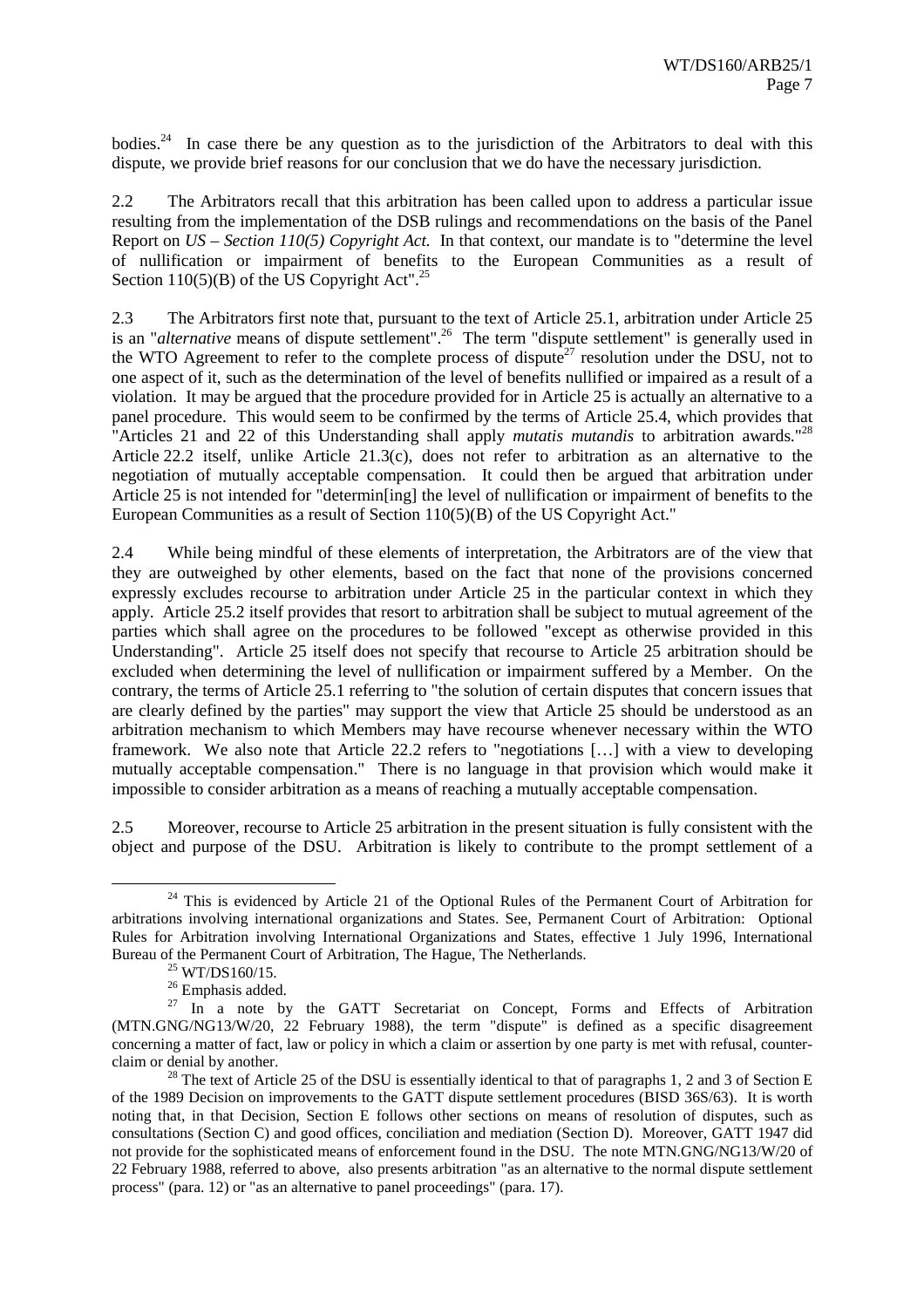dispute between Members, as commanded by Article 3.3 of the DSU. Indeed, it may facilitate the resolution of a divergence in the context of a negotiation of compensations, thus paving the way to implementation without suspension of concessions or other obligations.

2.6 In general, recourse to arbitration under Article 25 strengthens the dispute resolution system by complementing negotiation under Article 22.2. The possibility for the parties to a dispute to seek arbitration in relation to the negotiation of compensation operates to increase the effectiveness of that option under Article 22.2. Incidentally, the Arbitrators note that compensation, in their opinion, is always to be preferred to countermeasures of any sort, since it enhances trade instead of restricting or diverting it. Finally, such an application of Article 25 does not, at least in the case at hand, affect the rights of other Members under the DSU.29

2.7 Having regard to the object of the arbitration requested by the parties and the fact that the rights of other Members under the DSU are not affected by the decision of the European Communities and the United States to seek arbitration under Article 25, the Arbitrators are of the view that, pending further interpretation by the Members, they should declare that they have jurisdiction under Article 25 to determine the level of EC benefits which are being nullified or impaired in this case.<sup>30</sup>

#### **III. CONCEPTUAL ISSUES**

3.1 Since the present arbitration proceedings are the first ones in which a WTO adjudicating body is entrusted with the task of determining the level of benefits nullified or impaired as a consequence of an infringement of obligations under the TRIPS Agreement, it is necessary to address at some length two conceptual issues before undertaking any actual calculations of the level of nullification or impairment suffered by the European Communities in this case.

#### A. NATURE AND LEVEL OF BENEFITS NULLIFIED OR IMPAIRED

3.2 The first issue which the Arbitrators turn to examine concerns the nature and level of the benefits which are being nullified or impaired in the present case.

3.3 The **European Communities** submits that this case is special in that it involves the denial by the United States of exclusive rights which the United States is required under the TRIPS Agreement to grant to nationals of other WTO Members. The European Communities notes that, in contrast, in none of the past arbitration proceedings under Article 22.6 of the DSU did any of the entities affected by the relevant WTO-inconsistent measures enjoy any exclusive rights. Instead, they only enjoyed expectations as to the legal framework and factual conditions in which they could pursue their economic activities. The European Communities considers that, because the TRIPS Agreement guarantees specific exclusive rights rather than merely expectations, the proper way of measuring nullification or impairment of benefits in this case is by assessing the economic value of the denied exclusive rights.

3.4 With reference to the present dispute, the European Communities argues that a correct assessment of the value of the exclusive copyrights which are being denied to EC right holders as a consequence of Section 110(5)(B) cannot be made, unless it is assumed that all those establishments which use copyright works of EC right holders are licensed. The European Communities notes that, otherwise, those establishments would engage in acts of piracy. The European Communities therefore

<sup>&</sup>lt;sup>29</sup> As a matter of fact, it may affect them positively, given the *erga omnes* character of compensation. <sup>30</sup> The Arbitrators' recognition of their jurisdiction in this case is not a unilateral extension of WTO

jurisdiction, since it is dependent on the agreement of the parties to a dispute to have recourse to Article 25 of the DSU. This decision is without prejudice to the DSU compatibility of the decision of the parties to accept this award as the level of nullification or impairment for the purpose of any further proceedings under Article 22 of the DSU in relation to this case. It is also without prejudice to any interpretation of the provisions of Articles 22 and 25 of the DSU by the Ministerial Conference or the General Council.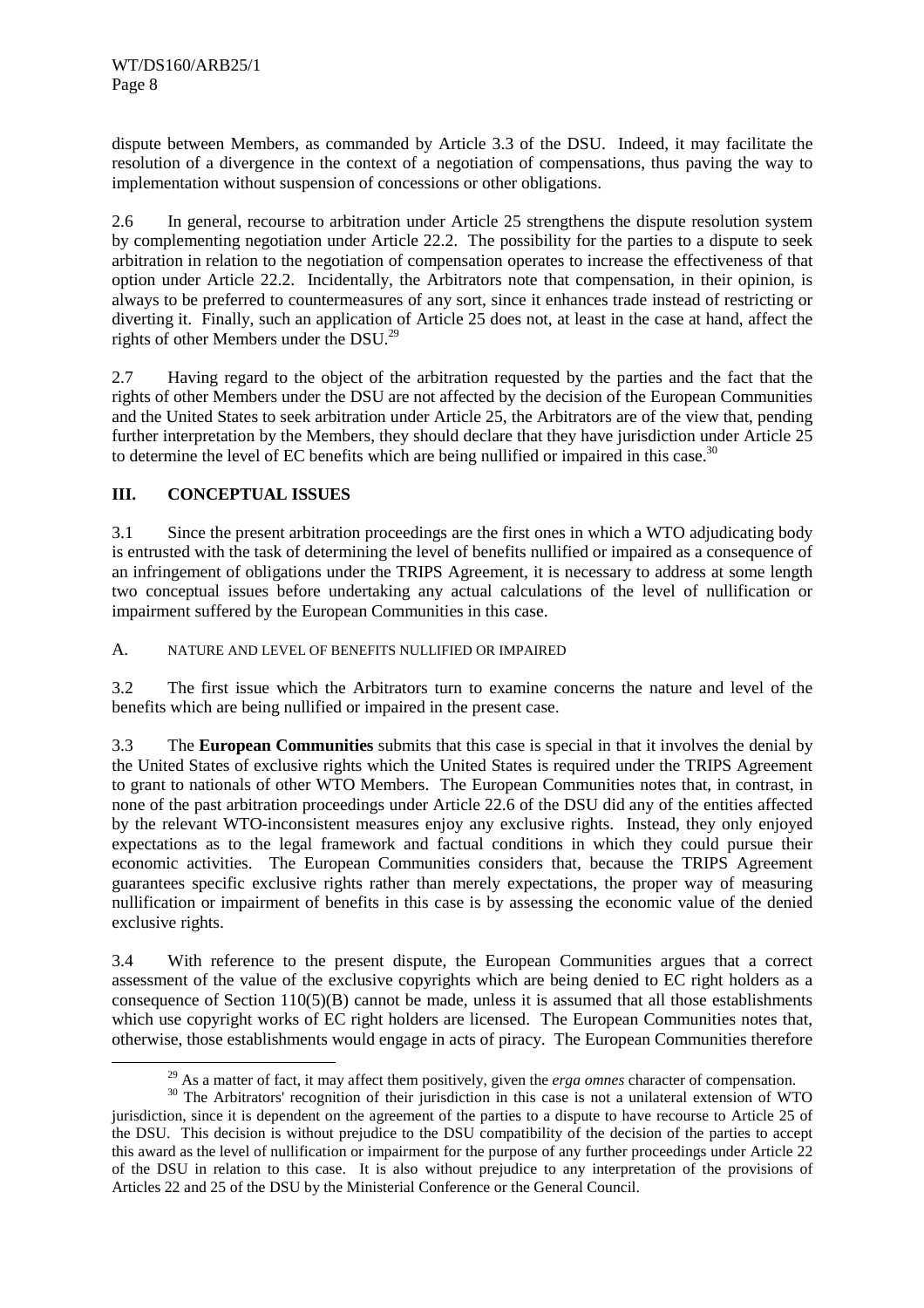is of the view that the economic value of the copyrights at issue in the present dispute corresponds to the licensing revenue *potentially* foregone by EC right holders as a result of Section 110(5)(B).

3.5 The **United States** considers that the level of nullification or impairment of benefits caused to the European Communities is equal to the annual benefits lost by EC right holders as a result of Section 110(5)(B). Like the European Communities, the United States believes that the level of nullification or impairment should be measured by reference to the licensing royalties lost by EC right holders. However, the United States disagrees with the European Communities' contention that it has lost benefits equal to the total licensing royalties that hypothetically could be collected. In the view of the United States, the most accurate and factually grounded way to quantify the lost benefits is to determine the benefits that EC right holders were receiving prior to the enactment of Section 110(5)(B).

3.6 According to the United States, the European Communities' proposed methodology should be rejected because it calculates foregone licensing royalties as though copyright holders would receive royalties from *every* user of radio or television music that is affected by Section 110(5)(B). The United States maintains that prior to the enactment of Section 110(5)(B) many bars, restaurants and retail establishments in the United States that could have played radio or television music were not licensed to do so. The United States submits that this absence of 100% licensing is to be expected, as the US CMOs which administer the rights of the copyright holders face substantial costs in licensing bars, restaurants and retail establishments. The United States argues that, given the geographically dispersed user base in the United States, it is not economically rational for US CMOs to locate and attempt to obtain and administer licenses for every establishment that plays radio or television music. The United States is therefore of the view that, because it disregards the cost of collecting and distributing royalties, the European Communities' proposed methodology produces a windfall for itself, which would be contrary to WTO rules and would unfairly penalize the United States.

3.7 The **European Communities** rejects the United States' argument that it would be "too costly" to license certain categories of businesses or businesses in certain areas of the United States. The European Communities submits that this is tantamount to suggesting that a WTO Member in which piracy rates are very high or where the enforcement of intellectual property is particularly difficult or costly is, for all practical purposes, released from its substantive obligations under the TRIPS Agreement.

3.8 The **Arbitrators** note that they are called on, in this case, to determine the level of nullification or impairment of benefits accruing to the European Communities as a result of the continued application of Section 110(5)(B). In respect of Section 110(5)(B), the Panel reached the conclusion that it was "[…] inconsistent with Articles 11*bis*(1)(iii) and 11(1)(ii) of the Berne Convention (1971) as incorporated into the TRIPS Agreement by Article 9.1 of that Agreement."<sup>31</sup> Neither party to this dispute contests that Section  $110(5)(B)$ , as currently in force, continues to be inconsistent with the provisions of the aforementioned articles.

3.9 It is clear, therefore, that the benefits which Section  $110(5)(B)$  is impairing or nullifying are those which should accrue to the European Communities and other Members under the provisions of Articles 11*bis*(1)(iii) and 11(1)(ii) of the Berne Convention (1971)<sup>32</sup> as incorporated into the TRIPS Agreement by Article 9.1 of that Agreement.

3.10 It is apparent from the submissions of the parties that they do not so much differ regarding the *nature* of the benefits which should accrue to the European Communities under the provisions of Articles 11*bis*(1)(iii) and 11(1)(ii), but rather regarding the *level* of benefits which the

<sup>&</sup>lt;sup>31</sup> Panel Report on *US - Section 110(5) Copyright Act*, *supra*, para. 7.1(b).<br><sup>32</sup> Articles 11*bis*(1)(iii) and 11(1)(ii) of the Berne Convention (1971) will hereafter be referred to as "Articles 11*bis*(1)(iii) and 11(1)(ii)".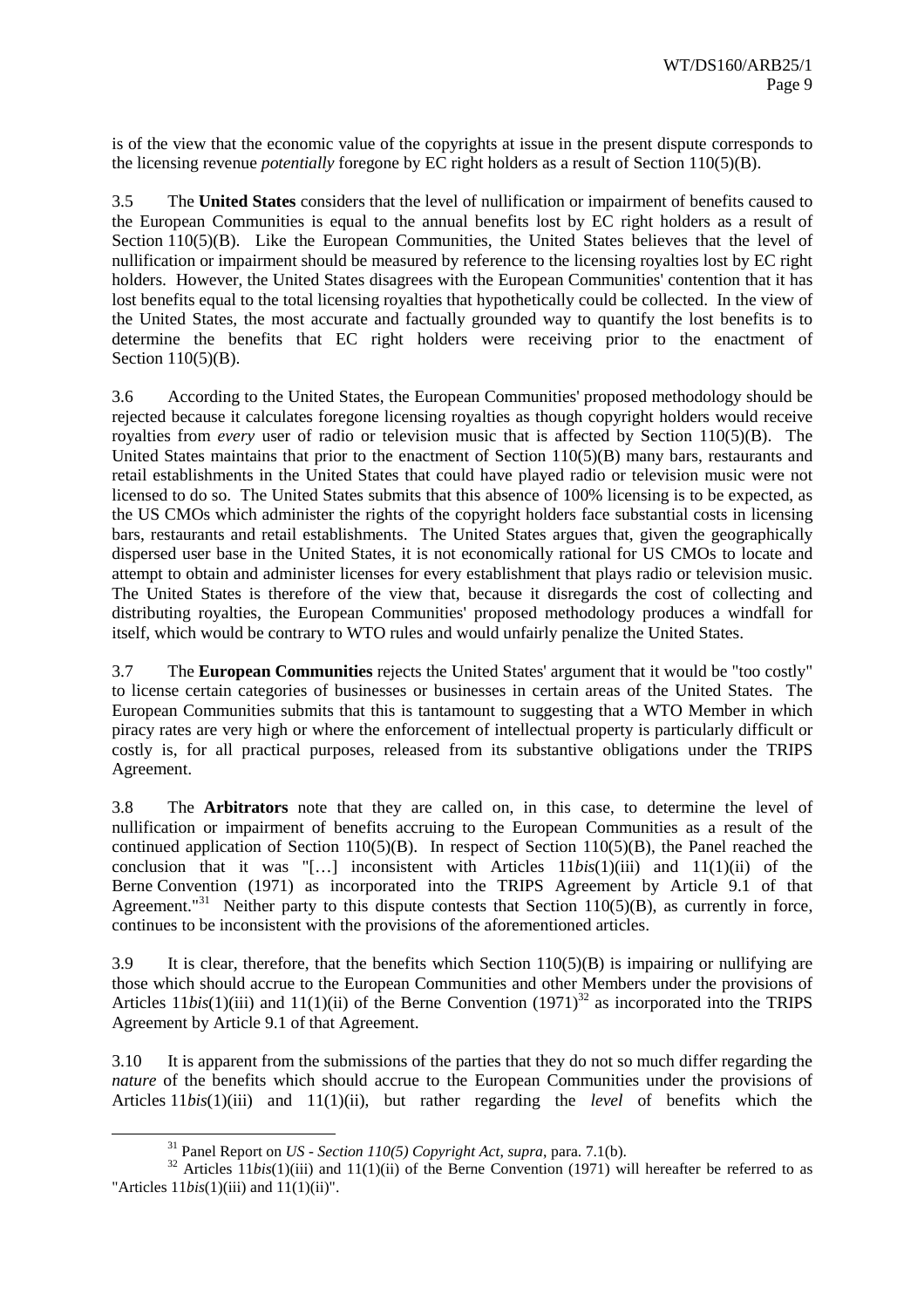European Communities could expect to accrue to it under those provisions. The Arbitrators will address these issues in turn.<sup>33</sup>

3.11 As concerns, first, the *nature* of the benefits which would accrue to the European Communities if Section 110(5)(B) were brought into conformity with Articles 11*bis*(1)(iii) and  $11(1)(ii)$ , it is well to recall at the outset what those Articles actually provide.

3.12 Article 11*bis*(1)(iii) reads:

Authors of literary and artistic works shall enjoy the exclusive right of authorizing:

[…]

(iii) the public communication by loudspeaker or any other analogous instrument transmitting, by signs, sounds or images, the broadcast of the work.

3.13 Article 11(1)(ii) states:

Authors of dramatic, dramatico-musical and musical works shall enjoy the exclusive right of authorizing:

- […]
- (ii) any communication to the public of the performance of their works.

3.14 By virtue of Article 9.1 of the TRIPS Agreement<sup>34</sup>, the provisions of Articles  $11b$ is(1)(iii) and  $11(1)(ii)$  "[...] have become part of the TRIPS Agreement and as provisions of that Agreement have to be read as applying to WTO Members."<sup>35</sup>

3.15 For purposes of the present dispute, this means that the United States is under an obligation to make available to EC right holders the exclusive rights set forth in Articles 11*bis*(1)(iii) and 11(1)(ii).<sup>36</sup> It is important to bear in mind, however, that, while it is for the *United States* to *provide* EC right holders with the exclusive rights set forth in Articles 11*bis*(1)(iii) and 11(1)(ii), it is for *EC right holders* to determine whether and how to *exercise* or *exploit* those rights.

3.16 Although there may be a variety of ways in which EC right holders could exercise or exploit the exclusive rights which the United States must make available to them, the parties are in agreement

 $33$  The Arbitrators note that, in those cases where users of copyright works are covered by Section 110(5)(B), the European Communities does not currently derive *any* benefits from the provisions of Articles 11*bis*(1)(iii) and 11(1)(ii). It is, therefore, of no account whether the question before the Arbitrators is framed as "What is the level of EC benefits which are being nullified or impaired as a result of Section 110(5)(B)?" or as "What is the level of benefits which would accrue to the European Communities if

Section 110(5)(B) were brought into conformity with Articles 11*bis*(1)(iii) and 11(1)(ii)?".<br><sup>34</sup> Article 9.1 of the TRIPS Agreement provides in pertinent part that "Members shall comply with<br>Articles 1 through 21 of the

<sup>&</sup>lt;sup>35</sup> Panel Report on *US* - *Section 110(5) Copyright Act, supra, para.* 6.18.<br><sup>36</sup> Article 1.1 of the TRIPS Agreement makes clear that "Members shall give effect to the provisions of the [TRIPS] Agreement." Members must, therefore, implement in their domestic law the protection required by the TRIPS Agreement. Moreover, Article 1.3 of the TRIPS Agreement provides in relevant part that "Members shall accord the treatment provided for in this Agreement to the nationals of other Members." (footnote omitted) This confirms that the exclusive rights conferred by Articles 11*bis*(1)(iii) and 11(1)(ii) must be granted to EC right holders.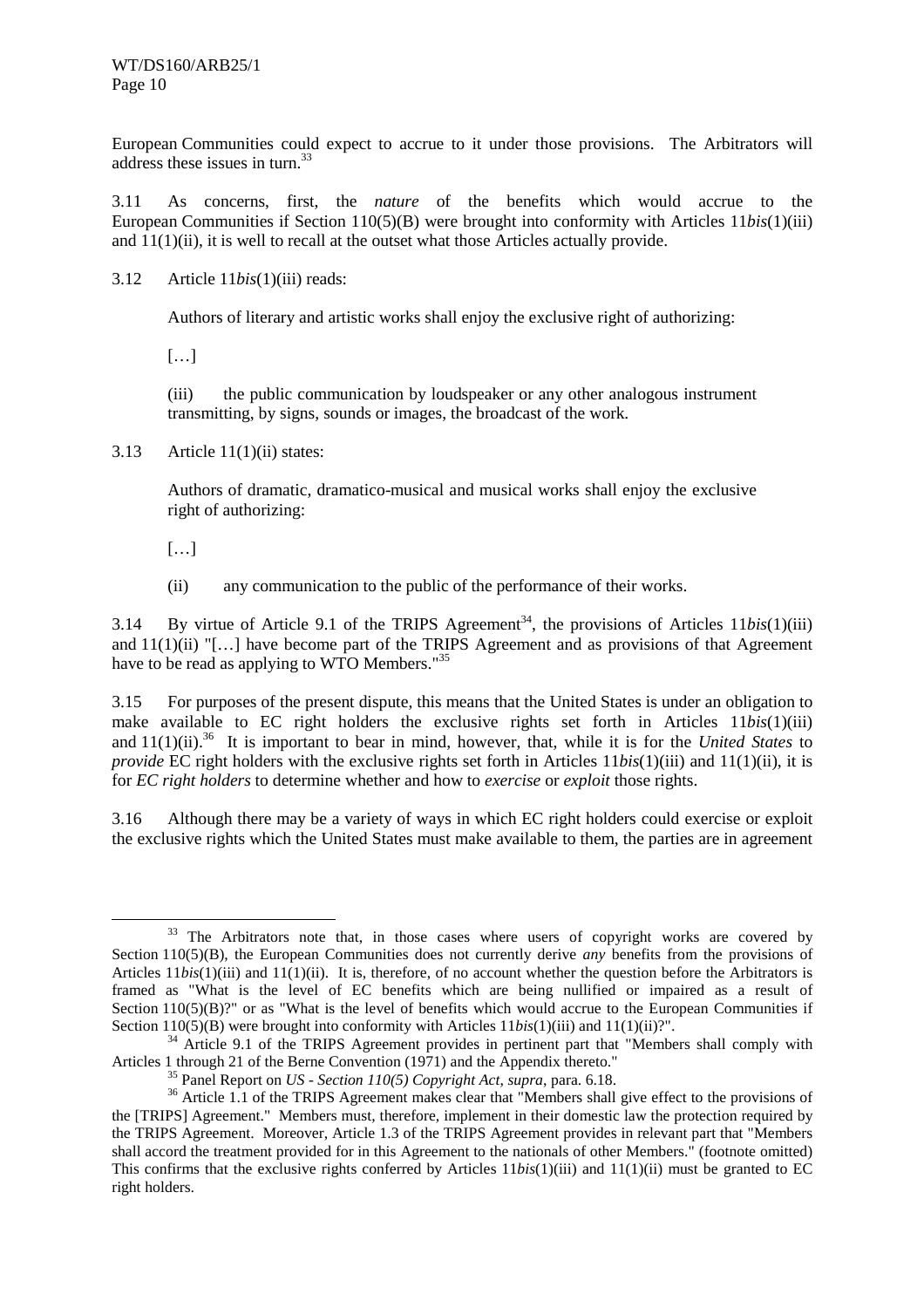that, in practice, such exclusive rights are and would be exploited through licensing. The Arbitrators see no reason to differ from the parties in this regard.<sup>37</sup>

3.17 If it is assumed, then, that copyright holders exploit their exclusive rights by granting licences for the use of their works, one of the benefits which arises from those rights consists of the licensing royalties which right holders would receive. Thus, exclusive rights such as those set forth in Articles 11*bis*(1)(iii) and 11(1)(ii) will normally translate into economic benefits for copyright holders.

3.18 In their submissions to the Arbitrators, the parties have focused on this type of benefit accruing to copyright holders. The Arbitrators concur with the parties that, for purposes of these arbitration proceedings, the relevant benefits are those which are economic in nature.<sup>38</sup> This is consistent with previous decisions of arbitrators acting under Article 22.6 of the DSU.<sup>39</sup> Moreover, like the parties to this dispute, the Arbitrators will proceed on the assumption that the licensing royalties realizable by copyright holders constitute an adequate measure of the economic benefits arising from Articles 11*bis*(1)(iii) and 11(1)(ii).

3.19 Accordingly, the Arbitrators will, in this case, assess the level of EC benefits which Section  $110(5)(B)$  is nullifying or impairing in terms of the royalty income foregone by EC right holders. In making this observation, the Arbitrators are aware that their task in this case is to determine the benefits which are denied to the *European Communities* rather than determining the benefits which are denied to *EC right holders*. However, there can be no question that the benefits which are denied to the European Communities include the benefits which are denied to EC right

 $37$  The assumption that the exclusive rights at issue in this dispute are exploited through licensing is, of course, without prejudice to any assumptions that may appropriately be made in other cases involving other exclusive rights guaranteed by the TRIPS Agreement.<br><sup>38</sup> This view is based on the object of the present proceedings, which is to quantify the economic harm

suffered by the European Communities as a consequence of the continued application of Section 110(5)(B). It does not necessarily follow that Members having recourse to Article 64 of the TRIPS Agreement need to establish nullification or impairment of *economic* benefits accruing to them under the TRIPS Agreement. The Arbitrators find support for their view in the following statement by the arbitrators in *European Communities – Regime for the Importation, Sale and Distribution of Bananas – Recourse to Arbitration by the European Communities under Article 22.6 of the DSU*: "[A] Member's potential interests in trade in goods or services and its interest in a determination of rights and obligations under the WTO Agreements are each sufficient to establish a right to pursue a WTO dispute settlement proceeding. However, a Member's legal interest in compliance by other Members does not, in our view, automatically imply that it is entitled to obtain authorization to suspend concessions under Article 22 of the DSU." See the Decision of the Arbitrators on *European Communities – Regime for the Importation, Sale and Distribution of Bananas – Recourse to Arbitration by the European Communities under Article 22.6 of the DSU* (hereafter "*EC - Bananas III (22.6) (US)*", WT/DS27/ARB, 9 April 1999, para. 6.10.

<sup>39</sup> See, e.g., the Decisions of the Arbitrators on *EC – Bananas III (22.6) (US)*, *supra*, para. 6.12 (benefits nullified or impaired: losses in US exports of goods and losses by US service suppliers in services supply); *European Communities – Regime for the Importation, Sale and Distribution of Bananas – Recourse to Arbitration by the European Communities under Article 22.6 of the DSU*, WT/DS27/ARB/ECU, 24 March 2000, footnote 52 (benefits nullified or impaired: losses by Ecuador of actual trade and of potential trade opportunities in bananas and the loss of actual and potential distribution service supply); *European Communities - Measures Concerning Meat and Meat Products* (*Hormones*) *- Original Complaint by the United States - Recourse to Arbitration by the European Communities under Article 22.6 of the DSU* (hereafter "*EC - Hormones (22.6) (US)*"), WT/DS26/ARB, 12 July 1999, para. 41 (benefits nullified or impaired: foregone US exports of hormone-treated beef and beef products); *European Communities - Measures Concerning Meat and Meat Products* (*Hormones*) *- Original Complaint by Canada - Recourse to Arbitration by the European Communities under Article 22.6 of the DSU* (hereafter "*EC - Hormones (22.6) (Canada)*"), WT/DS48/ARB, 12 July 1999, para. 40 (benefits nullified or impaired: foregone Canadian exports of hormone-treated beef and beef products).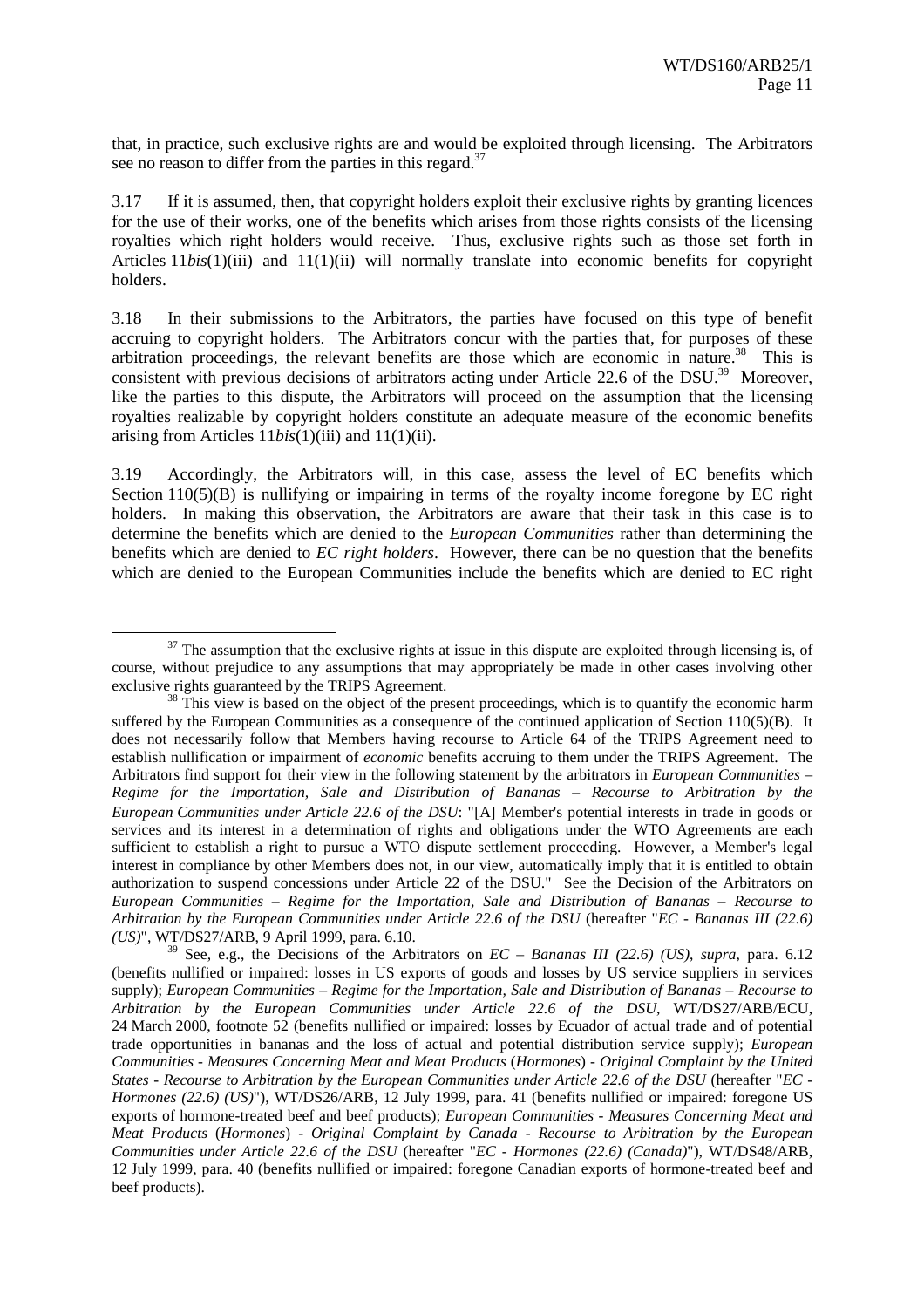holders.<sup>40</sup> What is more, the European Communities has not made out a claim to the effect that Section 110(5)(B) is nullifying or impairing benefits additional to those which EC right holders could otherwise derive from Articles 11*bis*(1)(iii) and 11(1)(ii). As a result, it is appropriate, for the purposes of these proceedings, to determine the level of EC benefits which Section  $110(5)(B)$  is nullifying or impairing in terms of the benefits foregone by EC right holders.

3.20 Having addressed the nature of the benefits which should accrue to the European Communities under Articles 11*bis*(1)(iii) and 11(1)(ii), the Arbitrators next turn to the issue of the *level* of benefits which the European Communities could expect to accrue to it under those Articles. Put in another way, the next issue confronting the Arbitrators relates to the level of royalty income which EC right holders could expect to receive if the United States were to comply with its obligations under Articles  $11bis(1)(iii)$  and  $11(1)(ii)$ .<sup>41</sup>

3.21 The European Communities considers that, because this dispute involves exclusive rights, the level of benefits which EC right holders could expect to obtain should be assessed by reference to the economic value of the exclusive rights conferred on them by Articles 11*bis*(1)(iii) and 11(1)(ii). The European Communities argues that the economic value of those rights corresponds to the royalty income *potentially* realizable by EC right holders. The European Communities recalls, in this regard, that all US bars, restaurants and retail establishments which play radio or television music would have to pay licensing fees and that any unauthorized use of copyrighted musical works by such establishments would be illegal.

3.22 The Arbitrators are cognizant of the fact that the rights set forth in Articles 11*bis*(1)(iii) and  $11(1)(ii)$  are in the nature of exclusive rights. If granted by the United States, those rights would provide EC right holders with the assurance that any unauthorized use of those works would be illegal as a matter of US law. It is also true, as the European Communities suggests, that any unauthorized use of copyright works, quite apart from being illegal, would deprive EC right holders of royalty income. However, the question is whether the level of royalty income which EC right holders could expect to receive *includes* the royalty income of which they would be deprived by all unauthorized users of their works.

3.23 The European Communities answers this question in the affirmative. In essence, it argues that because EC right holders *should* receive licensing royalties from *all* users of their copyright works - i.e., legal and illegal users - the benefits which the European Communities can expect to accrue to it are equal to the royalty income which EC right holders *should* receive.<sup>42</sup>

3.24 The Arbitrators consider that the benefits which they should take into account in this case are those which the European Communities could reasonably expect to accrue to it under

<sup>&</sup>lt;sup>40</sup> Indeed, as already pointed out, the rights set forth in Articles 11*bis*(1)(iii) and 11(1)(ii) must, in conformity with the provisions of Article 1.3 of the TRIPS Agreement, be granted to EC right holders.<br><sup>41</sup> It should be noted that it is not in dispute that the level of benefits which EC right holders could

expect to accrue to them if Section 110(5)(B) were brought into conformity with the TRIPS Agreement would depend, first and foremost, on the competitive position of EC right holders in the US market. As a matter of fact, both parties have attempted to estimate what percentage of total royalty income generated in the United States would accrue to EC right holders if Section 110(5)(B) were made to conform to Articles 11*bis*(1)(iii) and  $11(1)(ii)$ .<br><sup>42</sup> In the European Communities' view, the royalty income which EC right holders *should* receive - i.e.,

the royalty income potentially realizable by EC right holders - represents the economic value of the exclusive rights at issue in this dispute. Even assuming that were correct (a question which the Arbitrators do not here decide), the Arbitrators note that they are not called on, in this case, to assess the economic value of the *rights* set forth in Articles 11*bis*(1)(iii) and 11(1)(ii). Rather, the mandate of the Arbitrators is to determine the economic value of the *benefits* which would arise from those rights on an annual basis. See document WT/DS160/15. Therefore, the Arbitrators do not find it appropriate, in the context of the present proceedings, to speak of the "economic value of the rights set forth in Articles 11*bis*(1)(iii) and 11(1)(ii)".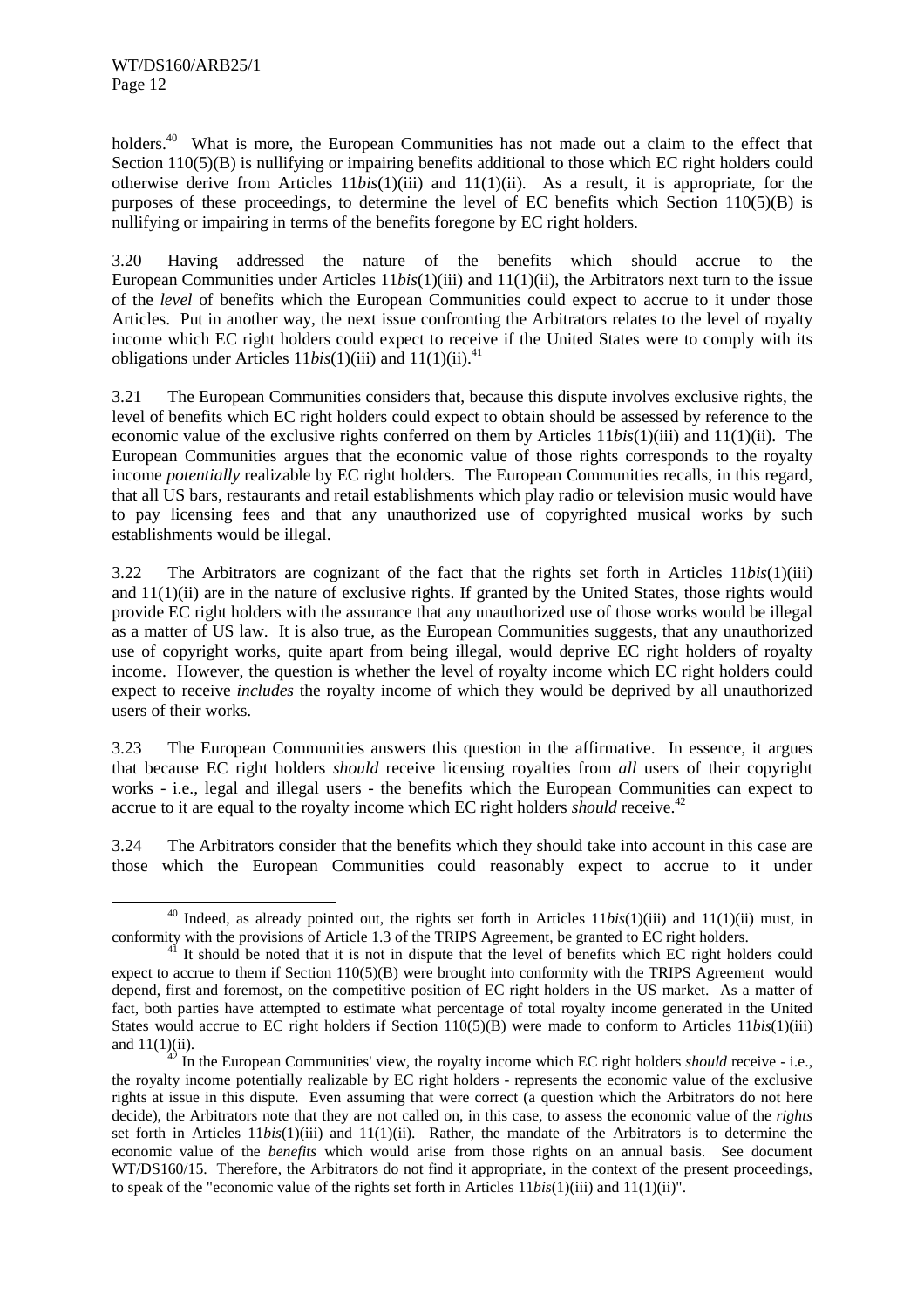Articles  $11bis(1)(iii)$  and  $11(1)(ii).<sup>43</sup>$  In this regard, the Arbitrators certainly appreciate the European Communities' point that, as a matter of US law, all users of copyright works by EC right holders *should* be licensed and *should* pay licensing fees. But is it reasonable, in the circumstances of the present dispute, for the European Communities to expect that all users of the works of EC right holders *would* be licensed and *would* pay licensing fees?

3.25 In considering this issue, it is important to recall that the rights set forth in Articles 11*bis*(1)(iii) and 11(1)(ii) do not exercise or enforce themselves. In this connection, the Arbitrators note that neither party to this dispute has suggested that, in the event those rights were available under US law, the United States would have any role to play in how those rights would be exercised. Nor has it been asserted that it would be the duty of the United States to enforce those rights on behalf of EC right holders. In the view of the Arbitrators, it is clear that the exercise and enforcement of the rights conferred by Articles 11*bis*(1)(iii) and 11(1)(ii) would not be the responsibility of the United States but of EC right holders.<sup>44</sup>

3.26 Indeed, it is common ground that, in practice, copyright holders entrust CMOs with the exercise and enforcement of the exclusive rights at issue in this dispute.<sup>45</sup> Such CMOs are authorized by copyright holders to identify users of their rights, grant licences for the use of those rights and take legal action to enforce licences or pursue users who fail to seek licences.

3.27 The United States submits that, in performing the aforementioned tasks, US CMOs incur substantial costs. The United States recalls in this respect that, in the United States, the potential base of users of copyrighted musical works - i.e., bars, restaurants and retail establishments - is wide, geographically dispersed and in almost constant change, as users continually leave and enter the market. From these considerations, the United States infers that it is not economically rational for US CMOs - which the United States says generally seek to maximize profits for the right holders they represent<sup>46</sup> - to attempt to identify and obtain licences from *every* user of copyright works.<sup>47</sup>

 $43$  It should be recalled, in this context, that the inquiry into the level of benefits which the European Communities could expect to accrue to it *if* Section 110(5)(B) were brought into conformity with the TRIPS Agreement is hypothetical in nature. The Arbitrators consider that, in such a situation, it is necessary to proceed with caution, such that only those benefits which the European Communities could, in good faith and taking account of all relevant circumstances, expect to derive from Articles 11*bis*(1)(iii) and 11(1)(ii) are found to be nullified or impaired.<br><sup>44</sup> It should be mentioned, however, that the TRIPS Agreement does lay on the United States certain

obligations in respect of the enforcement of intellectual property rights in its territory. Those obligations are laid down in Articles 41 *et seq*. of the TRIPS Agreement. The general obligation is set out in Article 41, which provides in relevant part that "Members shall ensure that enforcement procedures […] are available under their law so as to permit effective action against any act of infringement of intellectual property rights covered by this Agreement […]". Before the Panel, the European Communities did not raise a claim of violation in respect of any of the enforcement provisions of the TRIPS Agreement. See the Panel Report on *US - Section 110(5) Copyright Act*, *supra*, para. 3.2. The Arbitrators must therefore assume that the United States is acting consistently with the enforcement obligations contained in the TRIPS Agreement. 45 See the Panel Report on *US - Section 110(5) Copyright Act*, *supra*, para. 2.17. EC right holders

could theoretically attempt to license users of their copyright works directly, i.e., with no involvement of US CMOs. The Arbitrators consider, however, that it is justifiable, for purposes of the present proceedings, to leave out of account the possibility of direct licensing by EC right holders. From the evidence on record, it appears to the Arbitrators that, because of the very high transaction costs associated with direct licensing, it is unlikely that EC right holders would license their rights directly to a significant extent. At any rate, neither party has specifically requested that royalty income stemming from direct licensing be factored into the

<sup>&</sup>lt;sup>46</sup> The United States also points out, however, that US CMOs themselves may, in some cases, be organised as non-profit organizations. The United States notes that this is true, for example, of ASCAP.

<sup>&</sup>lt;sup>47</sup> The United States notes that US CMOs are, in practice, most interested in licensing users from which expected revenue is greatest and expected cost of collection is least. According to the United States, US CMOs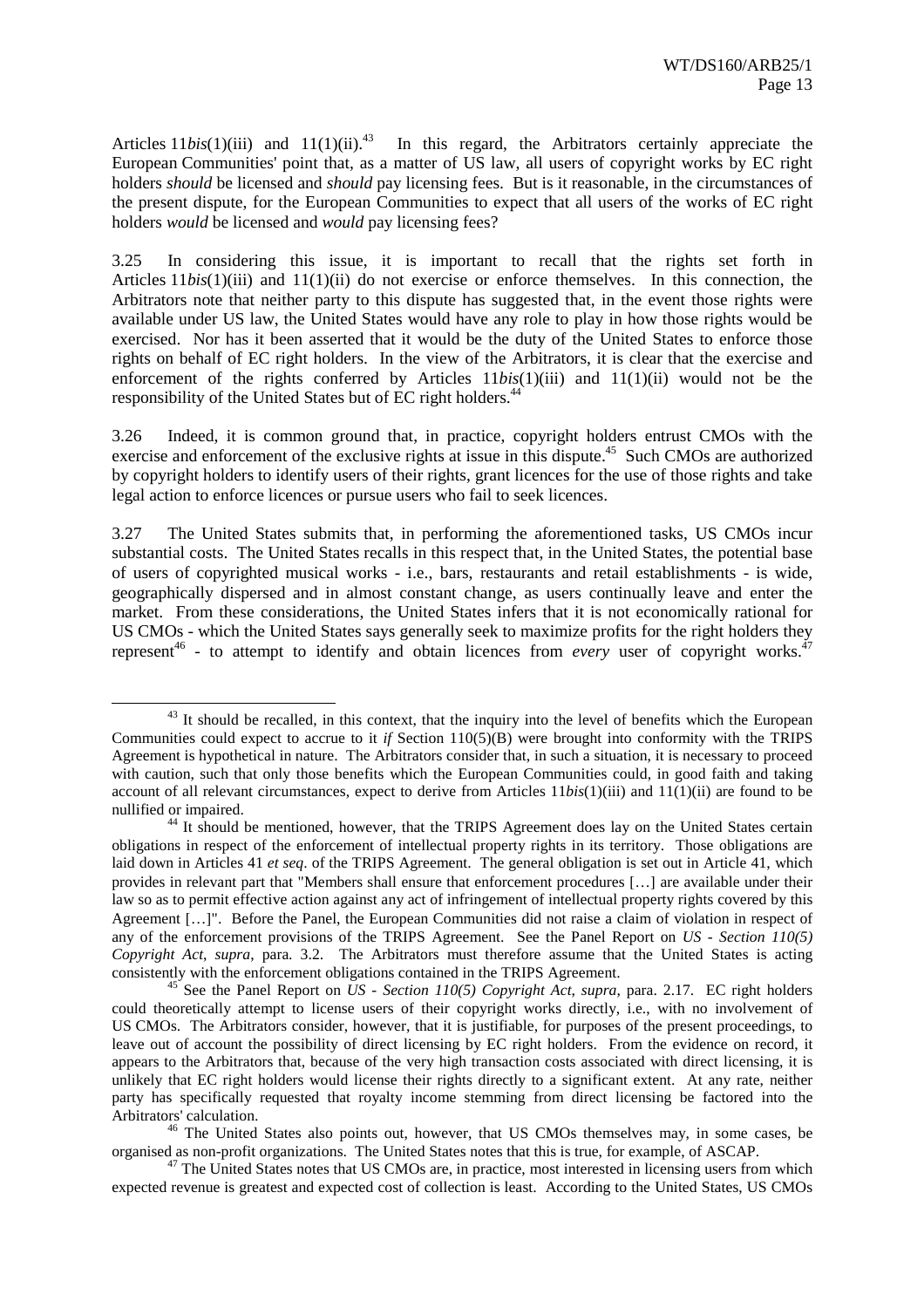l

According to the United States, estimates relating to the time before Section 110(5)(B) was enacted in fact bear out its view that right holders do not license *all* of the potential users of their works.<sup>48</sup>

3.28 The European Communities does not deny that the exercise of the exclusive rights of right holders entails costs. Nor has the European Communities specifically contested the United States' argument that it might not be economically rational for US CMOs to attempt to license each and every user of copyright works. The European Communities nevertheless considers that the costs of the administration and enforcement of exclusive rights should not be factored into the calculation of the level of EC benefits which are being nullified or impaired as a result of Section 110(5)(B). The European Communities submits that to do so would mean that, notwithstanding the TRIPS Agreement, EC right holders would have to accept a certain level of what the European Communities terms as "piracy".

3.29 The Arbitrators see force in the United States' argument that the number of users whom US CMOs will seek to license is a function of the expected cost and revenue per licence. The Arbitrators also find persuasive the suggestion that the cost and revenue per licence vary according to the characteristics of the user base, including such factors as the number, size and location of the users that play broadcast music as well as the extent to which users play such music.<sup>49</sup>

3.30 Moreover, it is clear from the information supplied by the parties on the characteristics of the US user base that US CMOs would incur very significant costs if they were to attempt to achieve licensing levels of 100%. It is quite reasonable, therefore, that US CMOs could generate greater net licensing revenues for themselves at lower levels of licensing. Indeed, the evidence on record supports the United States' claim that, in practice, US CMOs collect only a proportion of the royalty

<sup>49</sup> Unlike the European Communities, the Arbitrators see nothing in paragraph 6.247 of the Panel report which would suggest that it would be inappropriate, in the circumstances and for purposes of *this* dispute, to take into consideration such factors as the transaction costs associated with licensing and the characteristics of the user base. Nor is it clear to the Arbitrators how taking account of those factors could "undermine the scope and binding effect" of the TRIPS Agreement. Paragraph 6.247 addresses the issue of whether a Member could justifiably limit the exclusive rights set forth in Articles 11*bis*(1)(iii) and 11(1)(ii) on the basis that right holders would, in terms of actual rather than potential losses, be no worse off after the introduction of the limitation than before its introduction. See the Panel Report on *US - Section 110(5) Copyright Act*, *supra*, para. 6.247. This is an issue which is quite different from the ones confronting the Arbitrators in this case.

Similarly, the Panel's statement in paragraph 6.196 of its report that the licensing practices of CMOs cannot necessarily be fully indicative of "normal exploitation" of exclusive rights in no way runs counter to the view of the Arbitrators that the level of licensing which US CMOs aim to achieve is a function of expected cost and revenue per licence. The issue considered by the Panel was whether the fact that the 1998 Amendment did not generally change the licensing practices of US CMOs in relation to those establishments that were already exempted under the original homestyle exemption was a reliable indicator of normal exploitation of exclusive rights. The Panel found that it was not, because it was evident that, due to the pre-existing homestyle exemption, those establishments could not be licensed. See the Panel Report on *US - Section 110(5) Copyright Act*, *supra*, para. 6.196. It does not follow from the Panel's finding that the costs associated with licensing have no bearing on the level of licensing. Indeed, the Panel acknowledged "[…] that the extent of exercise or nonexercise of exclusive rights by right holders at a given point in time is of great relevance for assessing what is the normal exploitation with respect to a particular exclusive right in a particular market." See the Panel Report on *US - Section 110(5) Copyright Act*, *supra*, para. 6.188.

would, for example, be more likely to incur the cost of licensing a large department store in New York City than to incur the likely higher cost of identifying and licensing a small bar in rural Kansas.<br><sup>48</sup> The United States estimates that before Section 110(5)(B) was enacted, between xx% (estimate

for 1996) and 19% (estimate for 1997) of restaurants in the United States were licensed to play music. On the other hand, the United States has indicated before the Panel that approximately 74% of all restaurants in the United States play music. See the Panel Report on *US - Section 110(5) Copyright Act*, *supra*, Attachment 2.3 (US response to question 11(b) by the Panel to United States).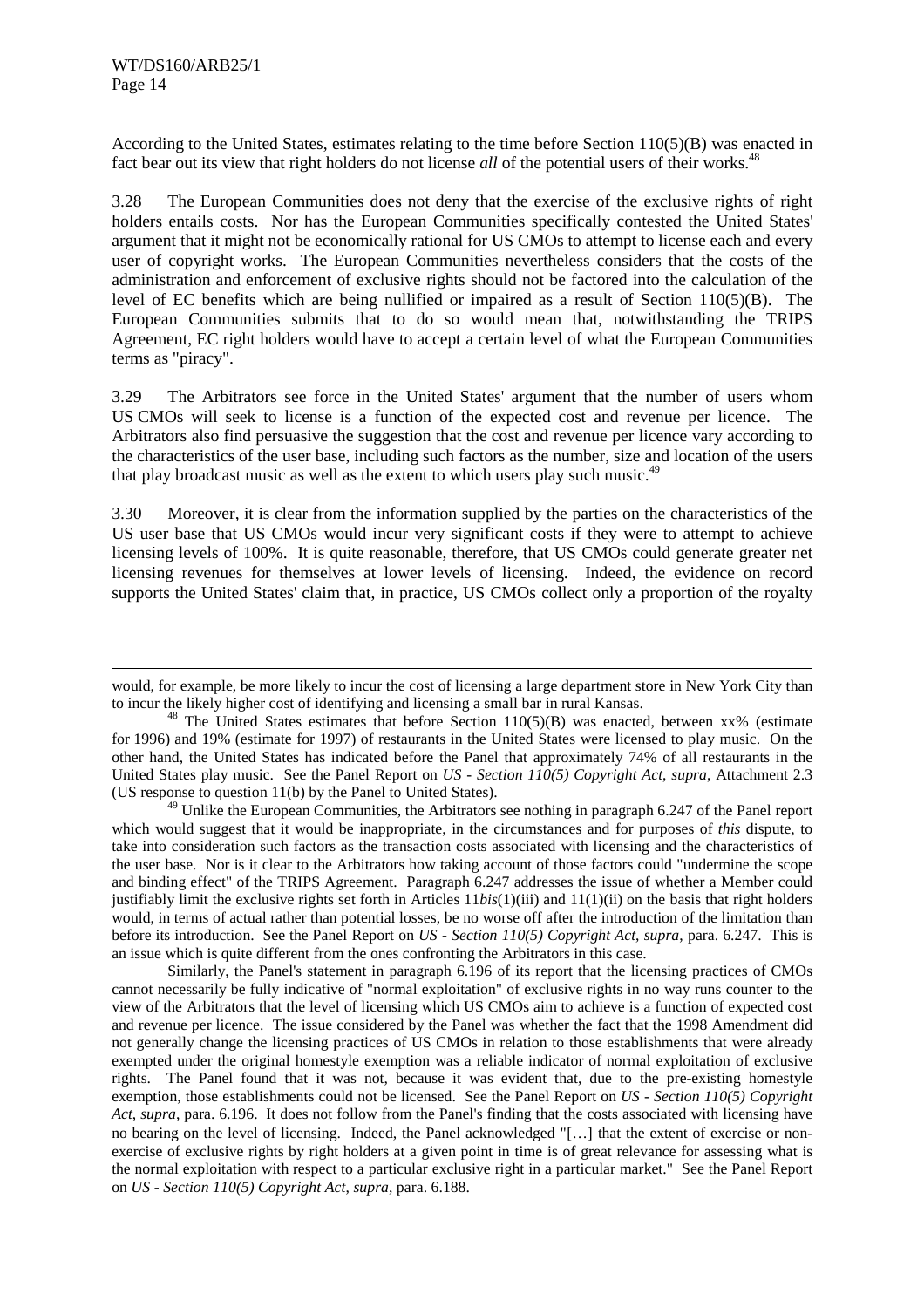income potentially realizable by right holders and that they do not license all users of copyright works. $50$ 

3.31 Contrary to the European Communities' view, taking account of the transaction costs incurred by US CMOs and of the bearing those costs have on the level of licensing does not carry the implication that right holders "have to" accept a certain level of "piracy". Right holders, or the CMOs representing them, are at liberty to seek to license all users of their works. As should be clear from the preceding paragraphs, however, were CMOs to do so, they would not necessarily maximize the royalty income of the right holders they represent.

3.32 In response to the European Communities' "piracy" argument the Arbitrators further wish to note that "piracy" is of course an emotive word when used in the context of the infringement of copyright. In areas of copyright use not covered by the exemptions provided for in Section 110(5), it would be surprising if there were now 100% collection of royalties potentially due. Before the enactment of the 1998 Amendment, it was most unlikely that all the enterprises now entitled to the benefit of the exemptions there provided for would either have been licensed or, if licensed, would have actually paid all the licensing fees which were due. But, as previously indicated, the European Communities has not formally made a claim of violation in respect of any of the enforcement provisions of the TRIPS Agreement. If the 1998 Amendment had not been passed, it seems unlikely that there would ever have been any complaint to the DSB about a failure on the part of the United States to take steps to ensure full compliance. This suggests that, at that time, the European Communities accepted the reality that there could never be 100% recovery.

3.33 In the light of the foregoing, the Arbitrators consider that the European Communities could not reasonably expect that, in the United States, all users of copyright works of EC right holders would be licensed and would pay licensing royalties. As a result, the level of royalty income which the European Communities could reasonably expect EC right holders to receive is, in the view of the Arbitrators, limited to licensing revenue from the numbers of users that *would* be licensed.

3.34 The Arbitrators are thus unable to accept the European Communities' view that the level of benefits which the European Communities could reasonably expect to accrue to it under Articles 11*bis*(1)(iii) and 11(1)(ii) equals the royalty income potentially realizable by EC right holders. Indeed, were the Arbitrators to adopt the European Communities' view, the level of EC benefits *nullified or impaired* as a result of Section 110(5)(B) would be *higher* than the level of benefits which would *actually accrue* to the European Communities if Section 110(5)(B) were brought into conformity with the TRIPS Agreement.<sup>51</sup> The Arbitrators consider that such an outcome would be both inconsistent and unwarranted. It would be quite inappropriate for the Arbitrators to award the European Communities benefits which it is not actually losing as a result of the continued application of Section  $110(5)(B)$ .<sup>52</sup>

<sup>&</sup>lt;sup>50</sup> The European Communities does not specifically question the accuracy of the United States' estimates of the level of licensing which would likely prevail in the United States if Section 110(5)(B) were brought into conformity with the TRIPS Agreement. On the other hand, data provided by the European Communities suggests that the level of licensing in some member States of the European Communities is significantly higher than in the United States. It should be recalled, however, that, before the Panel, the European Communities did not formally claim that the United States was acting inconsistently with the enforcement obligations contained in the TRIPS Agreement. See *supra*, footnote 44.

<sup>&</sup>lt;sup>51</sup> This is because the royalty income potentially realizable by EC right holders -- which the European Communities suggests is what the Arbitrators should assess in this dispute -- exceeds the actual royalty income which EC right holders may reasonably be expected to realise once the United States makes available the rights referred to in Articles  $11bis(1)(iii)$  and  $11(1)(ii)$ .<br><sup>52</sup> For the same reason, the Arbitrators cannot agree with the European Communities that it would be

absurd for the level of nullification or impairment to be lower in the case of Members with low levels of licensing (due, e.g., to high licensing costs) than it would be in the case of Members with high levels of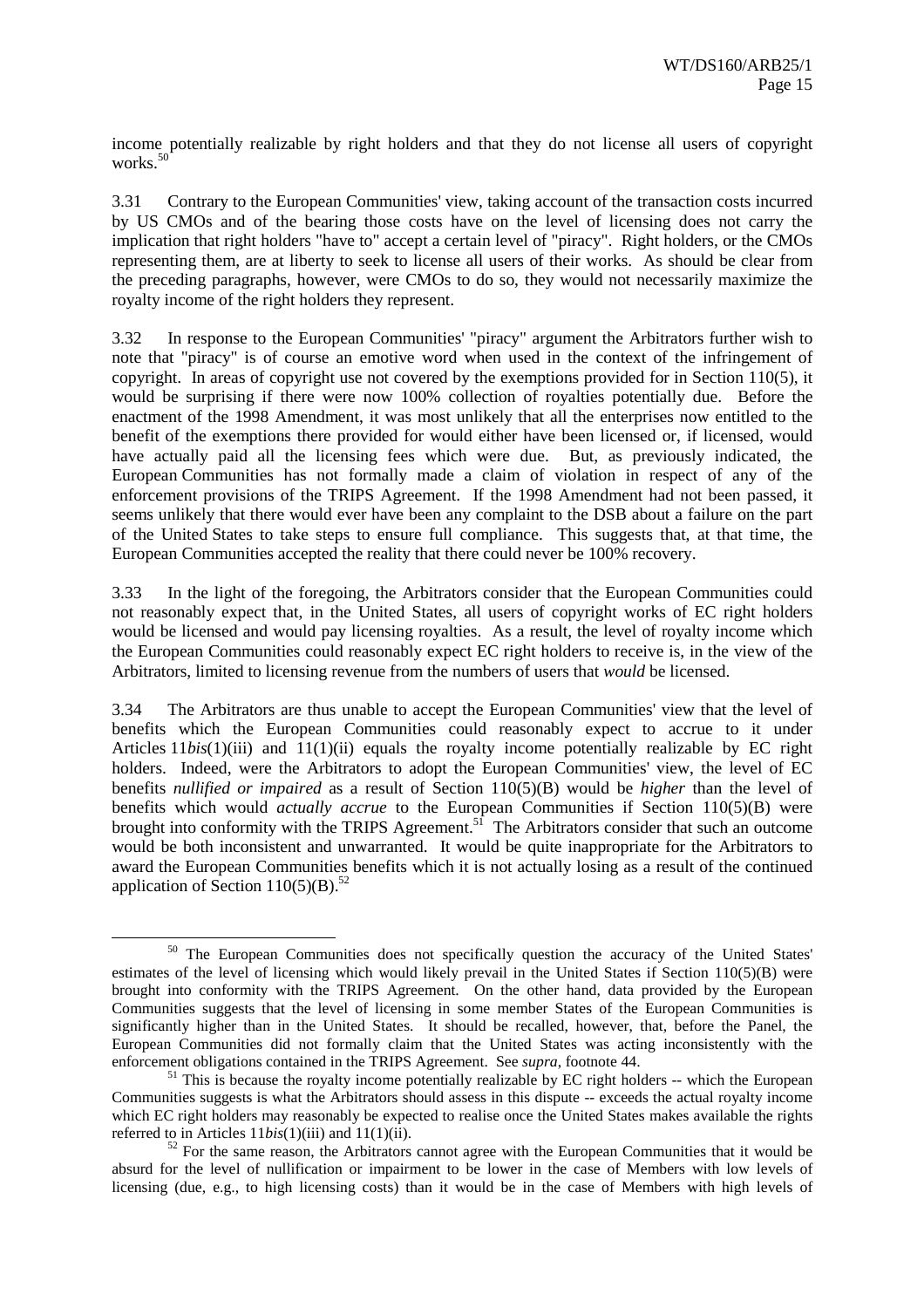l

3.35 In conclusion, the Arbitrators will, in this case, determine the level of EC benefits nullified or impaired as a result of Section  $110(5)(B)$  by reference to the royalty income which EC right holders could reasonably be expected to realize if the United States made available the rights set forth in Articles 11*bis*(1)(iii) and 11(1)(ii). For the reasons indicated above, the Arbitrators consider that the royalty income which EC right holders could reasonably be expected to realize does not include the royalty income which EC right holders would forego by not exercising or enforcing their exclusive rights.

#### B. ROYALTIES COLLECTED *VERSUS* ROYALTIES DISTRIBUTED

3.36 As previously indicated, there is a further and separate conceptual issue which the Arbitrators need to resolve prior to dealing with the details of how to calculate the level of EC benefits which are being nullified or impaired as a result of Section 110(5)(B). That issue goes to the question of whether the royalty income which EC right holders could reasonably be expected to realize is equal to the amount of licensing royalties which would be *collected* by US CMOs from users of works of EC right holders or whether, instead, it is equal to the amount of royalties which would be *distributed* by US CMOs to EC right holders.

3.37 The **European Communities** considers that the Arbitrators should base their determination on the amount of royalties to be paid by the users of copyright works and not on the amount of royalties which US CMOs would distribute to EC right holders. The European Communities notes that the services rendered by US CMOs to EC right holders entail costs for the latter and that these costs reduce the net proceeds of EC right holders. But the European Communities recalls its view that what has to be assessed in the present case is the value of the exclusive rights which are being denied to EC right holders. The costs which US CMOs would incur in administering the rights of EC right holders or the net proceeds accruing to EC right holders are, in the view of the European Communities, irrelevant to the assessment of the economic value of the exclusive rights of EC right holders.

3.38 The European Communities further notes that *all* economic operators incur expenses in collecting receivables because they either need to employ staff for that purpose or else use the services of specialized enterprises. The European Communities argues that, notwithstanding that, the costs related to the collection of receivables from transactions involving goods or services have never been used, in past arbitration proceedings under Article 22.6 of the DSU, to reduce the level of benefits found to be impaired or nullified as a result of an infringement of WTO obligations.

3.39 The **United States** argues that the benefits lost to EC right holders as a result of Section 110(5)(B) are the distributions they otherwise would receive from US CMOs. The United States submits that the benefits lost to EC right holders are not the gross licensing royalties the US CMOs would otherwise collect from licensed users. According to the United States, this is because US CMOs would only distribute *net* licensing royalties to EC right holders. The United States defines net licensing royalties as "licensing royalties collected by the collecting societies minus the costs incurred by the collecting societies". Those costs include the costs resulting from the collection and administration of the rights of copyright holders.

3.40 The United States adds that the European Communities, in focusing only on the payment of fees from US licensees to US CMOs, overlooks the fact that the present case is a trade case. For the United States, what matters are the cross-border payments which EC right holders should be receiving. Thus, in the view of the United States, the level of nullification or impairment suffered by the European Communities equals the foregone earnings in its current account transactions with the

licensing (due, e.g., to low licensing costs). The level of benefits which would actually accrue to other Members would, likewise, be smaller in the case of Members with low levels of licensing than it would be in the case of Members with high levels of licensing.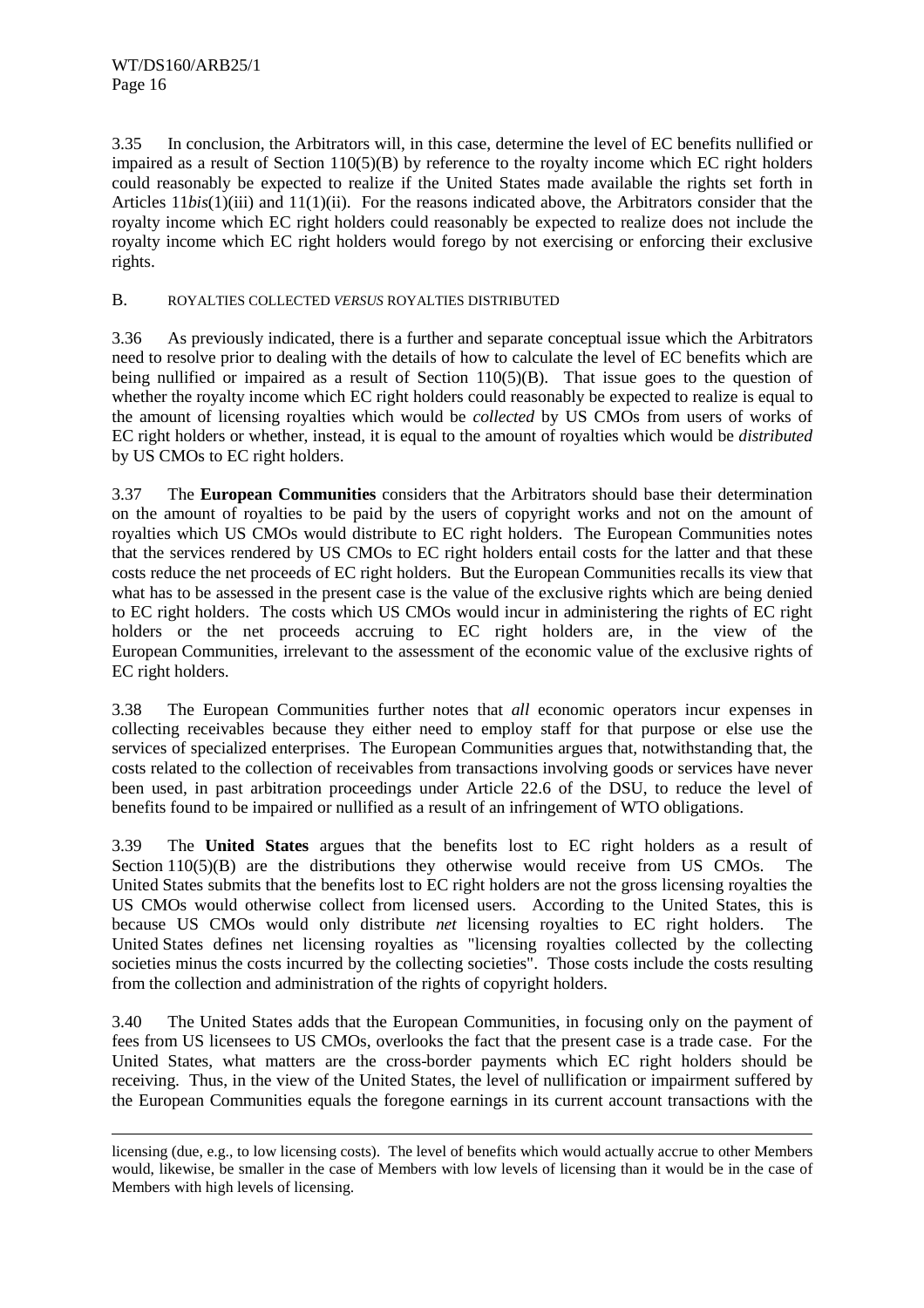United States, resulting from the inconsistency found between US law and the TRIPS Agreement. The United States recalls in this regard that the current account transaction is the distribution from a US CMO to an EC right holder, and not the payment of a fee by a US licensee to a US CMO.

3.41 The **Arbitrators** note that US CMOs do not distribute to copyright holders the total amount of licensing royalties which they collect from licensed users. This is because the CMOs have to cover the costs which they incur in licensing the rights of copyright holders as well as general operating costs. It follows that the total amount of royalties which US CMOs would distribute to EC right holders if the United States made available to them the rights set forth in Articles 11*bis*(1)(iii) and  $11(1)(ii)$  would be smaller than the total amount of licensing royalties paid to US CMOs by licensed users of works of EC right holders.

3.42 This raises the issue of whether the level of EC benefits which are being nullified or impaired as a result of Section  $110(5)(B)$  should be calculated on the basis of the amount of licensing royalties which would otherwise be *collected* by US CMOs from US licensees or on the basis of the amount of royalties which would be *distributed* by US CMOs to EC right holders.

3.43 In considering this issue, it is useful to take a closer look at the relationship between copyright holders, US CMOs and users of copyright works. As concerns, first, the right holders, they are linked to US CMOs by membership or affiliation agreements.<sup>53</sup> Under such agreements, right holders grant US CMOs the (nonexclusive) right to license users of their copyright works.<sup>54</sup> In return, right holders receive royalty payments from the CMOs in accordance with those societies' distribution policies and methods.<sup>55</sup> The CMOs, for their part, negotiate licensing agreements with the users of the works of right holders they represent. Those negotiations relate, in particular, to the licensing royalties to be paid by licensed users to the CMOs.

3.44 It should be clear from the preceding paragraph that when EC right holders authorize US CMOs to license their rights, they cannot reasonably expect to receive any benefits directly from the licensed users of their works.<sup>56</sup> The benefits which EC right holders, and thus the European Communities, would derive from the exclusive rights set forth in Articles 11*bis*(1)(iii) and  $11(1)(ii)$  would be those resulting from the agreements of EC right holders with US CMOs.

3.45 In order to answer the question of what benefits EC right holders would derive from their agreements with US CMOs, it is necessary, as an initial matter, to be clear about the concept of "benefits". In this regard, the Arbitrators consider that useful guidance may be drawn from the decision of the arbitrators in *EC - Hormones (22.6) (US)*. In that case, the arbitrators determined the level of US benefits nullified or impaired as a result of the European Communities' hormone ban by reference to the total value of US beef or beef products which would have been exported in the absence of the ban.<sup>57</sup>

<sup>&</sup>lt;sup>53</sup> The Arbitrators note that this is true, at any rate, of the US CMOs which are relevant to this dispute, i.e., ASCAP and BMI.

 $^{54}$  Thus, in cases where CMOs of the type at issue in this dispute are involved, there is no direct link, legal or otherwise, between right holders and licensed users.

 $155$  As already noted, US CMOs deduct the collection, administration and other costs from the licensing royalties collected before making distributions to right holders. Furthermore, it should be pointed out that US CMOs offer so-called blanket licences, which authorise licensed users to use the works of *all* right holders represented by a particular CMO. It is necessary, therefore, for the CMOs to devise distribution formulas in order to asses the royalty payments to be made to individual right holders.

 $56$  EC right holders could receive benefits directly from the users of their copyright works if they were to license those users directly. As previously noted, however, the possibility of direct licensing by EC right holders is left out of account for purposes of the present proceedings. See *supra*, footnote 45. <sup>57</sup> See the Decision of the Arbitrators on *EC - Hormones* (22.6) (*US*), *supra*, para. 43.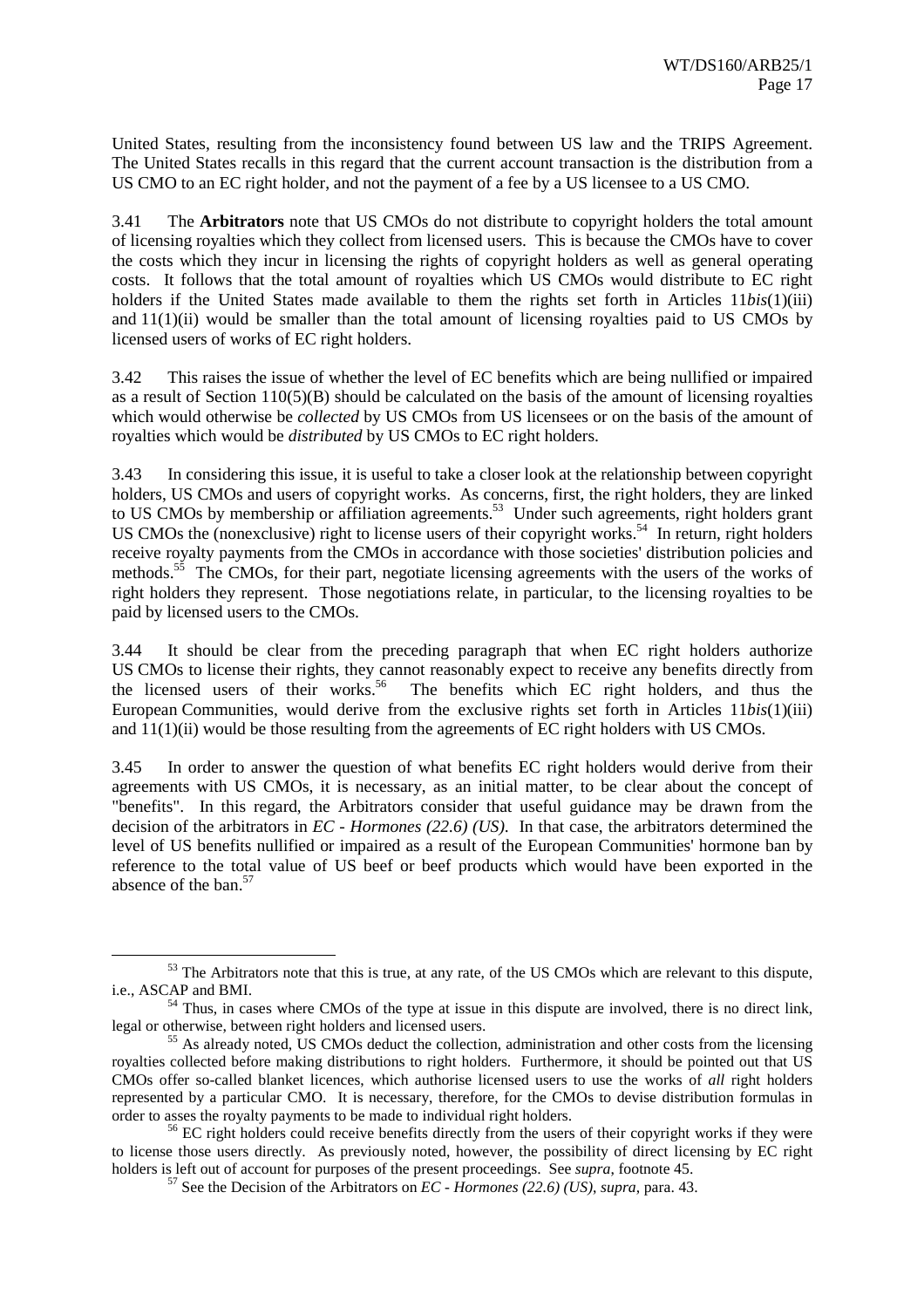3.46 With this definition in mind, the Arbitrators now turn to consider what benefits EC right holders would derive from their agreements with US CMOs. As already mentioned, in exchange for granting US CMOs the right to license users, the CMOs would make royalty payments ("distributions") to right holders. It is not in dispute that the payments right holders would receive from US CMOs would be equal to the licensing royalties collected from licensed users of their works, minus the collection and other costs incurred by the US CMOs.

3.47 Like the United States, the Arbitrators are of the view that no particular significance attaches to the fact that the distributions by US CMOs amount to the net licensing revenue of US CMOs. Whatever those distributions may represent for US CMOs, for EC right holders, despite the fact that, in a sense, those distributions are net payments because of the deduction of collection and other costs, they would represent gross receipts and thus benefits resulting from the exclusive rights set forth in Articles 11*bis*(1)(iii) and 11(1)(ii).

3.48 The Arbitrators consider, therefore, that it is the total amount of royalty payments ("distributions") which US CMOs would make to EC right holders (or their representatives) that constitutes the benefits which the European Communities could reasonably expect to accrue to it under Articles  $11bis(1)(iii)$  and  $11(1)(ii)$ . In more simple terms, it could be said that the benefits which the European Communities could expect to realize are the payments which US CMOs would make to EC right holders after the deduction of collection and administration costs.

3.49 It is true that the CMOs' distributions to EC right holders would be smaller in amount than the licensing royalties collected by US CMOs from users licensed to use the works of EC right holders. However, it does not follow from the fact that US CMOs would be able to *collect* a certain amount of licensing royalties from licensed users that EC right holders would, *ipso facto*, be *entitled* to receive that amount. As previously pointed out, the payments to be made by US CMOs would depend on the terms of the membership or affiliation agreements between the US CMOs and EC right holders. Under the agreements typically concluded between copyright holders and the US CMOs in question, right holders do *not* receive the full licensing fees collected by US CMOs. The Arbitrators see no reason to assume otherwise in this case.

3.50 The European Communities does not agree that the Arbitrators should determine the amount of royalty payments which US CMOs would make to EC right holders. According to the European Communities, what should be determined is the amount of licensing royalties which would have to be *paid* by users of the works of EC right holders because, in its view, that amount constitutes the value of the exclusive rights which are being denied to EC right holders. The Arbitrators are not convinced by this argument. To recall, the task of the Arbitrators in this case is to assess the level of EC benefits nullified or impaired as a result of Section  $110(5)(B)$ , and not to establish the economic value of the exclusive rights which are being denied to EC right holders.<sup>58</sup>

3.51 Even assuming, *arguendo*, the Arbitrators had to establish the economic value of the exclusive rights in question, it is clear that the economic value of those rights would need to be assessed at the level of EC right holders, given that the object of these proceedings is to assess the economic impact of Section 110(5)(B) on the European Communities. For the reasons set out in the preceding paragraphs, the "potential licensing revenue"<sup>59</sup> which could be realized by EC right holders licensing their rights through US CMOs would *not* correspond to the licensing royalties which US licensees would pay to US CMOs.

3.52 The United States considers that the benefits lost to EC right holders as a result of Section 110(5)(B) are the distributions they otherwise would receive from US CMOs. The

 <sup>58</sup> See also *supra*, footnote 42.

<sup>&</sup>lt;sup>59</sup> It will be recalled that the European Communities considers that the economic value of the exclusive rights in question is equal to the potential licensing revenue realizable by EC right holders.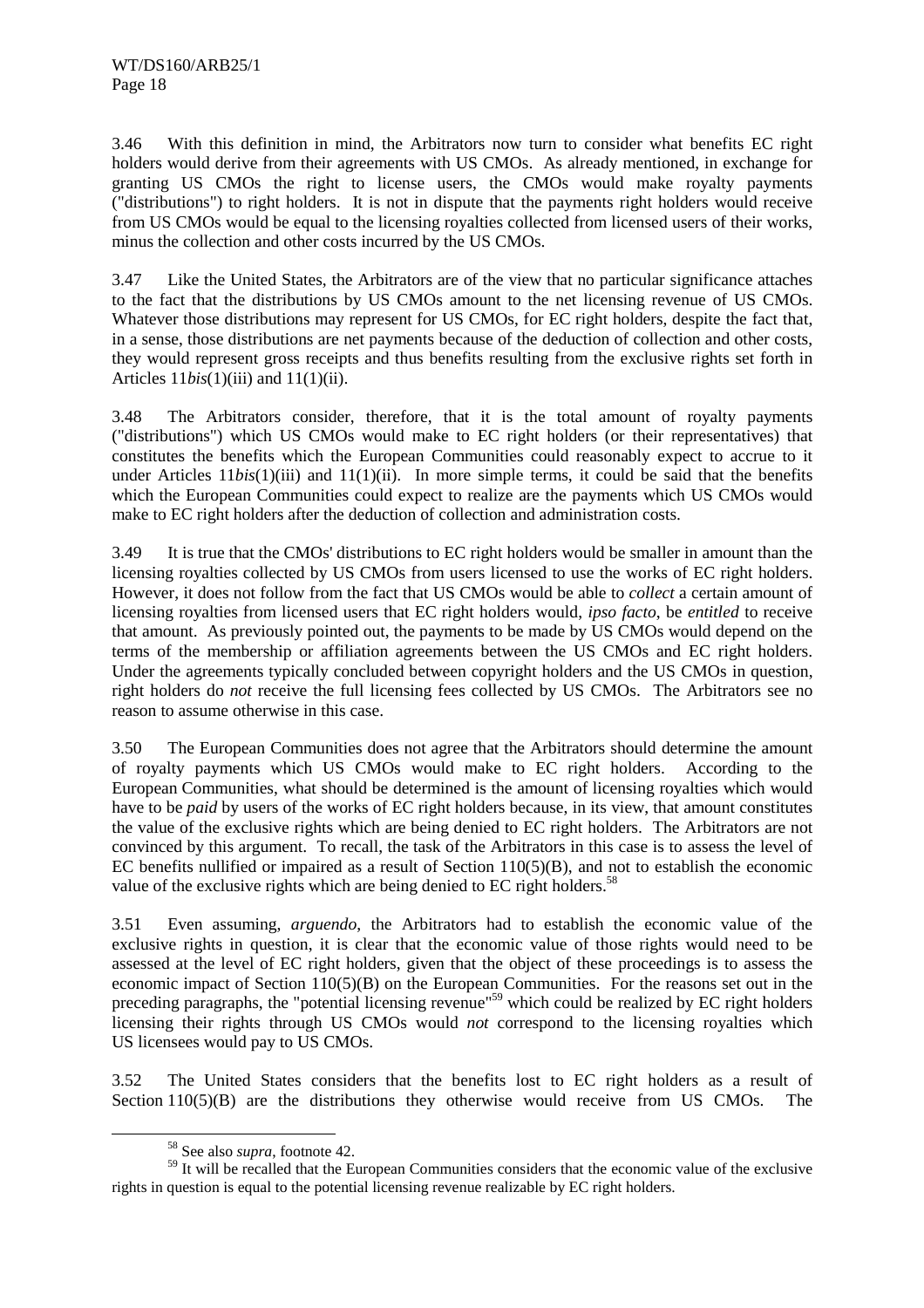United States notes that the distributions from US CMOs to EC right holders are reflected on the US current account of international payments. The United States submits, therefore, that the level of EC benefits nullified or impaired should be measured as foregone earnings in the European Communities' current account transactions with the United States.

3.53 The Arbitrators are not persuaded that it is necessary, or even appropriate, in this case to link the issue of the level of EC benefits which are being nullified or impaired to the US current account of international payments. To begin with, the Arbitrators do not see any legal reason why the calculation of the level of payments from US CMOs to EC right holders should necessarily be based on figures stemming from the US current account. The fact that the current account may, in some cases, be usefully relied on to measure the impact of WTO-inconsistent measures does not lead to the conclusion that the current account should be determining in all cases or that it should be used to the exclusion of other sources of relevant data.<sup>60</sup> Indeed, the United States itself has not based its argumentation before the Arbitrators on current account figures, nor has it provided such figures to the Arbitrators.

3.54 Another reason for approaching current account figures with caution in this case lies in the fact that they may not give sufficiently accurate indications regarding the amount of payments which US CMOs would make to EC right holders. It is the understanding of the Arbitrators that the international transactions which are reflected on the US current account are transactions between residents of the United States and foreign residents. In other words, it is the residency of the parties involved in a particular cross-border transaction rather than their nationality which determines whether and, if so, where that transaction is reflected on the current account. However, what the Arbitrators are concerned with in the present proceedings are payments made by US CMOs to  $EC$  nationals, i.e.,  $EC$  right holders.<sup>61</sup>

3.55 Thus, payments made by US CMOs to EC right holders residing in the United States or to EC right holders residing in, say, Switzerland should, in the view of the Arbitrators, be taken into account in their determination of the level of EC benefits which are being nullified or impaired. Yet those transactions would not be reflected on the US current account as transactions between the United States and the European Communities because the EC nationals concerned would not be EC residents.

3.56 A similar problem would arise in the event of indirect distributions from US CMOs to EC right holders. For instance, EC right holders might rely on US publisher affiliates to represent them in the United States. In such cases, the relevant payments would be those from US CMOs to US publisher affiliates representing EC right holders. These types of payments from US CMOs to US publisher affiliates would not be reflected on the US current account. Yet this does not alter the fact that such payments would be payments to EC right holders.<sup>62</sup> As such, the Arbitrators must take them into account.<sup>63</sup>

 $60$  In the view of the Arbitrators, the mere fact that this case is a "trade case" involving international licensing payments which appear on the US current account does not, in itself, provide a sufficient rationale for why current account figures have to be utilised.<br><sup>61</sup> Article 1.3 of the TRIPS Agreement requires Members to accord the treatment provided for in that

Agreement to the "nationals of other Members".<br><sup>62</sup> In the view of the Arbitrators, such royalty payments would be payments to EC right holders even if

EC right holders decided to use or reinvest their revenue in the United States rather than to have it transferred to a member State of the European Communities.<br><sup>63</sup> The Arbitrators note that the data they have been provided with concerning distributions by the

US CMOs to EC right holders through their US publisher affiliates is somewhat incomplete in that it does not specify the criteria which were applied in compiling it. In the view of the Arbitrators, the data supplied might include distributions to persons that could be considered to be US right holders. The Arbitrators explain at para. 4.46 how they have taken account of this problem in determining the level of such indirect distributions.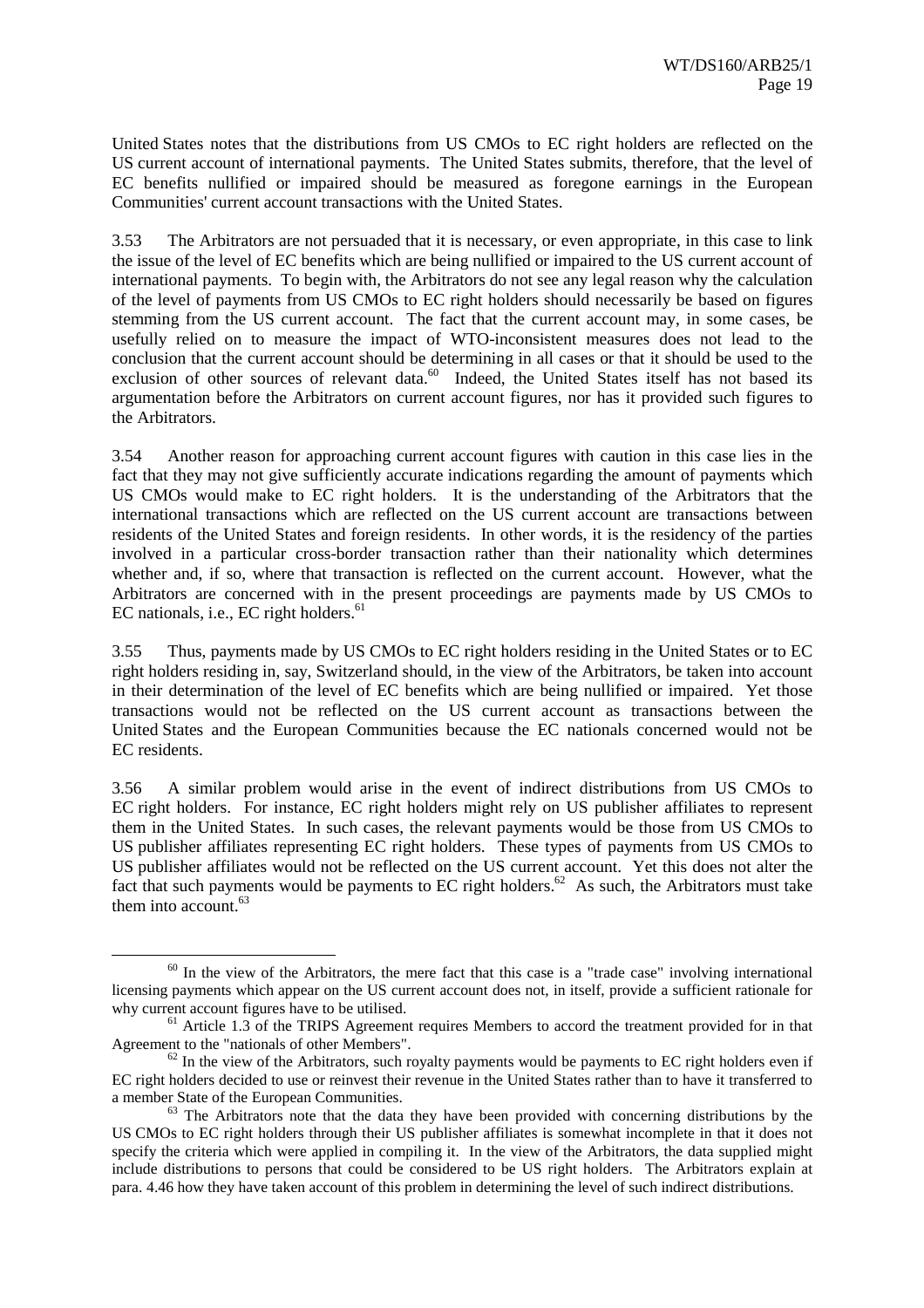3.57 As is evident from the aforementioned examples, were the Arbitrators to employ current account figures, there would be a risk of underestimating the payments which US CMOs would make to EC right holders.<sup>64</sup> In view of that risk, the Arbitrators prefer not to base their determination of the level of benefits lost by the European Communities on data taken from the US current account.<sup>65</sup>

3.58 In the light of the above considerations, the Arbitrators conclude that the level of EC benefits which are being nullified or impaired as a result of Section  $110(5)(B)$  should be assessed on the basis of the amount of royalty payments ("distributions") which would be made by US CMOs to EC right holders or their representatives.

#### **IV. CALCULATION**

A. OUTLINE OF THE METHODOLOGY FOLLOWED BY THE ARBITRATOR

#### **1. "Bottom-up"** *versus* **"top-down" approach**

4.1 The **Arbitrators** recall that, during the proceedings before the Panel, each of the parties suggested a different approach to the calculation of the level of EC benefits nullified or impaired as a result of the operation of Section 110(5)(B). One, referred to as the "bottom-up" approach, was advocated by the European Communities.<sup>66</sup> The other one, called the "top-down" approach, was supported by the United States.<sup>67</sup> The Panel did not take position on which one was the most appropriate to determine the level of nullification or impairment of EC benefits.<sup>68</sup> Before the Arbitrators, the parties elaborated on their respective approaches, which are briefly summarized below.

4.2 Under the "bottom-up" approach, the **European Communities** takes as its starting-point the number of establishments that may qualify for the exemption. Second, the European Communities makes a reduction from that number using the US hypothesis that xx% of all eating and drinking establishments with a surface area below 3,750 square feet actually play music from the radio. Third, it applies to the remaining establishments the appropriate licensing fees selected from the licensing schedules of ASCAP and BMI. The European Communities reaches a level of nullification or impairment of benefits of US\$25,486,974.

4.3 Under the "top-down" approach, the **United States** takes as its starting-point the three-year average (1996-1998) of the total royalties paid to EC right holders by ASCAP and the total paid by BMI to EC right holders in 1996. Thereafter, it proceeds through successive deductions. It identifies the amount attributable to general licensing. Then it makes a deduction to account for licensing revenue from general licensees that do not meet the statutory definition of an "establishment". Thereafter, it deducts from the licensing revenue the portion that is due to music from sources other than radio and television. Finally, it reduces this amount to account for licensing revenue of eating, drinking and retail establishments which play the radio but do not meet the size and equipment limitations of Section 110(5)(B) and thus do not qualify for that exemption. The United States reaches a level of nullification or impairment of benefits of US\$446,000 to US\$733,000.

<sup>&</sup>lt;sup>64</sup> Since the Arbitrators have not been provided with information concerning the number of EC right holders residing outside the European Communities or concerning the portion of distributions by US CMOs to US publisher affiliates which the latter would actually transfer to EC right holders, they have no way of knowing whether reliance on current account figures would lead to significantly inaccurate results.

<sup>&</sup>lt;sup>65</sup> The Arbitrators recall that, in any event, the United States has failed to provide US current account figures which would allow the Arbitrators to measure the European Communities' lost earnings.<br>
<sup>66</sup> See the Panel Report on *US* - *Section 110(5) Copyright Act, supra,* paras. 6.253 and 6.256.<br>
<sup>67</sup> *Ibid.,* paras. 6.252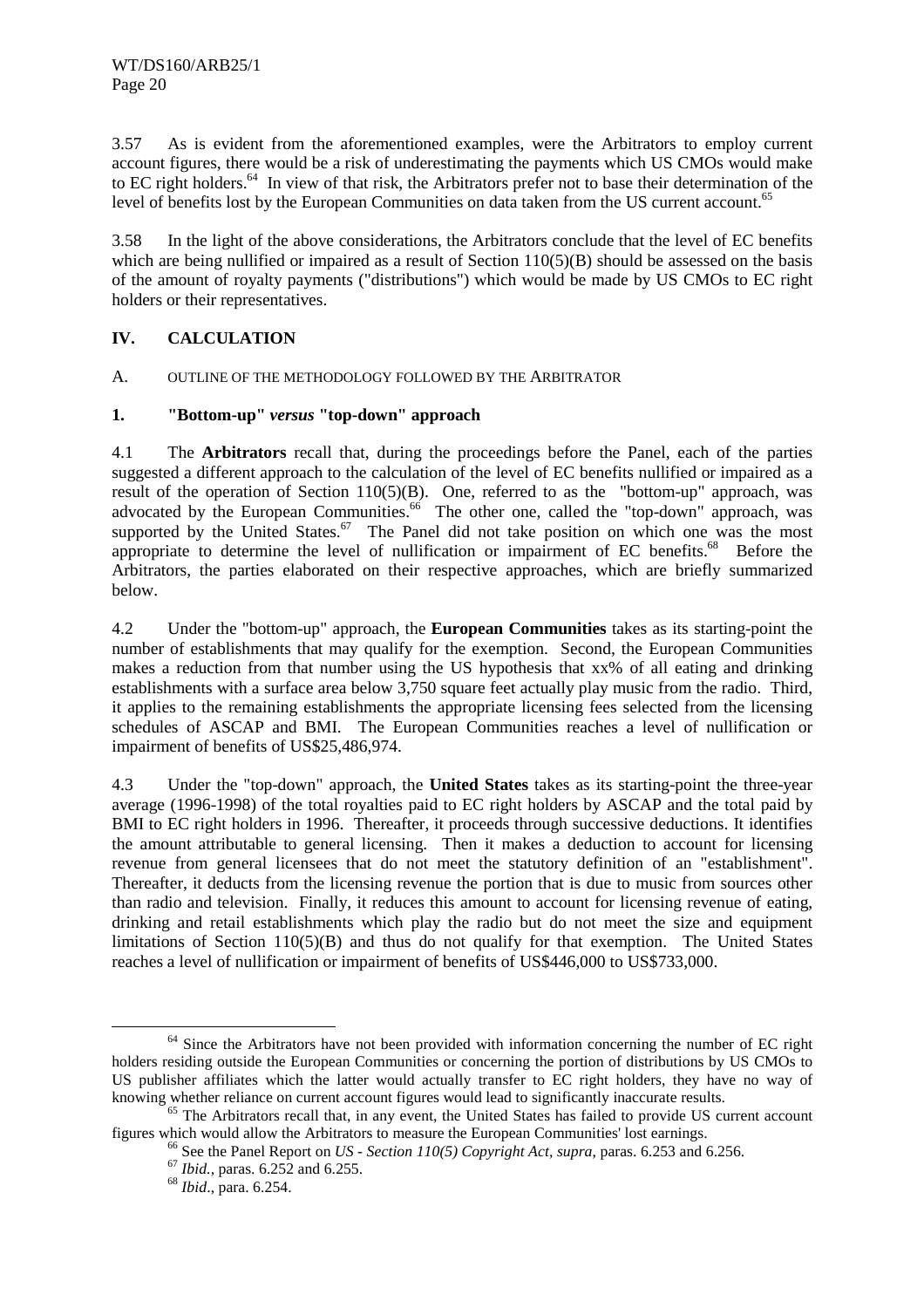4.4 The **Arbitrators** carefully examined the claims, arguments and evidence submitted by the parties in light of the rules on burden of proof applicable in the context of arbitrations under Article 22.6 of the DSU, as instructed by the parties. The Arbitrators were mindful of the fact that, in arbitration proceedings under Article 22.6, a party contests the level of countermeasures which the other intends to take under paragraphs 2, 3 and 4 of Article 22. It is therefore understandable that the burden be on the party that contests the level of countermeasures to make a *prima facie* demonstration that the methodology and the calculations submitted by the party intending to apply countermeasures are inconsistent with the requirements of Article 22 of the DSU. For instance, in the *European Communities - Hormones* cases, the initial burden was on the European Communities. The present case, however, was referred to the Arbitrators by both parties "by mutual agreement". It is arguable whether or not there is a complainant and a defendant. This said, we note that the agreed procedures submitted by the parties<sup>69</sup> expressly instruct us to follow the allocation of the burden of proof applied in arbitrations under Article 22.6. We also note that the parties agreed that the European Communities would submit a methodology paper ahead of the first written submissions, as in proceedings under Article 22.6. As a result, the Arbitrators decided to allocate the burden of proof accordingly, as in an Article 22.6 case.

4.5 Based upon the record before them, in particular arguments and evidence by the United States demonstrating that the EC methodology was not always appropriate, the Arbitrators consider that the United States established a prima facie case that the methodology and estimates proposed by the European Communities did not result in an appropriate reflection of the level of EC benefits which are being nullified or impaired. In our view, the European Communities failed to rebut this presumption. Therefore, we were not able to accept the methodology proposed by the European Communities.<sup>70</sup> We were more convinced by the US alternative. However, we did not accept all the adjustments and deductions made by the United States. In some instances we found them inappropriate and we generally attempted to make a more complete analysis. We further note that, at the request of the Arbitrators, the European Communities and the United States confirmed that the Arbitrators were not bound to choose between the EC or the US methodology, but could develop their own methodology and make their own estimates, on the basis of all arguments and evidence submitted by the parties. Therefore, while using essentially the US methodology, we applied some elements of the EC methodology and estimates in our calculations and made assessments of our own.

4.6 In that context, and having regard to our conclusions in Section III above, we applied the "top-down" approach for the following reasons.

4.7 It is appropriate to start from the number of establishments actually licensed at the time of the entry into force of the 1998 Amendment because this approach offers the advantage of providing us with a starting point grounded on historical, verified facts, even if adjustments may have to be made to assess the level of benefits nullified or impaired on the date of referral of the matter to the Arbitrators.

4.8 This approach also has the advantage of limiting the number of assumptions necessary. In comparison, the European Communities approach would require, in our view, that we base our calculation on what has been described in some Article 22.6 arbitrations as a "counterfactual".<sup>71</sup> We

 $^{69}$  See WT/DS160/15.<br><sup>70</sup> See *supra*, Section III.

<sup>&</sup>lt;sup>71</sup> I.e., the approach followed for instance in *EC - Hormones (22.6) (US) and EC – Hormones (22.6) (Canada)*, where, in the absence of trade figures relating to a period where the EC regime could be deemed to be WTO-compatible, the arbitrators had to assess what the amount of trade would have been if the European Communities had brought its legislation into conformity at the end of the reasonable period of time it had been granted to do so. In its first submission, the European Communities also claims that the absence of proper protection, even before the 1998 Amendment, of the rights that Section 110(5)(B) denies makes it impossible to look, for comparison purposes, at a historical TRIPS-compatible situation. The European Communities adds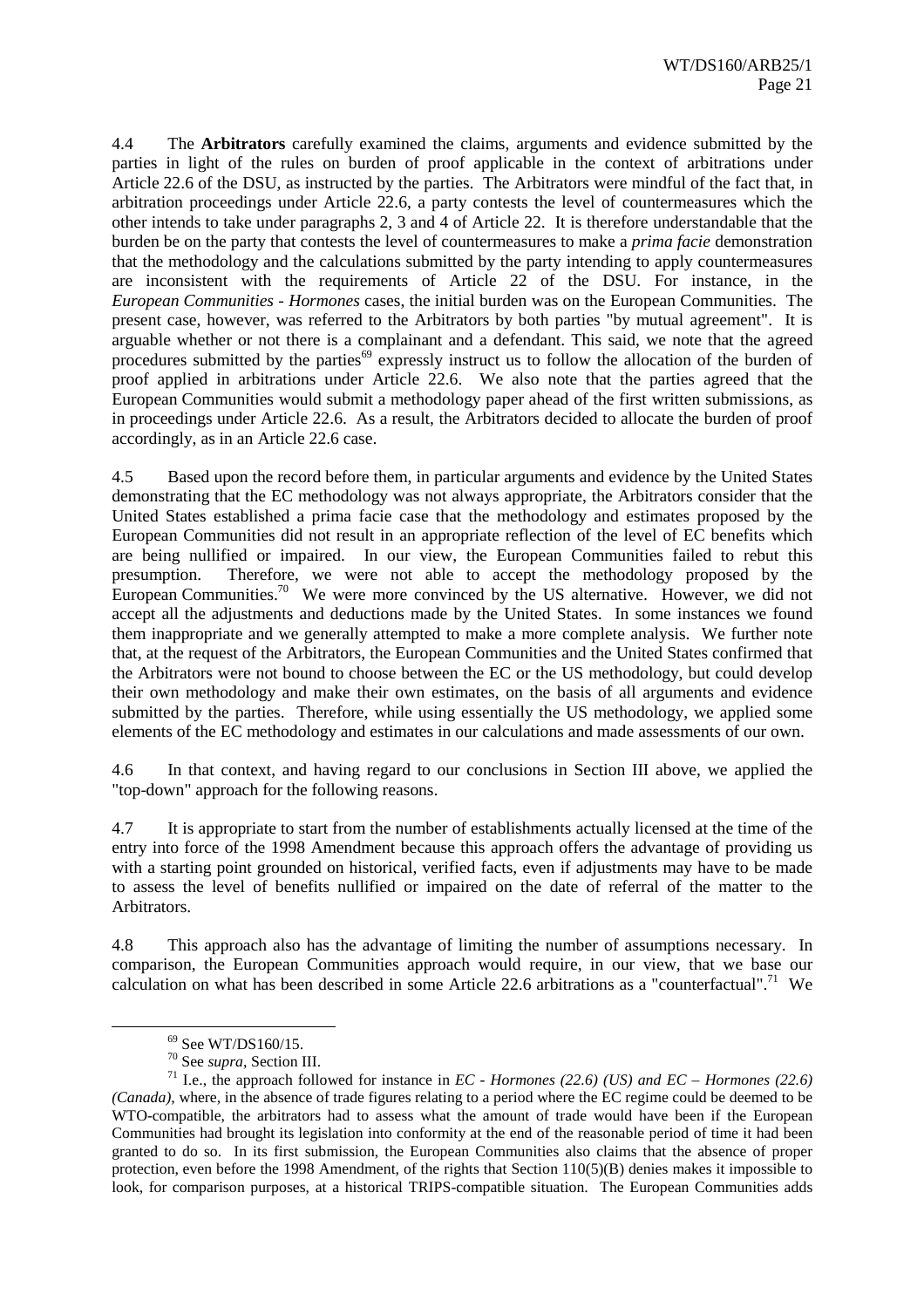l

believe that recourse to a counterfactual would only be justified if it was established that the situation predating the 1998 Amendment was itself TRIPS-incompatible.

4.9 The Arbitrators recall that, before the entry into force of the 1998 Amendment, some categories of establishments were already exempted from copyright payments under Section 110(5) of the 1976 Copyright Act. To be exempted, these establishments had to use a single receiving apparatus of a kind commonly used in private homes, hence the term "homestyle exemption" used to describe it.<sup>72</sup> Some size requirements also applied to the establishments, based on decisions of courts.73 With the 1998 Amendment, a subparagraph (B) was added which extended the scope of exemptions under Section  $110(5)$ .<sup>74</sup>

4.10 The Arbitrators note that their task is to determine the level of EC benefits nullified or impaired, not to assess the TRIPS-compatibility of any piece of US legislation. Within that framework, they also consider that the most appropriate way to assess the level of EC benefits nullified or impaired is to determine what EC right holders received before the enforcement of the 1998 Amendment – because historical figures are available with respect to that period - and adjust it as appropriate to take into account the evolution of the US market in the sector concerned.

4.11 The Arbitrators are mindful that they should base their calculation on a TRIPS-consistent situation. They recall that the European Communities has claimed that the situation pre-dating the 1998 Amendment (i.e. the exemption of certain establishments under the original homestyle exemption) was not TRIPS-compatible. The European Communities bases its conclusion on the fact that, in its view, the incompatibility of Section  $110(5)(B)$  implies that the original homestyle exemption itself was TRIPS-incompatible.

4.12 The Panel did not make any finding on the original homestyle exemption which, in any event, was no longer in force by the time it issued its report. However, in its analysis of the current Section 110(5)(A) and (B), the Panel did make a number of statements relating to the original homestyle exemption. The Arbitrators recall that the Panel noted the limited percentage of establishments covered by the original homestyle exemption, the restrictions imposed by Section 110(5) and, more specifically, the fact that "playing music by the small establishments covered by the exemption by means of homestyle apparatus has never been a significant source of revenue collection for CMOs."<sup>75</sup> We note in this respect that the European Communities did not, either before the Panel or during these proceedings, sufficiently establish its claim that the economic impact of the original homestyle exemption was considerable.

4.13 The Arbitrators, having regard to the reasons stated by the Panel, concluded that, *even if* the situation pre-dating the 1998 Amendment was TRIPS-inconsistent (a question the Arbitrators do not decide), the impact on the level of EC benefits nullified or impaired of relying on figures excluding those establishments which benefitted from the original homestyle exemption would be limited. Comparatively, trying to take into account in our calculations those establishments which were subject to the original exemption would require further estimates, and applying the EC methodology would involve more assumptions and inferences.

that it "had to base its assessment on an 'as-if' basis drawing from other similar situations under US Copyright

<sup>&</sup>lt;sup>72</sup> Section 110(5) of the 1976 US Copyright Act will hereafter be referred to as the "original homestyle" exemption".<br><sup>73</sup> For a description of the situation before the 1998 Amendment, see the Panel Report on *US –* 

*Section 110(5) Copyright Act, supra*, paras. 2.5 to 2.7. *<sup>74</sup>* For a description of the situation after the 1998 Amendment, see the Panel Report on *US* –

*Section 110(5) Copyright Act, supra*, paras. 2.3, 2.8 to 2.17. 75 Panel Report on *US - Section 110(5) Copyright Act, supra*, para. 6.271.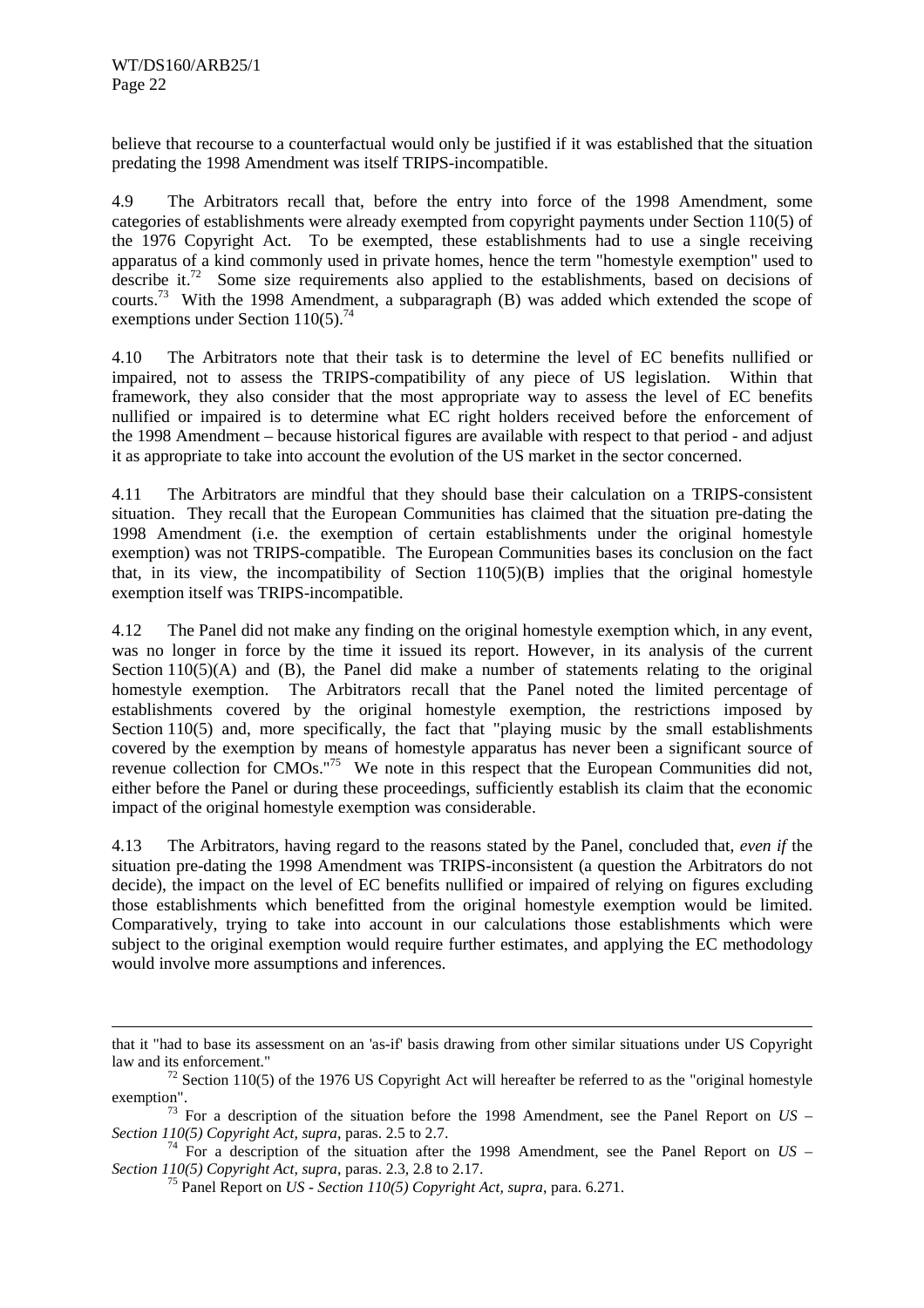4.14 For these reasons, we considered it appropriate not to attempt to include into the total fees paid in relation to EC works the potential revenue from establishments covered by the original homestyle exemption.

4.15 Finally, we note that determining the level of nullification or impairment suffered by a Member requires detailed calculations.<sup>76</sup> In this case, the Arbitrators have encountered particular difficulties due to the lack of precise information available. This problem originated either in the actual absence of specific data for the type of transactions concerned (payment of royalties to EC right holders) or in the lack of co-operation on the part of some of the private entities which may have had the information. The absence of sufficiently specific information played a major role in the choices made by the Arbitrators with respect to the methodology and the calculations. Indeed, since they considered it more appropriate to use figures grounded on facts than deductions or inferences, the Arbitrators generally gave preference to approaches which relied as much as possible on historical figures.

#### **2. Point in time at which benefits nullified or impaired should be assessed**

4.16 The **European Communities** claims that it bases its assessment of nullification or impairment on a static situation based on the most recent figures available. In addition, the European Communities claims that the Arbitrators should assess nullification or impairment at the date the United States should have brought Section 110(5) into conformity with its obligations under the TRIPS Agreement.

4.17 The **United States** bases its calculation on the situation pre-dating the 1998 Amendment. Moreover, it suggests that compensation be based on trade over the 1996-1998 period. However, the United States is of the opinion that the date on which the Panel should assess the level of nullification or impairment of benefits should be the date on which the matter was referred to the Arbitrators.

4.18 In the light of the arguments of the parties, the **Arbitrators** believe that they may have to set a date on which the level of nullification or impairment of EC benefits should be assessed. Indeed, such a level may have varied over time. We note, in this respect, that the circumstances of this arbitration may justify that we adopt a different approach from that followed by arbitrators in arbitrations pursuant to Article 22.6 of the DSU.

4.19 The Arbitrators note that they have been appointed under Article 25 of the DSU. As a result, they do not feel constrained by a number of obligations imposed on arbitrators in Article 22.6 proceedings. Unlike Article 22.6, which closely relates to compliance (or absence thereof) at the end of the reasonable period of time, Article 25 is silent as to the date on which a matter referred to arbitration should be assessed. However, the Arbitrators are aware that they are not called upon to consider the level of EC benefits which may still be nullified or impaired after the end of the implementation period, but to consider the level of EC benefits which are being nullified or impaired as a result of the current application of Section  $110(5)(B)$ .<sup>77</sup> General practice under the DSU has been to consider the facts of a case as at the date of establishment of the panel. In the absence of any specification in our mandate, we believe that it should be assumed that the parties wanted us to assess the level of benefits nullified or impaired on the date the matter was referred to us. In other words, we

<sup>&</sup>lt;sup>76</sup> See the Decision of the Arbitrators on *Brazil – Aircraft (22.6)*, *supra*.<br><sup>77</sup> This seems to imply that the level of nullification or impairment that the Arbitrators will assess in this case may be different from that which may exist after the end of the reasonable period of time. This implies further that the amount which will be determined by the Arbitrators may not dispense the parties from an Article 22.6 arbitration.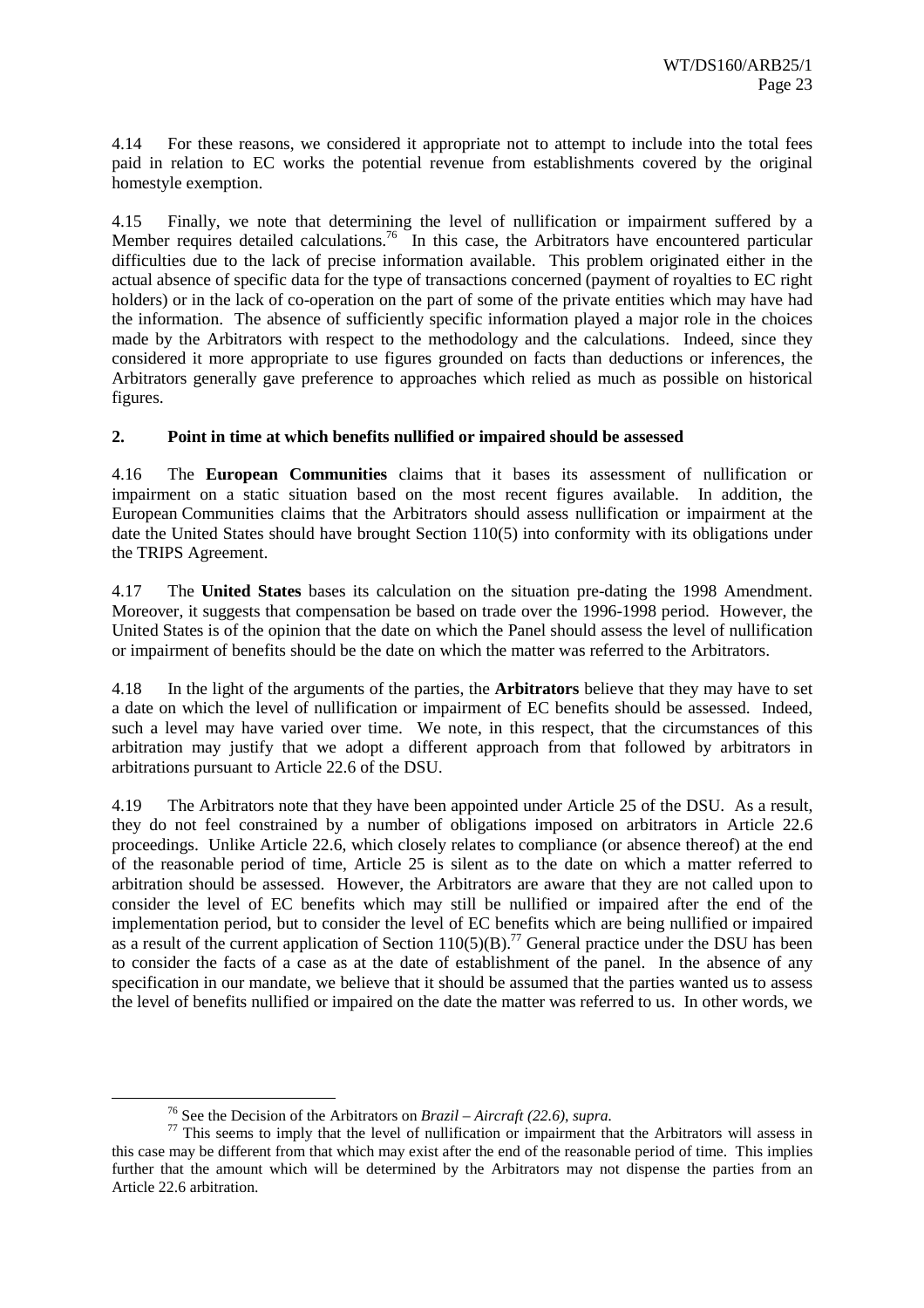must determine the level of nullification or impairment of EC benefits over a one-year period ending as closely as possible to 23 July 2001.78

4.20 The Arbitrators recall that the European Communities suggested that they follow the approach in the *EC - Hormones* Article 22.6 arbitrations, which would consist of assessing the level of nullification or impairment of benefits in this case on the date when the United States should have brought its legislation into conformity with its WTO obligations. We recall that, in *EC - Hormones*, the arbitrators used a counterfactual and considered that they should assess the level of nullification or impairment of benefits as if the European Communities had brought its legislation into conformity at the end of the reasonable period of time.79In the present case, the reasonable period of time was supposed to lapse on 27 July 2001.<sup>80</sup> However, on 24 July 2001, the DSB agreed to an extension until 31 December 2001 or the date on which the current session of the US Congress adjourns, whichever is earlier. $81$  In those circumstances, the Arbitrators believe that using the date of the end of the reasonable period of time as cut-off date is not feasible, lest they will add uncertainty to their estimate by making additional assumptions as to the situation at the end of a period which, itself, is not known for sure.

4.21 The Arbitrators also note that the United States claims that we should "make a finding of nullification or impairment based on data from a recent period of time (1996-1998). The parties could then ensure equivalence of the future suspension (or mutually agreed compensation) by using the same period of time in calculating the trade to be adjusted." The United States adds that "by using trade data from the same historical period used in the analysis of harm to compute what concessions should be suspended (or granted as compensation), we can compare commensurate data and minimize the need for speculation."

4.22 The Arbitrators are mindful that their approach may entail adjustments on the basis of deductions or inferences. However, we are of the view that the US approach would be incompatible with what we believe is our mandate, i.e., to assess the level of EC benefits which were being nullified or impaired *at the time the matter was referred to arbitration*.

4.23 With regard to adjustments, the Arbitrators are well aware that they should either use the most recent data available or make appropriate adjustments to reflect the evolution of the market. We note that the United States cautioned us against such adjustments, suggesting that the increase in revenues and distributions posted by ASCAP from 1998 to 2000 – the only figures available for this particular sector - may not reflect accurately the increase in EC right holders' royalties. We agree with the US concern that ASCAP's figures may not reflect the reality of the situation of EC right holders and that other factors may have contributed to ASCAP's increased revenues and distributions. As a result, we will adjust the value of EC right holders' revenue determined on the basis of historical figures by a percentage representative of the annual rate of growth of the US gross domestic product between 1998

 $78$  The reason for the choice of a yearly basis is essentially because compensations or suspensions of concessions or other obligations have been so far calculated on a twelve-month basis.

<sup>79</sup> See the Decision of the Arbitrators on *EC – Hormones (22.6) (Canada*), *supra*, where the arbitrators stated, at para. 37, that:

<sup>&</sup>quot;Upon careful consideration of the claims and arguments set forth by the parties, we consider that our starting-point is as follows: what would annual prospective Canadian exports of hormone-treated beef and beef products to the EC *be if the EC had withdrawn the ban on 13 May 1999*? 13 May 1999 is the date of expiration of the reasonable period of time granted to the EC to implement the panel and Appellate Body reports." (Emphasis in the original).

The arbitrators made the same statement at paragraph 38 of the Decision of the Arbitrators on *EC - Hormones (22.6) (US), supra.* 80 See WT/DS160/13.

<sup>81</sup> DSB meeting of 24 July 2001, WT/DSB/M/107, p. 13.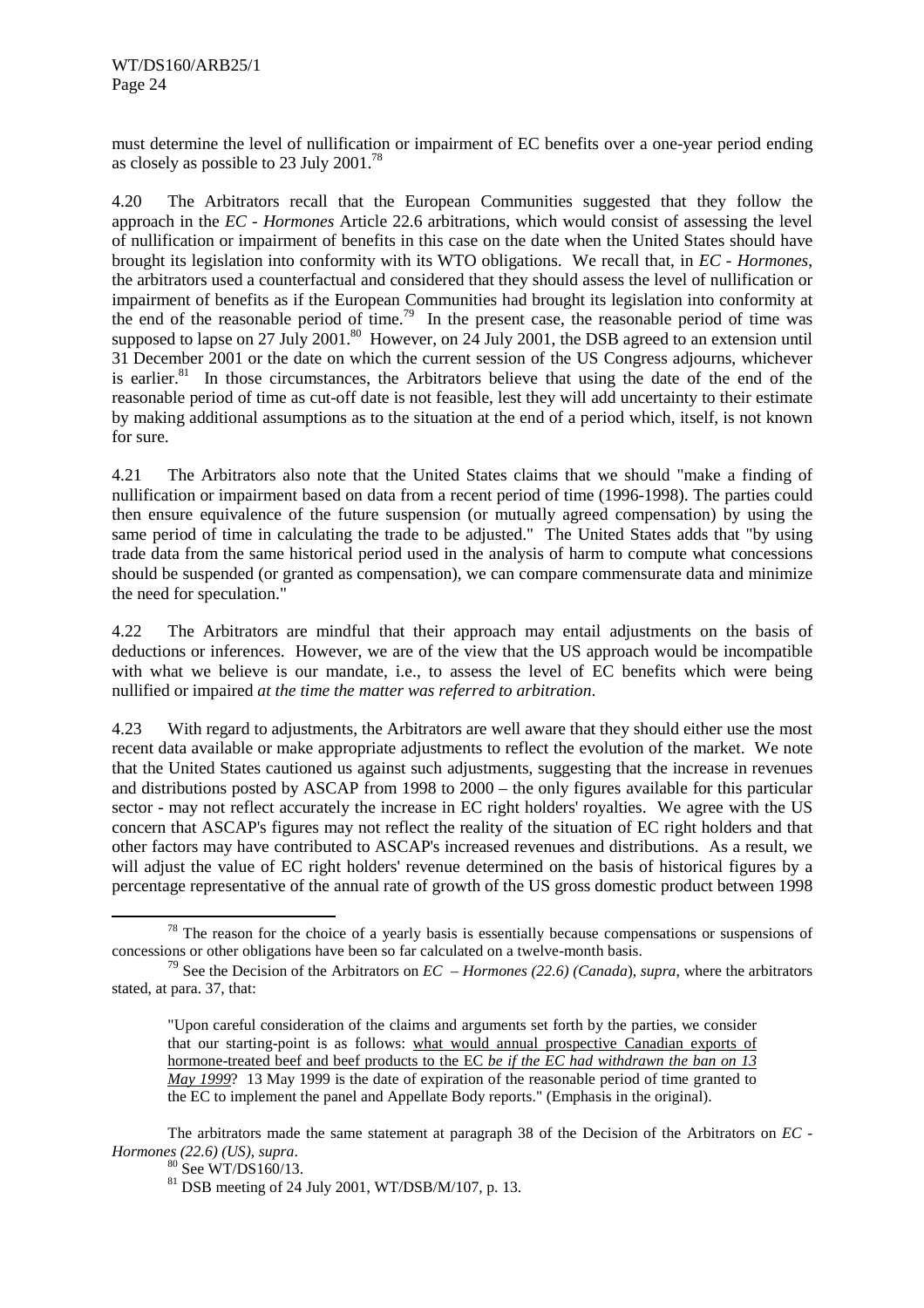and 2001, in order to reflect the evolution in the value of EC rights until the date of referral of the matter to arbitration. We consider that this approach does not contradict our original intent to base our estimate as much as possible on historical figures for two reasons:

- (a) adjusting relevant figures regarding the period pre-dating the 1998 Amendment to take into account the evolution of the US market is a necessity since that period has been one of sustained economic growth for the United States. In addition, we have been given no valid reason why we should not make that adjustment; and
- (b) using the annual rate of growth of the US gross domestic product between 1998 and 2001 is, in our opinion, a very conservative approach if one compares those figures with those supplied by ASCAP for the same period.

4.24 For these reasons, the Arbitrators deem it appropriate to calculate the level of EC benefits nullified or impaired by the continuing operation of Section 110(5)(B) on a date as close as possible to the date on which the matter was referred to them. In this case, because of the statistical information available, their estimate will be based on the situation on 30 June 2001. For the first six months of the year 2001, we have used the growth rate of 1.7%, which we have calculated from quarterly GDP at current dollar value, seasonally adjusted at annual rates as published by the US bureau of census.<sup>82</sup>

#### **3. Elements not considered in the calculation**

(a) Approach of the Arbitrators

4.25 In its submissions, the **European Communities** suggested that a number of factors which, in its view, could contribute to nullification or impairment of benefits, be disregarded by the Arbitrators because precise data are lacking. This is the case of the detrimental effects of the denial of protection of specific rights in a given work for the exploitation of other rights in this work. Moreover, the European Communities only took into account in its calculations those establishments that use broadcast music (i.e. radio or television music). Despite the fact that, in its opinion, Section 110(5)(B) is also applicable to music transmitted via the Internet, the European Communities did not include this aspect in its calculations.

4.26 In the opinion of the **Arbitrators**, this raises the question of how to reconcile these suggestions with their attempt to reach an estimate which reflects as closely as possible the level of EC benefits nullified or impaired. The Arbitrators recall that in document WT/DS160/15, the parties stated that "they shall accept [the award of the Arbitrators] as the level of nullification or impairment for purposes of any future proceedings under Article 22 of the DSU in this dispute". This seems to imply that our award may not only condition the amount of compensation which the United States may offer to the European Communities under Article 22.2 of the DSU, but also the work of potential arbitrators under Article 22.6, since the latter are required under the DSU to determine whether the level of suspension of concessions or other obligations is *equivalent*<sup>83</sup> to the level of nullification or impairment of benefits.

4.27 As a result, the Arbitrators shall ensure that their determination of the level of nullification or impairment of benefits does not lead to a situation where potential EC suspensions of concessions or

<sup>&</sup>lt;sup>82</sup> See *infra*, para. 4.72.<br><sup>83</sup> On the notion of "equivalence", see the Decision of the Arbitrators on *EC – Bananas III* (22.6) *(US)*, *supra*, paras. 4.1-4.8.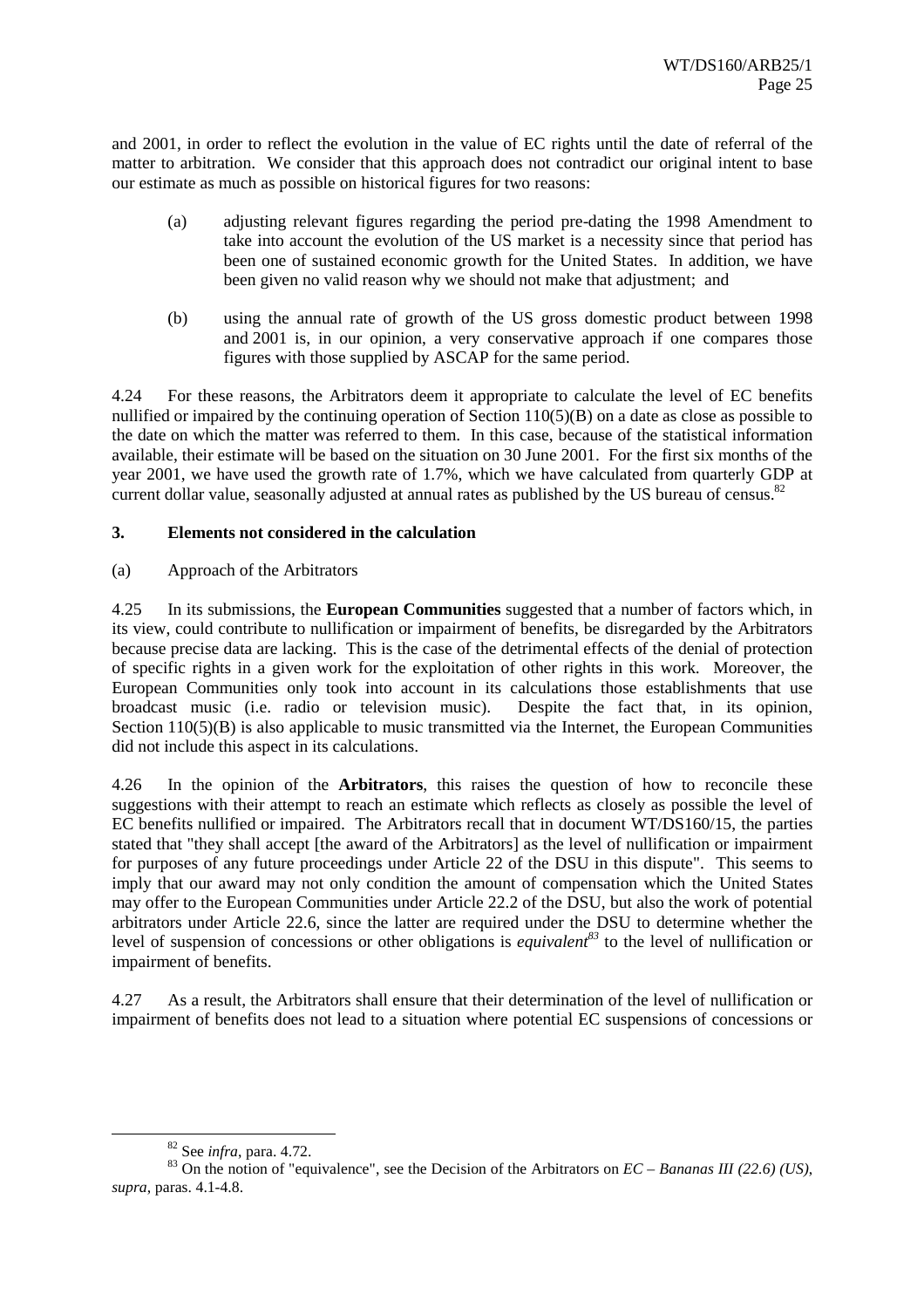other obligations under Article 22.7 would be in fact "punitive", because the level of EC benefits nullified or impaired by the operation of Section  $110(5)(B)$  would have been overestimated.<sup>84</sup>

4.28 More generally, as mentioned in paragraphs 4.15 *supra* and 4.36 *infra*, the Arbitrators in this case did not have sufficiently specific information and either had to adjust figures or draw inferences. They believe that by trying to incorporate in their calculations elements for which information was insufficient, they run the risk of erring on the side of pure speculation. Therefore, the Arbitrators considered appropriate to accept most of the "simplifications" suggested by the European Communities, such as the exclusion of indirect harm to EC copyright holders or the exclusion of music broadcast through the Internet, provided they were accepted by the United States and to the extent that, in the opinion of the Arbitrators, they did not lead to a higher level of nullification or impairment of benefits. Likewise, when they proceeded to necessary adjustments or deductions, in the absence of figures grounded on facts, the Arbitrators tried to use estimates which were accepted by the parties or otherwise seemed reasonable on the basis of the information available.

(b) Elements not considered in the calculation

#### *(i) "Indirect" or "potential" harm to other rights of EC right holders*

4.29 The **European Communities** recalls that the Panel pointed out that the denial of protection of specific rights in a given work can also have detrimental effects for the exploitation of other rights in this work such as substitution between different uses of the work by a given establishment or a possible erosion of licensing fees for other users. However, the European Communities, given the lack of quantitative data and the uncertainty of causality relations, suggested that the Arbitrators' assessment may not include this "potential" or "indirect" harm to other copyright sources.

4.30 The **United States** did not comment.

4.31 The **Arbitrators** are mindful of the remarks of the Panel that the denial of protection of specific rights in a given work could also have an impact on the exercise of other rights.<sup>85</sup> However, having regard to the arguments of the European Communities and in the light of their own preliminary comments above, the Arbitrators agreed not to incorporate into their calculation the "indirect" or "potential" harm caused to right holders through the substitution of broadcast music by other forms of music, such as recorded music. We consider that we have no reason not to accommodate the request of the European Communities. In particular, we believe that trying to assess the level of benefits nullified or impaired as a result of "indirect" or "potential" harm would most probably entail more assumptions, deductions or inferences, thus increasing the risk of reaching an unreasonable estimate.

4.32 The Arbitrators would like to stress, however, that their position is based on the factual circumstances of this case and the particular purpose of these proceedings, i.e., determining the level of nullification or impairment of EC benefits, not identifying violation. It is without prejudice to whether this type of damage would be considered to nullify or impair benefits accruing directly or indirectly to any Member in another case.

<sup>&</sup>lt;sup>84</sup> The legal consequences of an overestimation in the case of compensation under Article 22.2 of the DSU are less, since it is not specified that the compensation to be offered should be equivalent to the level of nullification or impairment. Article 22.2 of the DSU simply refer to compensation that is "mutually acceptabl

<sup>&</sup>lt;sup>85</sup> See the Panel Report on *US - Section 110(5) Copyright Act, supra*, paras. 6.127, 6.198 and 6.239-6.240.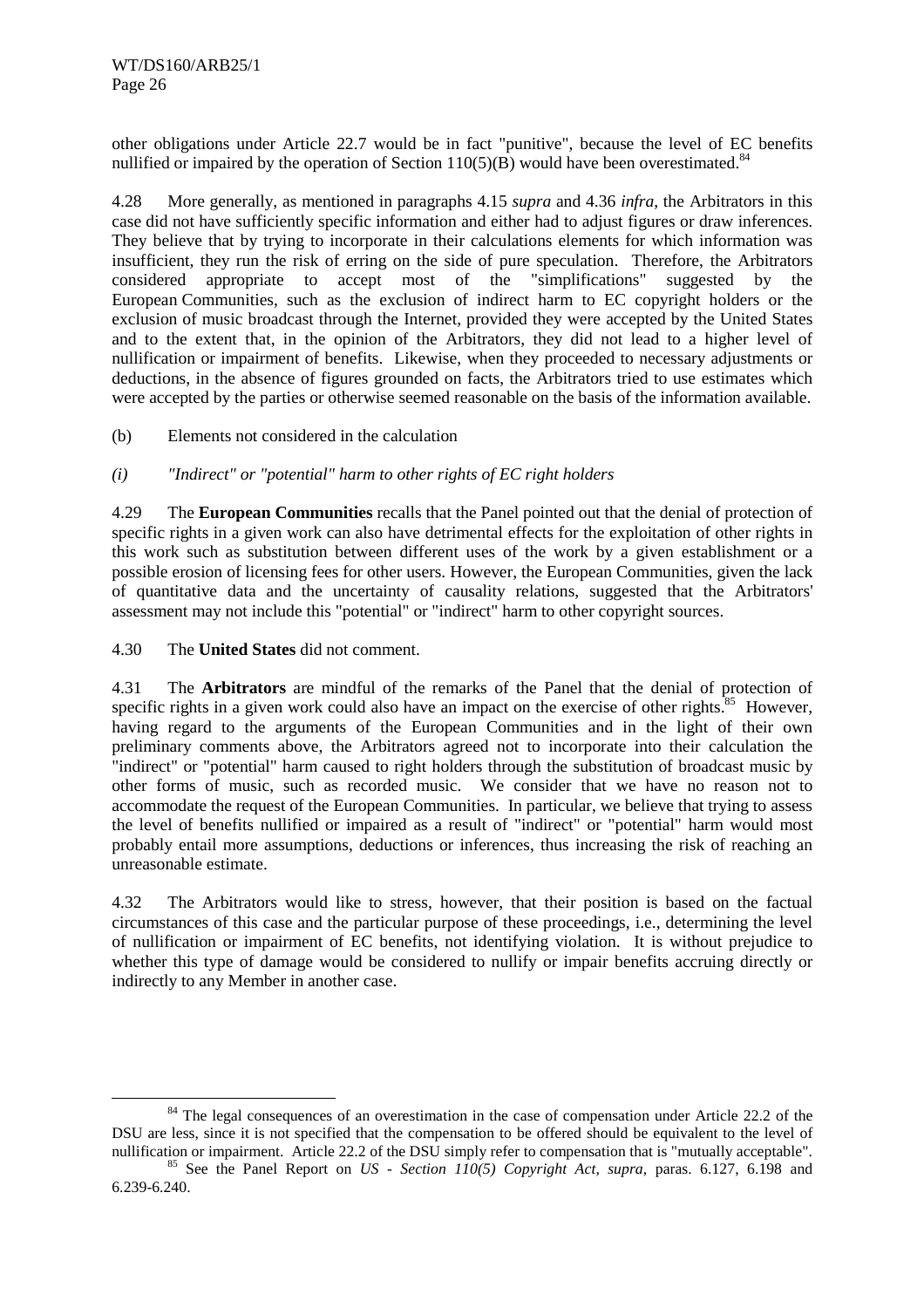#### *(ii) Activities of SESAC*

4.33 The **Arbitrators** recall that, in the United States, three collective management organizations collect fees for copyright holders: ASCAP, BMI, and SESAC. They note that, in their submissions, the parties did not include any data relating to the activities of SESAC. The parties explained in the course of the proceedings that this was essentially because SESAC does not represent any significant number of EC collecting society members and does not distribute significant amounts of royalties to EC right holders.

4.34 We see no reason to put in doubt the information given by both parties about SESAC's representation of EC right holders. Furthermore, considering the difficulties which we would have encountered in assessing the contribution of SESAC, we have decided not to seek to factor SESAC's activities in our calculation. In that case, the reason was nevertheless more related to the limited impact that the exclusion of SESAC would, in the opinion of both parties, have on our calculation.

#### *(iii) Music broadcast through Internet*

4.35 The **Arbitrators** recall that the European Communities, while hinting at the impact of music transmission via Internet in the nullification or impairment of EC benefits, did not include such transmission in its calculation. The Arbitrators are aware of the development of music transmission via Internet. They note, however, that the parties and the Panel essentially addressed the question of transmission via radio or television. For the Arbitrators to ascertain the application of Section 110(5)(B) to broadcasts of music via Internet would require additional findings which, in the light of the position adopted by the European Communities, are not necessary. As a result, the Arbitrators did not consider music broadcast through Internet in their calculation.

#### B. CALCULATION

#### **1. General observations**

4.36 Before moving to the calculation of the level of EC benefits which are being nullified or impaired, the **Arbitrators** note that their ability to make an accurate calculation has been limited by the fact that the data provided to them by the two parties were incomplete and included many estimations and assumptions. In their submissions, both parties have recognized this problem, noting that some of the relevant data are in the possession of private parties. As explained above, we sent letters to the two main US CMOs, ASCAP and BMI, requesting actual data on their collections and distributions that would have enabled us to base our calculations on specific information. In response to those letters, we obtained some information from BMI, but due to the conditions attached to its use, we decided not to include it in the record of the case.<sup>86</sup> We also received information from ASCAP and a second submission from BMI. However, having noted that the parties favoured a prompt issue of our award, we decided for the reasons stated *supra* not to take this information into account.<sup>87</sup> Hence, we have had to work on the basis of the incomplete data provided to us by the parties.<sup>88</sup> In order to discharge the mandate given to us by the parties, and in the absence of some important data, we have had to make ourselves a number of estimations and, in some cases, make certain assumptions based on what we perceived to be the most reasonable estimate in the light of the arguments of the parties. In doing so, we have attempted to arrive at a number that is in the right order of magnitude, but we recognize that it may not be entirely accurate.

<sup>&</sup>lt;sup>86</sup> See *supra*, para. 1.10.<br><sup>87</sup> See *supra*, para. 1.13.<br><sup>88</sup> To the extent the parties have submitted data to us on a confidential basis, we have not included that data into the following explanation of our calculation. In those cases, only the results of the various steps in our calculation have been indicated.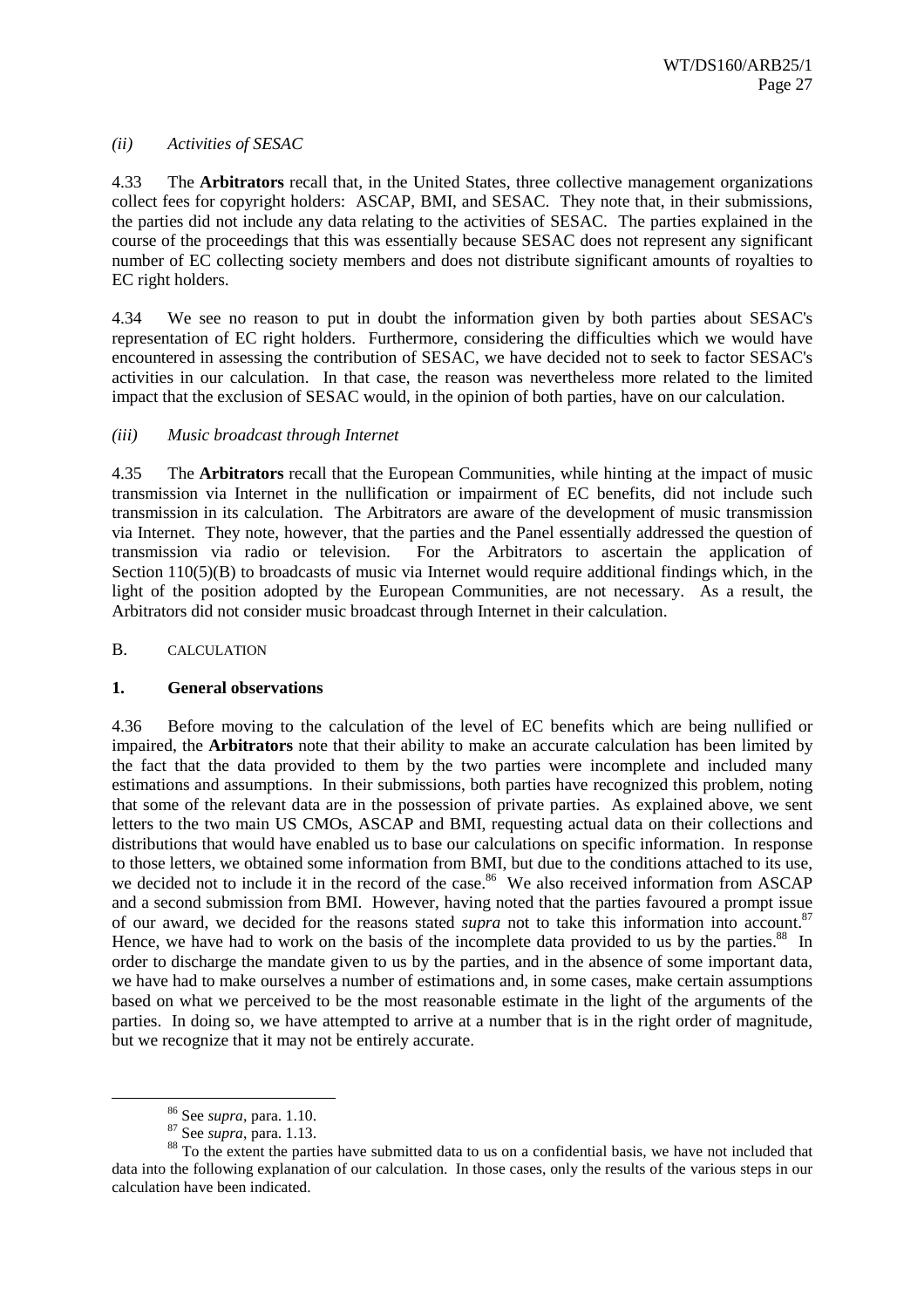4.37 We have discussed *supra* the differences between the methodologies suggested by the European Communities and the United States, and the implications that these differences have. We recall that the outcomes of the parties' calculations based on their respective methodologies are quite far apart from each other. The European Communities arrives at the figure of US\$ 25,486,974 per year, while the United States suggests that the level of nullification or impairment of benefits to the EC is in the range of US\$ 446,000 to US\$ 733,000 per year. This discrepancy can, to a large extent, be explained by the conceptual differences between the two approaches.<sup>89</sup>

4.38 As regards the order of magnitude of the annual losses to EC right holders resulting from Section 110(5)(B), we note as an illustration that, according to the information provided by the United States, the total domestic receipts of ASCAP - the biggest of the US CMOs - were over the period 1997-1999 US\$ 358,428,000, 377,733,000, and 422,962,000 per year; the growth in the total revenue in 1998 was 5.4% and in 1999 12%. The receipts from the general licensing area, which includes restaurants, bars, retail establishments as well as certain other establishments, in the same years were, respectively, US\$ 67,324,000, 68,032,000, and 69,695,000 per year; the growth in these receipts in 1998 was 1.05% and in 1999 2.4%. These figures indicate that, after the entry into force of the 1998 Amendment, there has not been any dip in ASCAP's total domestic receipts or even in the receipts from the general licensing category. Lacking specific data on the receipts originating from the types of establishments that were affected by the 1998 Amendment (which receipts are included in the broader general licensing category), we nonetheless note that the available data would not support an assumption that there was a significant drop in the licence fees collected from the affected areas. At the same time we note that the rate of increase of the receipts from the general licensing area was modest at a time when the US economy was expanding fast. Furthermore, the receipts from this area grew at a clearly lower rate than the total domestic receipts.

4.39 For the reasons explained *supra*,<sup>90</sup> we have adopted a "top-down" approach as suggested by the United States. Using this approach we have used the historical data on collections prior to the 1998 Amendment that have been available to us. We now proceed to calculate the level of EC benefits which are being nullified or impaired as a result of Section 110(5)(B) on this basis.

#### **2. Total royalties paid to EC right holders**

4.40 In their calculation, the Arbitrators have attempted to estimate the amount of royalties that EC right holders received, prior to the entry into force of the 1998 Amendment, for the use of broadcast music from the types of establishments that were newly exempted by that Amendment. For that purpose, we have used the historical data available to us regarding the receipts of the two biggest US CMOs to whom EC right holders have entrusted the licensing of their rights – ASCAP and BMI. As we have noted before, both parties consider that the amount of royalties paid to EC right holders by the third US CMO, SESAC, is insignificant.<sup>91</sup> Therefore, we have not included its receipts into our calculations.

4.41 Relying on this historical data means that our calculation takes into account the licensing income from those establishments that used broadcast music at that time and had acquired a licence from ASCAP or BMI. Our calculation does not include any hypothetical amount of royalties from those establishments that did play broadcast music but had not acquired a licence from the CMOs in question.<sup>92</sup> Relying on the historical data means also that our calculation does not include any hypothetical revenue from such small establishments that were already exempted by the original

 <sup>89</sup> See, in particular, our discussion at paras. 3.20 *et seq.* of how the two calculations take into account the level of licensing.

<sup>90</sup> See *supra*, paras. 4.7 to 4.15.

<sup>91</sup> See *supra*, section IV.A, paras. 4.33-4.34.

<sup>92</sup> See *supra*, paras. 3.20-3.35.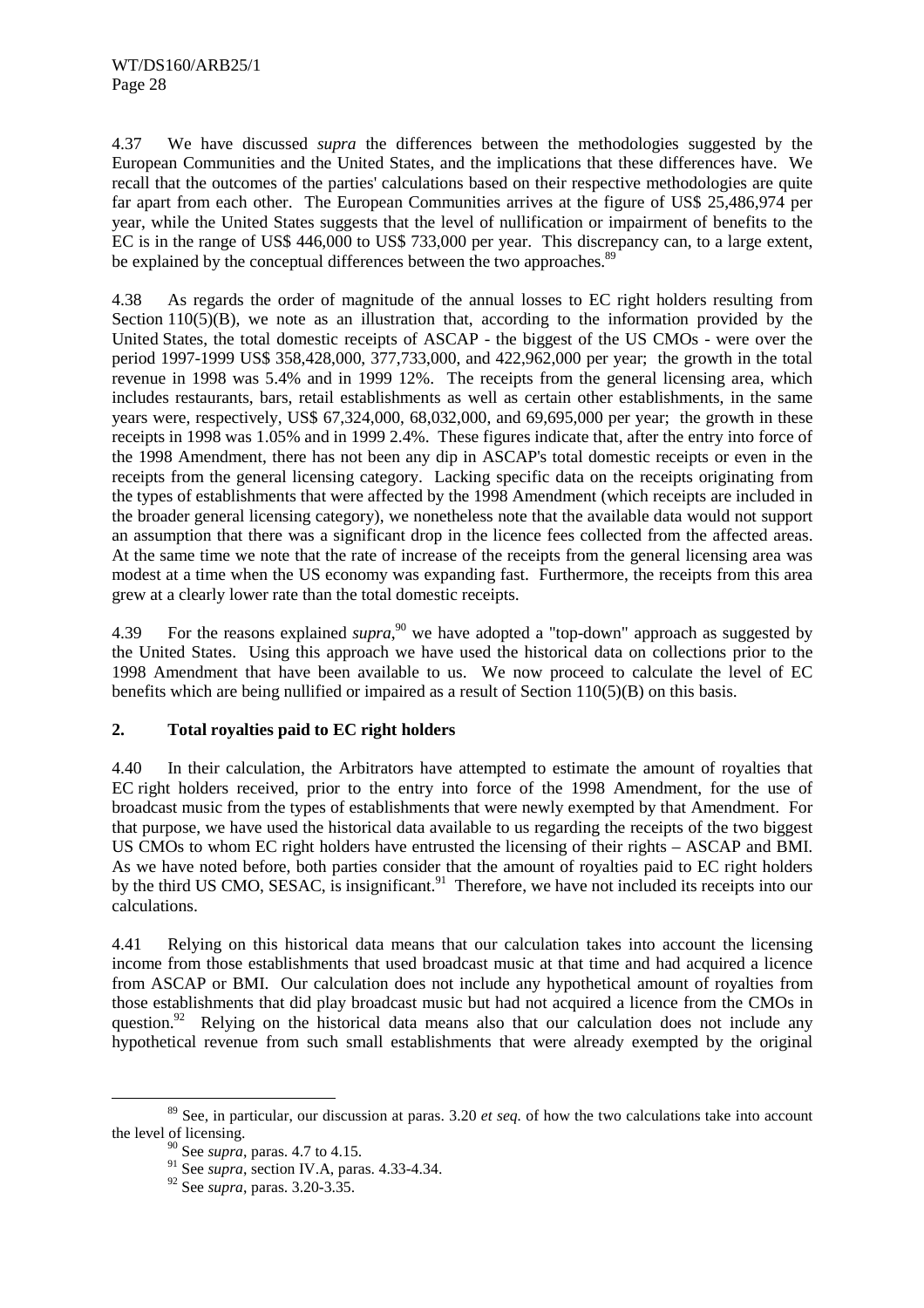homestyle exemption at the entry into force of the 1998 Amendment. For the reasons stated above<sup>93</sup>. we did not find it necessary to include such establishments in our calculation.

4.42 The **European Communities** provided us with a compilation of quantitative data by ASCAP which includes, for the years 1996-1998, first the amounts of the total domestic distribution to EC CMOs and second distribution to US publisher affiliates for performance of EC works.<sup>94</sup> The European Communities refers to these two categories as, respectively, "direct" and "indirect" distributions to EC right holders. The European Communities notes that the first category does not include the total royalties paid for EC works in the repertoire of ASCAP, because music publishers' share of royalties is overwhelmingly paid directly by ASCAP to EC publishers' US affiliates, rather than through the affiliated EC collecting societies to those EC publishers that are members of those societies. These payments to EC publishers' US affiliates are included in the second category.

4.43 The **United States** has used the three-year averages of these figures provided by ASCAP as the starting-points for its calculations, the "direct" distributions representing the lower range of royalties paid to EC right holders and the sum of "direct" and "indirect" distributions representing the upper range.

4.44 In calculating the amount of revenue that EC right holders received from ASCAP prior to the 1998 Amendment, the **Arbitrators** have taken as their starting-point the sums of "direct" and "indirect" distribution to EC right holders over the period 1996-1998.

4.45 The Arbitrators note that the 1998 Amendment entered into force on 26 January 1999. Therefore, the Amendment did not affect ASCAP's revenues collected before the year 1999. We note that the European Communities and the United States have provided us with relevant data on ASCAP's distributions to EC right holders over the three-year period of 1996-1998, and that the United States has used the average of the distributions in these three years as the starting-points for its calculation. As we are calculating the level of EC benefits nullified or impaired by the Amendment on the basis of historical data, we need to determine an appropriate previous representative period as the starting-point for our own calculation. In this regard, we note that under GATT practice the most recent three-year period not distorted by restrictions has been used in assessing the consistency of a measure.<sup>95</sup> In our case, the most recent representative period would be the three-year period not affected by the 1998 Amendment, namely the years 1996-1998. We believe that using the data made available to us for this three-year period is consistent with the prudent approach which we have decided to follow by using the "top-down" methodology based on historical figures. In determining a single starting-point for our further calculation, we have used the average of the figures concerning these three years. On the one hand, we do note that in this case ASCAP's distributions to EC right holders grew regularly over this period. On the other hand, we have no evidence that this growth is applicable also to the sector at issue in this case and, in any event, three years are generally considered to be insufficient to establish a particular trend in a market. In this sense, using an average for this three-year period would tend to reflect the average revenue at the level of the year 1997 rather than in 1998. We have taken this into account at the final step of our calculation when we have adjusted the outcome of our calculation to reflect the situation at the time of the referral of the issue to the Arbitrators.

 <sup>93</sup> See *supra*, section IV.A.

<sup>&</sup>lt;sup>94</sup> Exhibit EC-15 (exhibit US ARB-5), which contains information that was provided to the European Communities in confidence with the request that it not be communicated to private parties.

<sup>&</sup>lt;sup>95</sup> See the Panel Report on *EEC - Restrictions on Imports of Apples from Chile*, BISD 27S/98, adopted 10 November 1980, para. 4.8. See also the Decision of the Arbitrators on *EC - Bananas III (22.6) (US)*, *supra*, paras. 5.24 *et seq*.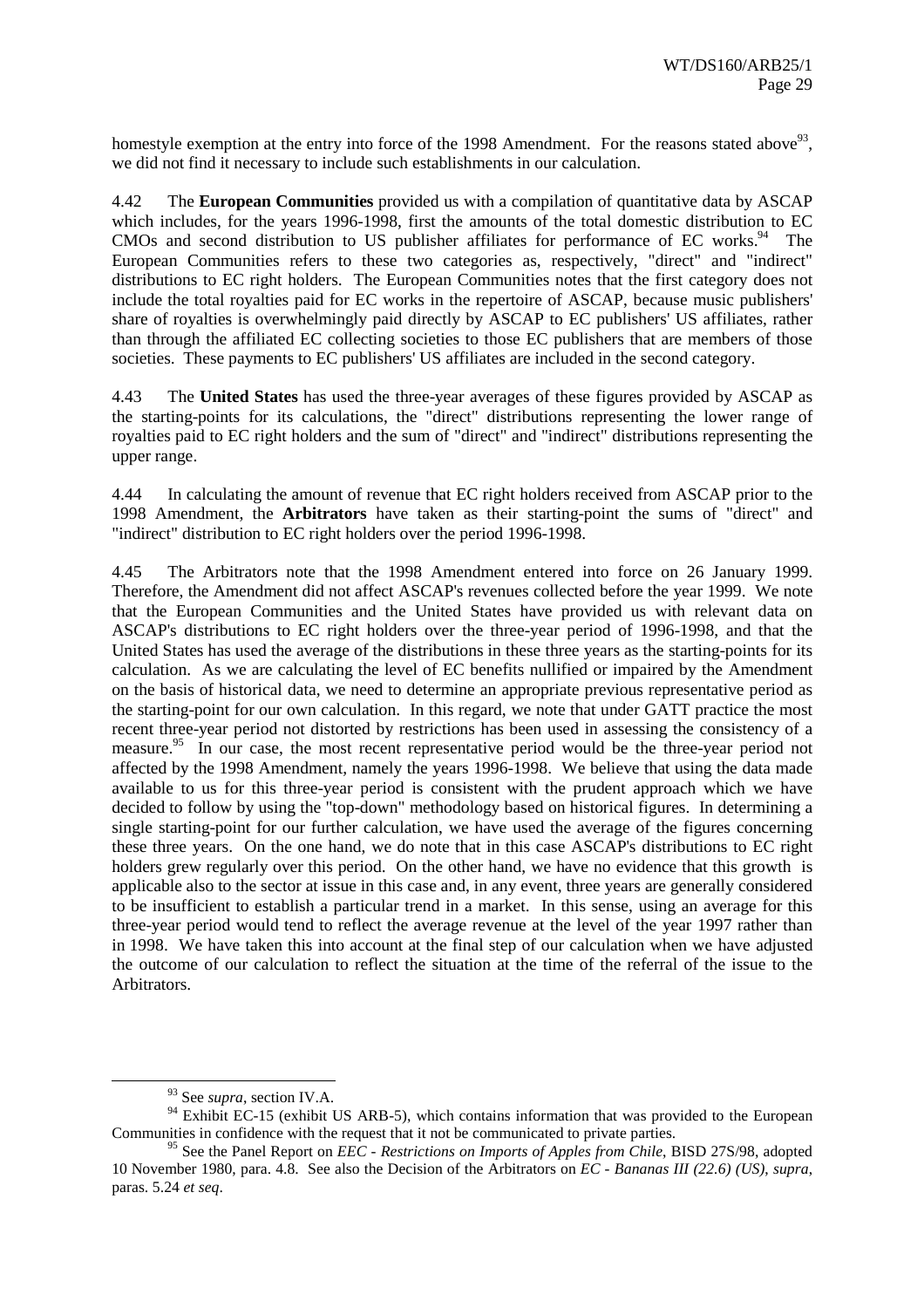4.46 The three-year average of ASCAP's distributions to EC right holders amounts to approximately US\$ xxxxxxxx per year. We note that this figure may not be entirely accurate, given that the information made available to us by the parties, on which we based our calculation, may not be complete for the reasons discussed below. Earlier we have noted that direct payments by the US CMOs to EC right holders (i.e., payments that ASCAP and BMI make directly to EC right holders that are their members rather than payments they make to EC CMOs) are relevant for our calculation even if the EC right holders in question were to collect these fees through their US affiliates.<sup>96</sup> However, as regards the confidential data on ASCAP's distributions to EC right holders' US publisher affiliates, we note that we do not have the exact criteria that ASCAP has used in producing its figures. Therefore, there may be a risk that a small part of this figure may represent payments to persons that could not be considered as EC right holders or their representatives. On the other hand, we note that neither the first nor the second category appears to include those payments that ASCAP may make to those individual EC authors that are members of ASCAP and thus receive their royalties directly from it, rather than through EC CMOs. Consequently, the figures provided may be somewhat too high in some respects and too low in others, but we have not attempted to factor in these aspects into our calculations, given that they compensate for each other and that any difference between the two revenues is not likely to be substantial, and that, at any rate, their impact on the overall calculation would be quite limited.

4.47 The **United States** provided us with an estimation of the amount that BMI distributed to EC CMOs in 1996. The United States did not provide any data for the years 1997 and 1998. The **European Communities** does not contest the figure suggested by the United States. The **Arbitrators** have taken this figure as their starting-point in calculating the revenue that EC right holders received from BMI. However, they have made two adjustments to it.

4.48 The **European Communities** argues that if data on BMI's distributions to EC right holders through the EC CMOs were to be used, BMI's distributions to EC right holders' US publisher affiliates should also be taken into account in a similar manner as in the case of ASCAP.

4.49 The **Arbitrators** agree with the European Communities on this point. Lacking any data concerning BMI's distributions to EC right holders' US publisher affiliates, we have made an assumption that the share between BMI's "direct" and "indirect" distributions would be the same as the share between ASCAP's corresponding categories of distributions. We have accordingly made the appropriate adjustment to the estimate on BMI's distribution to EC right holders provided by the United States.

4.50 For the reasons explained above<sup>97</sup>, in calculating EC right holders' revenue from ASCAP, we have used the average of such revenues for the period 1996-1998. Although we have data from BMI only for the year 1996, we are of the view that in order to be consistent we need also to base BMI figures on similar average from the period 1996-1998. To be able to do so, we have determined BMI's distributions to EC right holders in 1997 and 1998 on the basis of the 1996 estimate, assuming that BMI's distributions grew over that period at the same rate as those of ASCAP. Subsequently, we have calculated the three-year average of these BMI distributions in 1996-1998. For the purposes of our calculation, this figure represents the annual average amount of revenues that EC right holders received from BMI prior to the 1998 Amendment.

4.51 Accordingly, for the purposes of our further calculations, we estimate that BMI's distribution to EC right holders prior to the 1998 Amendment was approximately US\$ xxxxxxxx per year.

 <sup>96</sup> See *supra*, para. 3.56. 97 See *supra*, para. 4.45.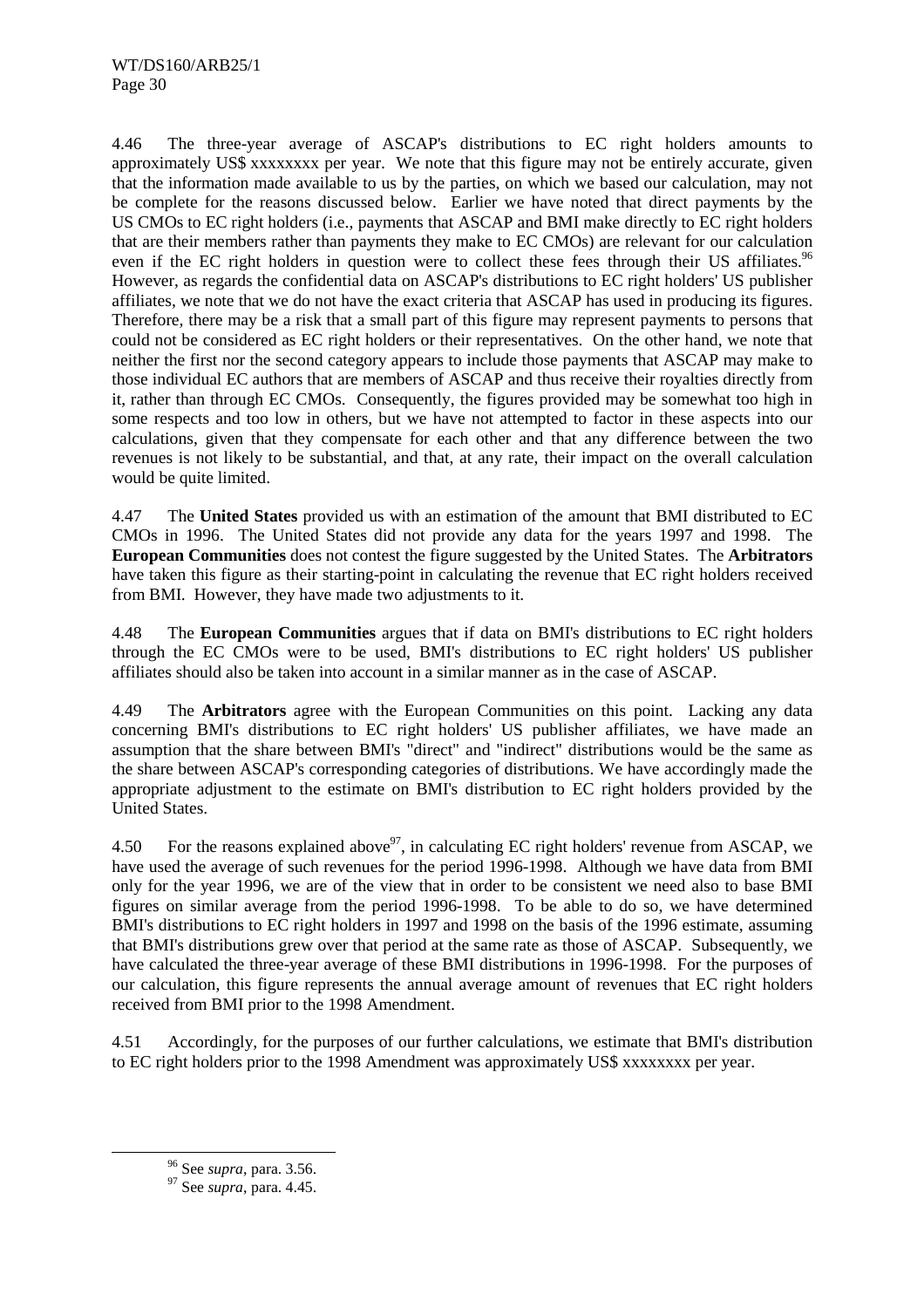4.52 Adding up our estimations on ASCAP's and BMI's distributions to EC right holders, we estimate that, prior to the 1998 Amendment, EC right holders received approximately US\$ xxxxxxxx per year.

#### **3. Royalties from eating, drinking and retail establishments**

4.53 Having established the annual average of the total amount of royalties EC right holders received prior to the 1998 Amendment, the Arbitrators will now attempt to estimate what share of that revenue came from eating, drinking and retail establishments. We will do this by deducting in two steps the royalties that were received from other types of users.

4.54 First we will estimate what share of the total licensing revenue paid to EC right holders was attributable to the so-called general licensing category. This category includes various types of licensees such as drinking and eating establishments and retail establishments, but it excludes licensing revenue from radio and television broadcasting and concerts. From ASCAP's annual reports for 1996-1998 it can be calculated that an average of 18.45% of the total domestic receipts was attributable to the general licensing category during this period. We have not been provided data that would have allowed us to calculate the corresponding share of BMI's receipts. In the absence of relevant data, we considered it reasonable to apply the same percentage to BMI's receipts. Using this percentage, we calculate that, of the total amount of revenue EC right holders received per year prior to the 1998 Amendment, approximately US\$ xxxxxxxx per year were attributable to the general licensing category.

4.55 The general licensing category includes, in addition to eating, drinking and retail establishments, miscellaneous users of background music such as airlines, sports stadiums, motion picture theatres, amusement parks, conventions, telephone music services, colleges and universities, health clubs and background music services. Therefore, we will need to estimate what share of the general licensing revenue is attributable to eating, drinking and retail establishments as defined in Section  $110(5)(B)$ . The problem we face is that we have not obtained any specific data on this question. Given that the general licensing category embraces many types of licensed uses, the United States claims that "a more than reasonable estimate is that 50% is attributable to restaurants, bars and retail establishments". We note that the European Communities has not contested this percentage suggested by the United States. Nor has it provided an alternative estimate.

4.56 We consider the US estimate of the percentage to be reasonable in the light of the arguments of the parties. Therefore, we use it in our calculation. Accordingly, we estimate that the amount of revenue received by EC right holders prior to the 1998 Amendment that was attributable to eating, drinking and retail establishments was approximately US\$ xxxxxxxx per year.

#### **4. Royalties attributable to the playing of radio and television music**

4.57 The next step is to determine what amount of the revenue collected from eating, drinking and retail establishments was attributable to playing radio and television music as defined in Section 110(5)(B). This requires us to deduct the amount of royalty payments that was attributable to the use of other sources of music that were not exempted under that Section. For this purpose, both parties use in their respective calculations a figure of xx% as representing the share of this revenue that is attributable to the use of radio and television music. This figure is based on data from the National Restaurant Association and the National Licensed Beverage Association.

4.58 In using this figure, the **European Communities** notes that it does not include establishments that play music only from the television, but is not asking the Arbitrators to consider this factor. The **United States** notes that it has used this, in its view, high number to account for the fact that it has been unable to factor television use into the picture.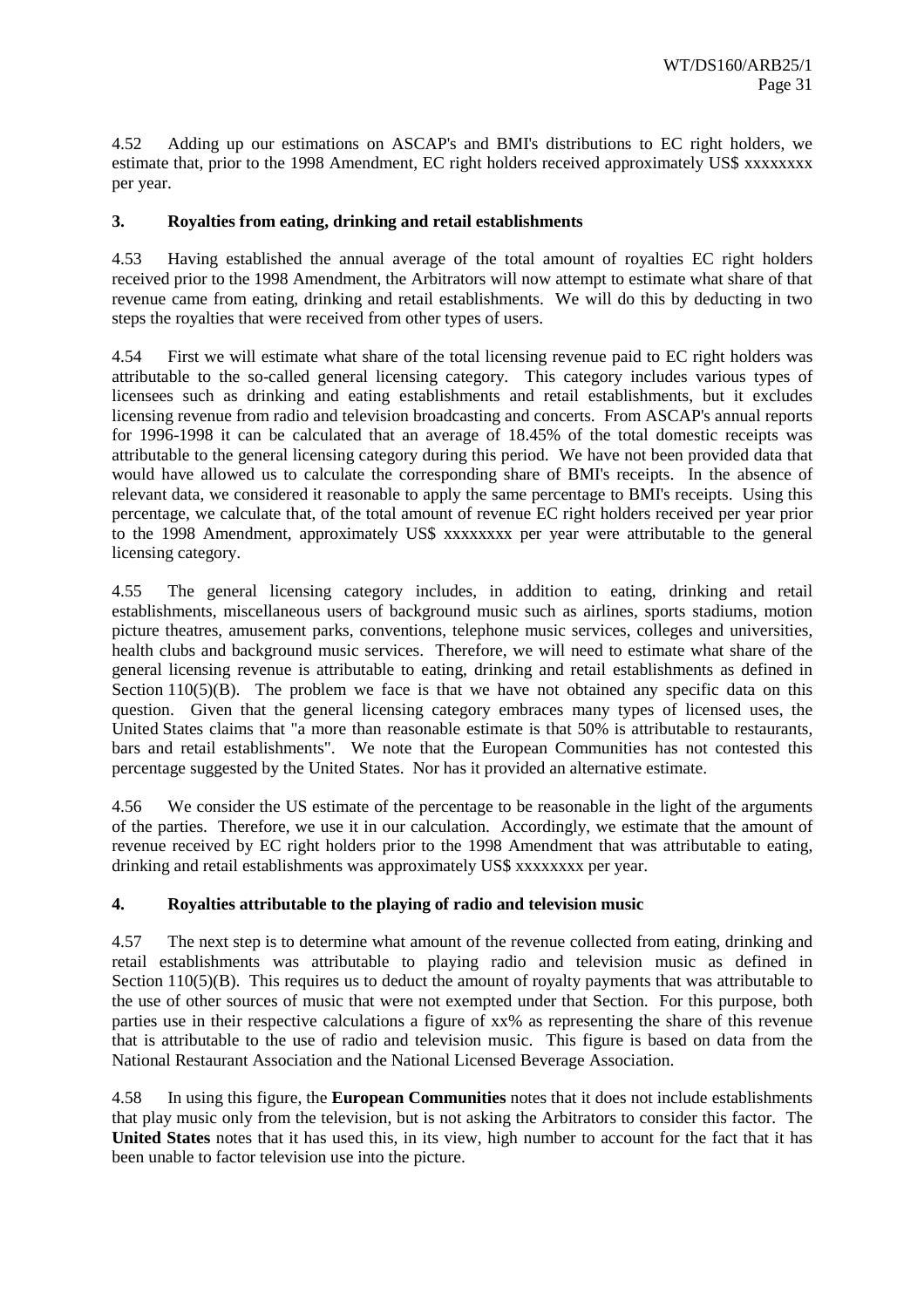4.59 The **Arbitrators** note that this figure of xx% is based on actual data and that both parties use it in their respective calculations. The Arbitrators, therefore, decided to use this percentage in their calculation. Accordingly, we calculate that the amount of royalties EC right holders received from eating, drinking and retail establishments prior to the 1998 Amendment that was attributable to radio and television music was approximately US\$ 1.55 million per year.

#### **5. Royalties from establishments that meet the requirements of the statutory exemption**

4.60 The Arbitrators have now established the annual average amount of royalties EC right holders received from eating, drinking and retail establishments prior to the 1998 Amendment that was attributable to radio and television music. Next, they need to determine what share of that amount was attributable to establishments that were newly exempted from copyright liability by the 1998 Amendment, i.e., first establishments that were below the size limits of Section 110(5)(B) and thus exempted, and second establishments that were above those size limits but still qualified for the exemption because they met the conditions that concerned the equipment used.<sup>98</sup>

4.61 As regards the first category of establishments, both the **European Communities** and the **United States** use in their calculations the estimate from a 1999 Dun & Bradstreet study according to which 70% of eating establishments, 73% of drinking establishments and 45% of retail establishments fell within the statutory size limits.<sup>99</sup> The United States has calculated that the weighted average of these numbers is 53,9%. The European Communities has not contested the way the United States has counted this weighted average.

4.62 As regards the second category, the **European Communities** estimates that of those establishments that are over the size limits of Section 110(5)(B), only 10% meet the equipment limitations and thus benefit from the exemption. The **United States** notes that, due to lack of data, it has not tried to quantify the number of larger establishments that would meet the equipment limitations. In its rebuttal, it claims that the EC estimate is excessive, but it does not provide an alternative estimate.

4.63 The **Arbitrators** are of the view that they should include the establishments in the second category in their calculation. The problem is that neither party has provided any evidence to support their views. We note that the United States argues that it can be expected that large stores would be especially unlikely to play radio given, *inter alia*, broadcasters' varied programming, and that when businesses of sizes above the statutory limits would use broadcast music it would seem unlikely that a total of six speakers for the entire establishment would be sufficient. However, it would appear to us that the use of specialized music channels does allow businesses to control the atmosphere of a store, and that six speakers might well suffice for an establishment just over the size limit. At any rate, having regard to the arguments of the parties and the information before us, we are of the view that the EC estimate of 10% is already on the low side.

4.64 Using the weighted average of establishments below the statutory size limits provided by the United States, we calculate that an estimated 46.1% of eating, drinking and retail establishments are above the statutory size limits. In our view, the EC estimate according to which 10% of them meet the statutory limits concerning equipment is reasonable. Therefore, we will use this estimate in our calculation. Accordingly, for the purposes of our calculation, we assume that an additional 4.6% of establishments benefit from the exemption under Section 110(5)(B).

<sup>&</sup>lt;sup>98</sup> For details on the size limits of establishments and conditions relating to equipment, see the Panel Report on *US* – *Section 110(5) Copyright Act, supra*, paras. 2.10-2.14.

<sup>&</sup>lt;sup>99</sup> See the Panel Report on  $US - Section 110(5) Copyright Act, supra, para. 2.12.$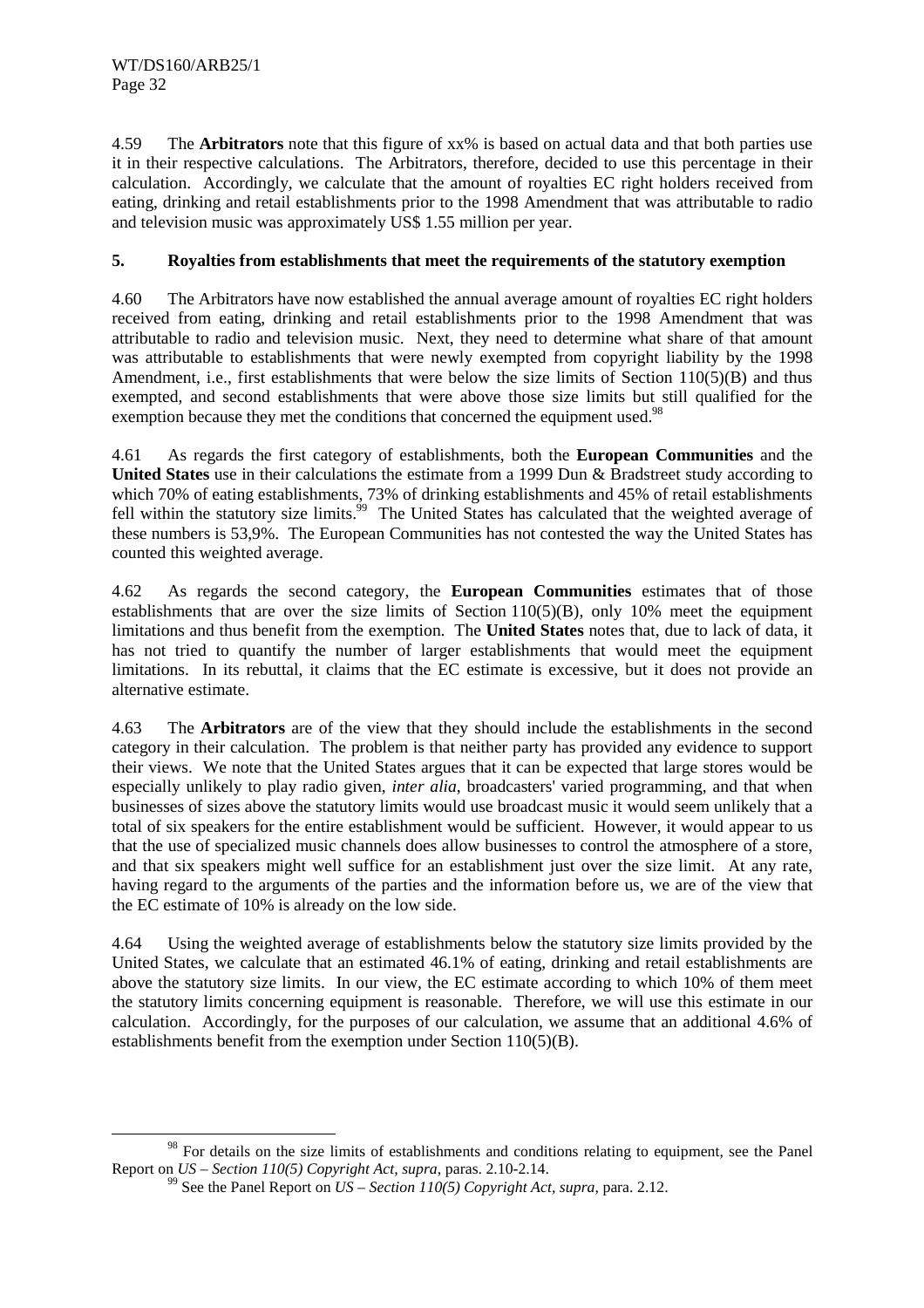4.65 As a result, we estimate that 58.5% of eating, drinking and retail establishments are within the scope of Section 110(5)(B), either by falling within the statutory size limits (53.9%) or, in case their size exceeds those limits, by complying with the statutory equipment limitations (4.6%), and thus benefit from the exemption contained in that Section.

4.66 We note that, at the corresponding point in its calculation, also the United States has deducted from the remaining EC right holders' royalties the percentage that represents the share of establishments that fall within the statutory size limits, namely 53.9% (but not the 4.6% share that represents the share of larger establishments that comply with the statutory equipment limitations). It appears that this methodology of making the 53.9% deduction is not entirely accurate in two respects, although neither of these inaccuracies would appear to have a significant impact on the result of the calculation.

4.67 First, applying this methodology may not be entirely accurate as the exempted smaller establishments were likely to pay lower fees than the larger establishments that were not exempted. However, we have not attempted to factor this aspect into our calculation, given that we have not been provided any data or estimates that would enable us to do so. We also note that when we add 4.6% of the larger establishments into our calculation, we do not factor in the possibility that they may pay higher than average licensing fees. Overall, we believe that these considerations would not have a major impact on our calculation.

4.68 Second, the figure of 53.9% refers to all those establishments that fell within the size limits of Section 110(5)(B). We note that some of the smallest of these establishments were already exempted prior to the 1998 Amendment under the original homestyle exemption and, thus, were not newly exempted by that Amendment. However, as noted above, we have considered it appropriate to exclude from our calculation any hypothetical revenue for the playing of nondramatic musical works from the establishments covered by the original homestyle exemption, given, *inter alia*, that such revenue would most probably not significantly influence our calculation.<sup>100</sup> Similarly, we are of the view that the fact that the figure of 53.9% includes some establishments that were prior to the 1998 Amendment already exempted under the original homestyle exemption, does not essentially change the outcome of our calculation. To the extent it would have any impact on the outcome, it would compensate for the fact that we did not include revenue from such establishments in our calculations in the first place. For these reasons, we have not attempted to factor these aspects into our calculation.

4.69 Accordingly, we estimate that, of those royalties that EC right holders received from eating, drinking and retail establishments prior to the 1998 Amendment for the use of radio and television music, 58.5% was attributable to establishments that were newly exempted from copyright liability by that Amendment. This means that of the US\$1.55 million per year that EC right holders received from eating, drinking and retail establishments prior to the 1998 Amendment for the use of radio and television music, approximately US\$0.91 million was attributable to establishments that were newly exempted by that Amendment.

#### **6. Further adjustments**

4.70 As mentioned above, the Arbitrators have taken as the starting-point for our calculations the historical data made available to us on the revenue received by EC right holders prior to the 1998 Amendment. We have attempted to estimate, using the data and estimations provided to us by the parties, the share of those revenues that was attributable to relevant uses of broadcast music by establishments that were newly exempted by that Amendment. However, in our view, these figures

 <sup>100</sup> See *supra*, paras. 4.12 and 4.13.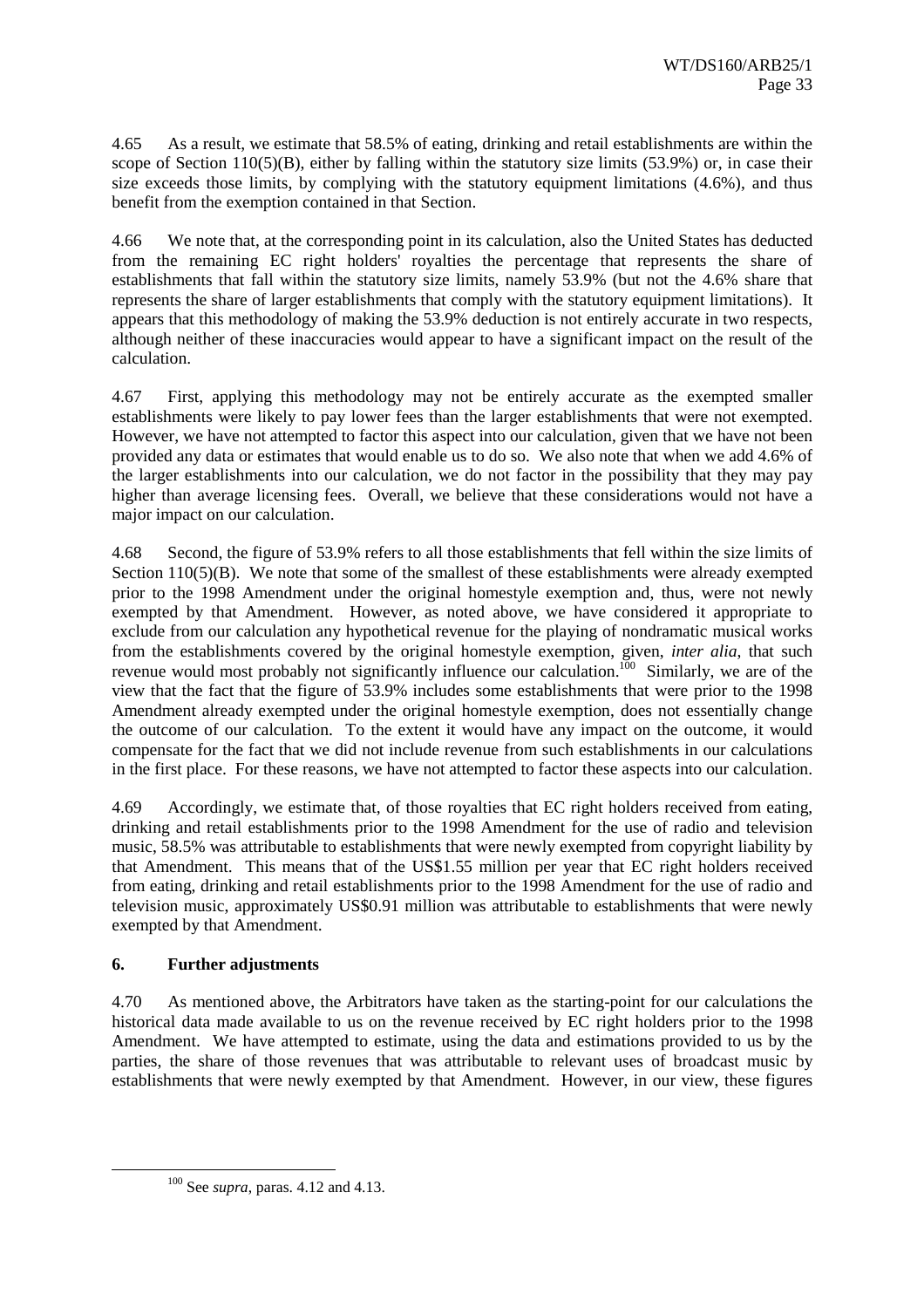have to be adjusted to take into account the evolution of the market between the entry into force of the 1998 Amendment and the date of referral of the matter to the Arbitrators, namely 23 July 2001.<sup>101</sup>

4.71 We recall that our above calculation is based on an average figure calculated on the basis of ASCAP's and BMI's distributions to EC right holders in 1996-1998 (in case of BMI, we had access to data only from 1996, but we assumed an annual growth corresponding to that of ASCAP's distributions). The figure of US\$ 0.91 million represents an estimate of the hypothetical level of nullification or impairment in the year 1997, i.e., about one year before the entry into force of the 1998 Amendment. Therefore, in adjusting this figure to reflect the level of EC benefits nullified or impaired at the date of referral of the matter to the Arbitrators, we will need to make an adjustment starting from the end of the year 1997.

4.72 In our view, the most appropriate way to adjust the aforementioned figure is to take into account the growth of the US economy in the same period. For this purpose, we have used the annual rate of growth of the US gross domestic product in current dollars in the relevant period. During this period, the US GDP grew in current-dollar terms at the following rate: +5.6% in 1998; +5.5% in 1999;  $+6.5\%$  in 2000.<sup>102</sup> For the first six months of the year 2001, we have used the growth rate of 1.7%, which we have approximated on the basis of quarterly annualized figures of growth rates in current dollars.

4.73 We have adjusted the above figure representing the hypothetical annual average of revenue that EC right holders lost as a result of Section  $110(5)(B)$  at the level of 1997 with the annual growth rate of the US GDP. Accordingly, we calculate that the level of the EC benefits nullified or impaired as a result of Section 110(5)(B) is US\$1,1 million per year.

#### **V. AWARD OF THE ARBITRATOR**

1.1 For the reasons set out above, the Arbitrators determine that the level of EC benefits which are being nullified or impaired as a result of the operation of Section 110(5)(B) amounts to €1,219,900 per year.<sup>103</sup>

<sup>&</sup>lt;sup>101</sup> See *supra*, Section IV.A.2.<br><sup>102</sup> See United States Department of Commerce Bureau of Economic Analysis News Release,

<sup>28</sup> September 2001, http://www.bea.doc.gov/bea/newsrel/gdp201f.htm. 103 Exchange Cross Rates, US Dollar to the Euro (11 October 2001), *Financial Times*, 12 October 2001, p. 25.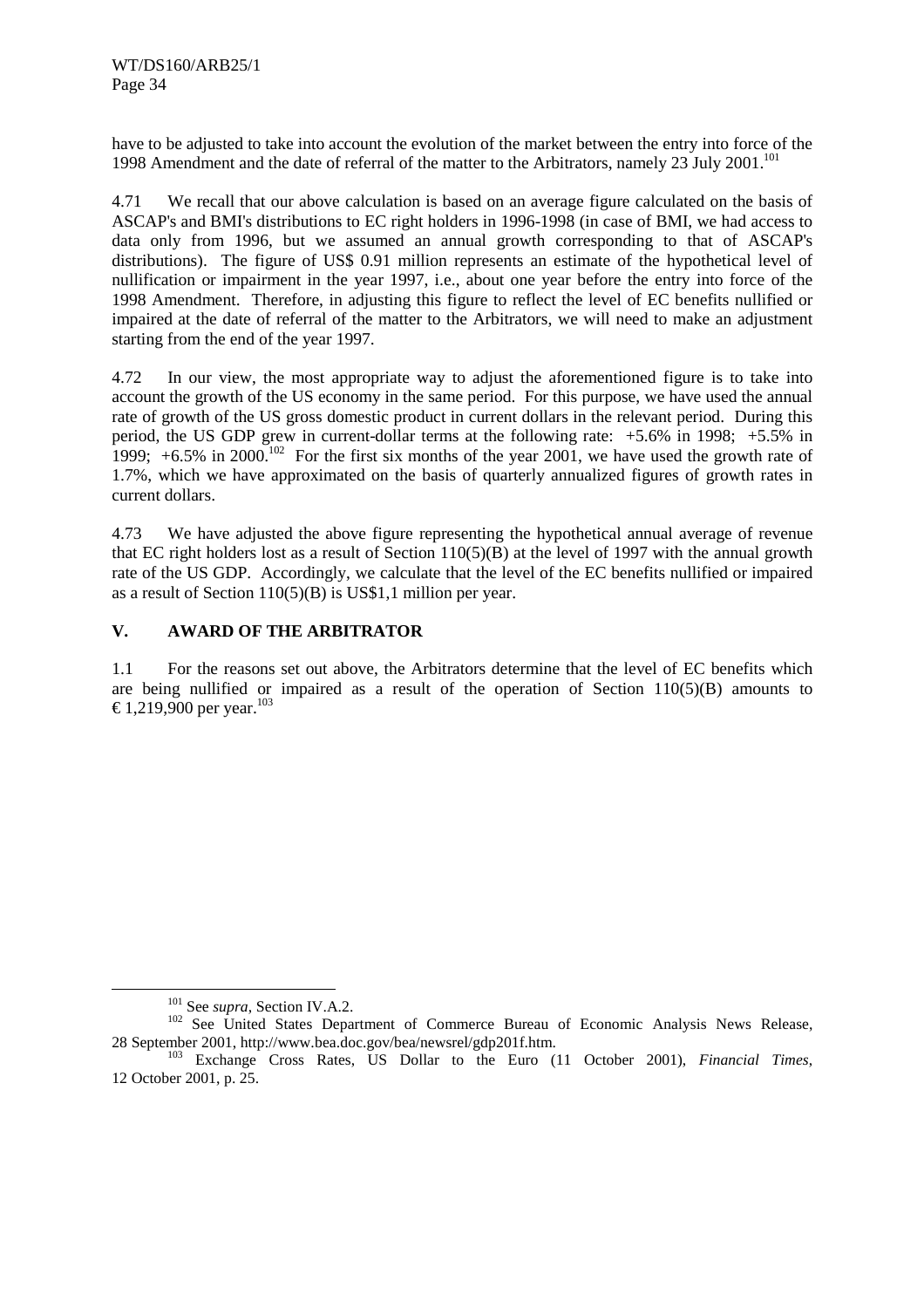#### **ANNEX I**

#### **TEXT OF THE LETTERS SENT TO ASCAP AND BMI REQUESTING INFORMATION**

Dear Ms. Preston/Dear Ms. Bergman,

On 23 July 2001, the European Communities (EC) and the United States mutually agreed pursuant to Article 25.2 of the Understanding on Rules and Procedures for the Settlement Governing the Settlement of Disputes to enter into arbitration to determine the level of nullification or impairment of benefits to the EC as a result of the incompatibility of Section  $110(5)(B)$  of the US Copyright Act with the WTO Agreement on Trade–Related Aspects of Intellectual Property Rights (TRIPS). On 13 August 2001, WTO Members were informed of the composition of the panel of arbitrators.

In order to assist the arbitrators in determining the level of nullification or impairment, I would be grateful if you could reply to the following questions:

- 1. Could you please provide the following data for each of the years 1997-2000:
- (a) the total domestic licensing revenues (excluding licensing revenues from foreign societies);
- (b) the total licensing revenues from the general licensing category;
- (c) the total licensing revenues from eating and drinking establishments and other establishments as defined in Section 110(5) of the amended US Copyright Act;
- (d) the deduction for administrative and collection costs made before the distribution of royalties to right holders;
- (e) the total distribution to right holders (excluding the distribution of licensing revenues from foreign societies);
- (f) the total distribution to the EC collecting societies;
- (g) any other data, if available, that would indicate the amount of distribution to EC right holders directly through your society (rather than through the EC collecting societies), in particular US publisher affiliates for performances of EC works.
- 2. With reference to question 1(c) above, to the extent you have any information available, could you please indicate the breakdown of the licensing revenue from eating and drinking establishments and other establishments as defined in Section 110(5) of the amended US Copyright Act that fall:
	- (i) under the size limits of Section  $110(5)(A)$ ;
	- (ii) between the size limits of Section  $110(5)(A)$  and (B); and
	- (iii) establishments the size of which is beyond the limits of Section 110(5)(B).
- 3. Could you please provide any available information on the likely number of establishments that would meet the requirements of Section 110(5)(B) which relay broadcast music.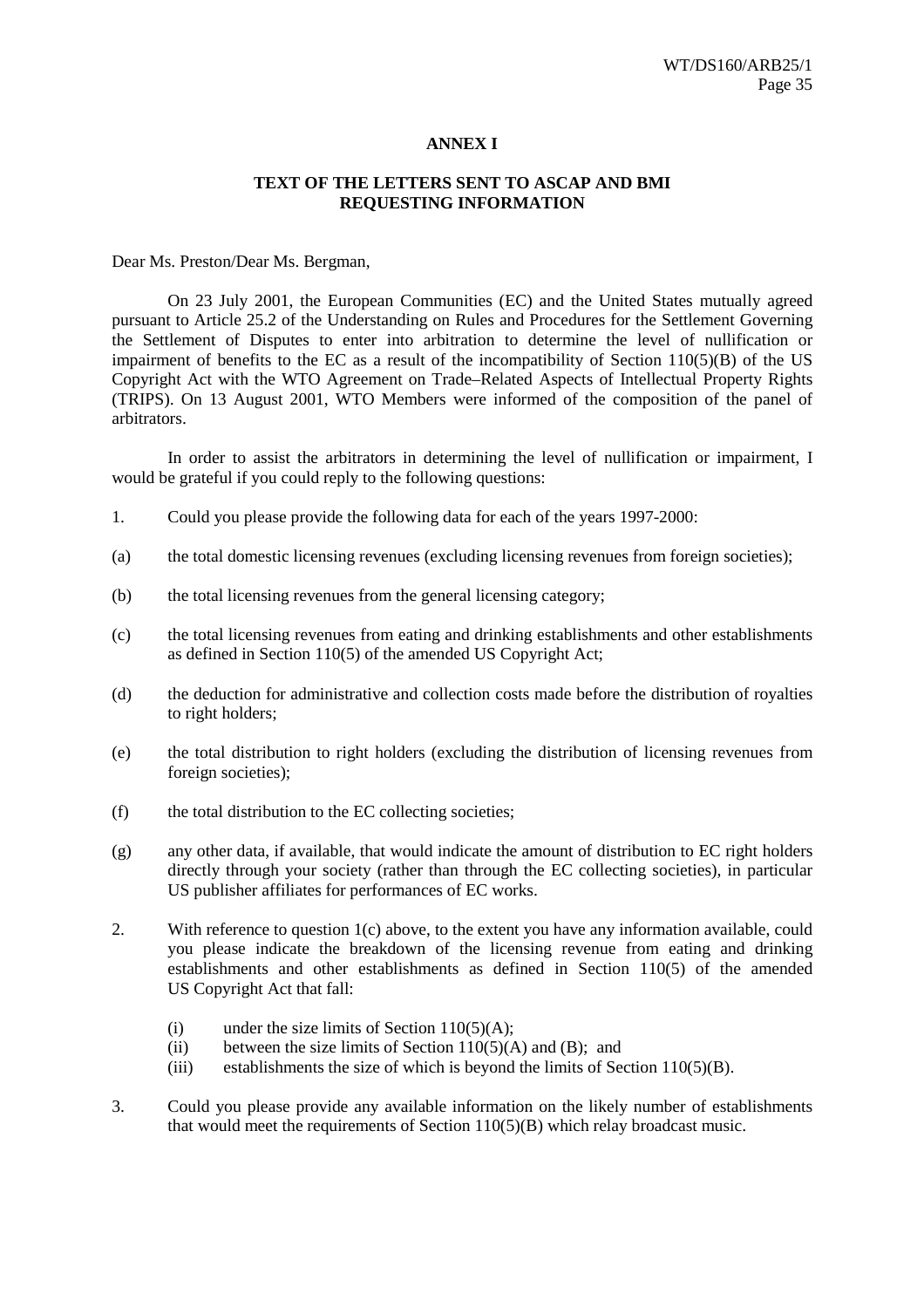- 4. To the extent feasible, please provide your estimation of the share of each category of establishment referred to in Section 110(5) that play broadcast music you are currently licensing.
- 5. Please provide the rates applicable to the various categories of establishments referred to in Section 110(5).

Needless to say, any information described as confidential in your reply will be treated as such. If you so request, the arbitrators will ensure that only the parties to this case will have access to this information. Moreover, the public version of the arbitrator's report will be edited so as to ensure that it does not contain any confidential data.

I should like to stress that, while there is no obligation for you to reply to the questions above or to submit any of the information requested, your full cooperation would be greatly appreciated.

Since the arbitrators' proceedings are subject to very short deadlines, I would appreciate it very much if you could provide us with any reply by Friday, 14 September 2001.

Yours faithfully,

Ian F. Sheppard Chairman Arbitration Panel on *United States – Section 110(5) of the US Copyright Act*